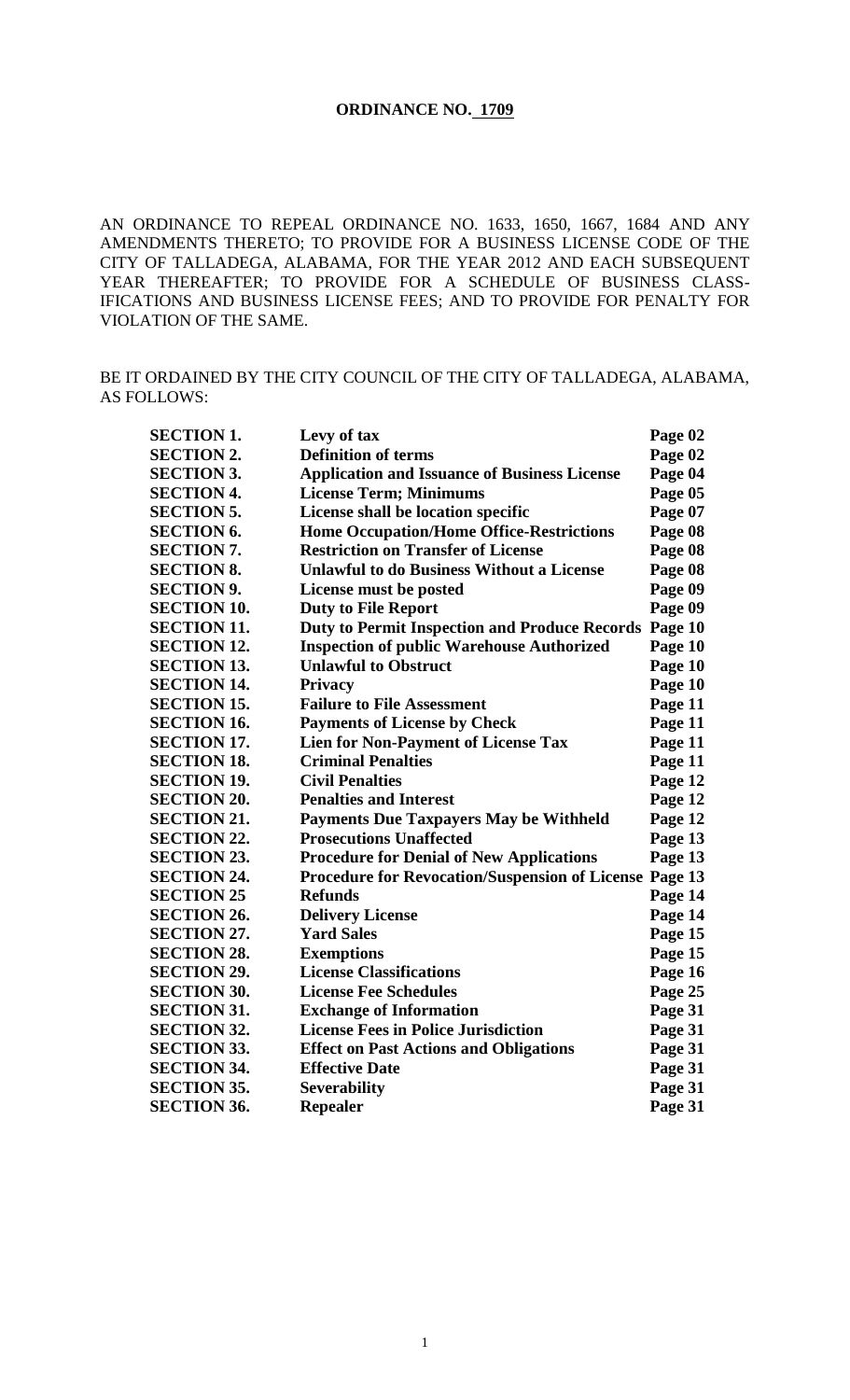### **SECTION 1. Levy of Tax.**

Pursuant to the *Code of Alabama* and in accordance with the *Municipal Business License Reform Act of 2006* (Act No. 2006-586)*,* the following is hereby declared to be and is adopted as the business license code and schedule of licenses for the municipality for the year beginning January 1, 2010, and for each subsequent year thereafter. There is hereby levied and assessed a business license fee for the privilege of doing any kind of business, trade, profession or other activity in the municipality, or the police jurisdiction, by whatever name called.

The levy of the tax, the powers authorized for administration, collection and enforcement of the Talladega privilege license tax and the related definitions shall be as specified not only by the *Code of Alabama* as amended by the *Municipal Business License Reform Act of 2006* (Act No. 2006-586), but also may be further amended by actions of the State Legislature to include additional mandatory requirements relating to municipal business licenses.

### **SECTION 2. Definitions**.

Unless the context clearly requires otherwise, the following terms shall have the following meaning as set forth below:

[1] APPLICANT. Any person who applies for a license or a license renewal under the provisions of this Business License ordinance.

[2] AGENTS. Any person or representative of non-residents who are doing business in this city shall be personally responsible for the compliance with this ordinance of their principals and of the business they represent.

[3] BUSINESS. Any commercial or industrial activity or any enterprise, trade, profession, occupation, or livelihood, including the lease or rental of residential or nonresidential real estate, and every other kind of activity whether or not carried on for gain or profit, and whether or not engaged in as a principal or as an independent contractor, which is engaged in, or caused to be engaged in, within a municipality.

[4] BUSINESS LICENSE. An annual license issued by the municipality for the privilege of doing any kind of business, trade, profession, or any other activity in the municipality, by whatever name called, which document is required to be conspicuously posted or displayed except to the extent the taxpayer's business license tax or other financial information is listed thereon.

[5] BUSINESS LICENSE REMITTANCE FORM. Any business license return, renewal reminder notice, or other writing on which the taxpayer calculates the business license tax liability for all or part of the license year and remits the amount so calculated with the form.

[6] CITY. City of Talladega, Alabama.

[7] DEPARTMENT or DEPARTMENT OF REVENUE. The Alabama Department of Revenue, as created under Section 40-2-1 et seq.

[8] DESIGNEE. An agent or employee of the municipality authorized to administer or collect, or both the municipality's business license taxes, which may include another taxing jurisdiction, the Department of Revenue, or a "private auditing or collecting firm" as defined in Section 40-2A-3 of the *Code of Alabama*.

[9] FINANCE DIRECTOR. The director of the Finance Department of the City of Talladega.

[10] GROSS RECEIPTS/GROSS COST. The measure of any and all receipts of a business from whatever source derived, to the maximum extent permitted by applicable laws and constitutional provisions, to be used in calculating the amount due for a business license. Provided, however, that: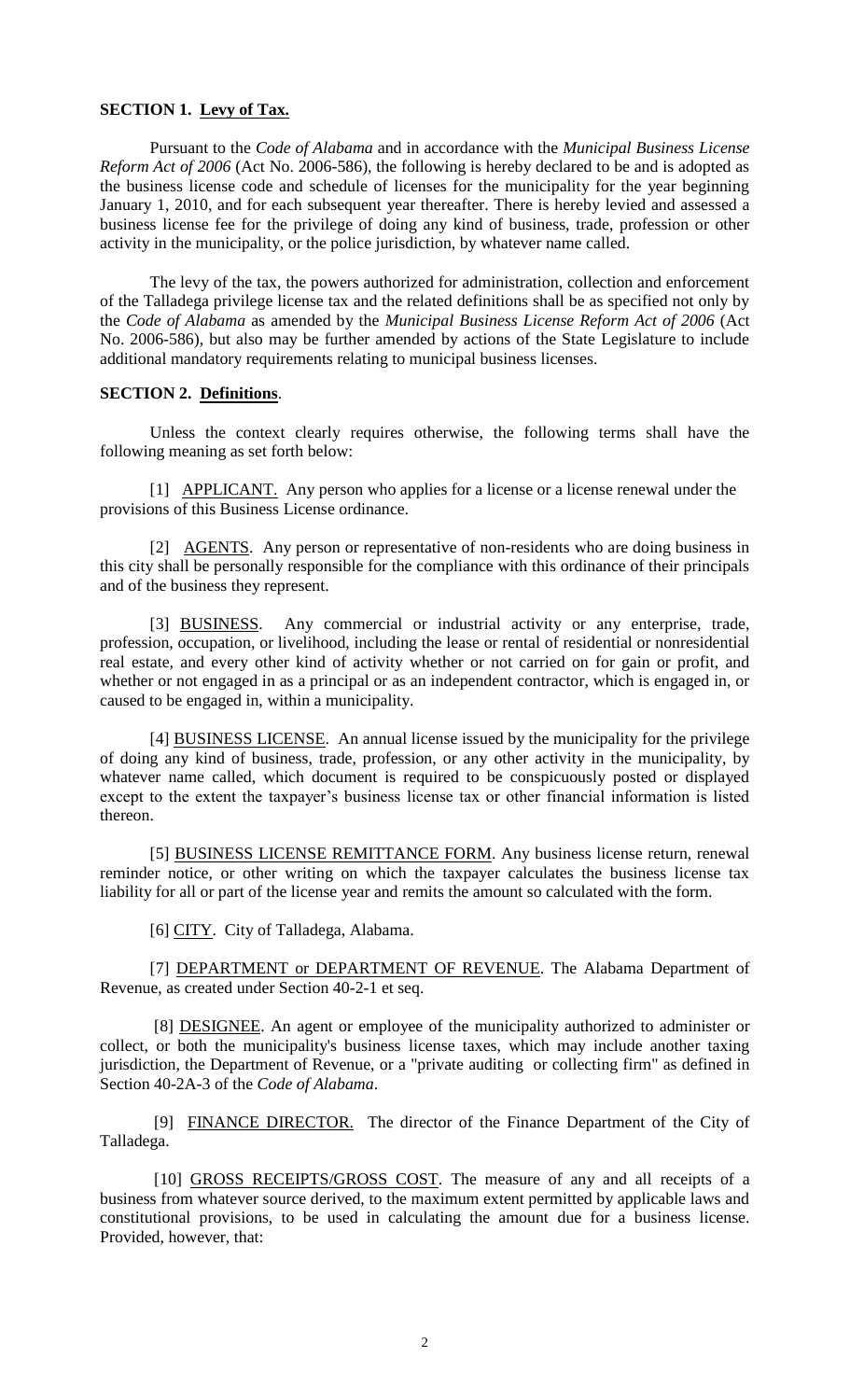- (a) Gross receipts shall not include any of the following taxes collected by the business on behalf of any taxing jurisdiction or the federal government: All taxes which are imposed on the ultimate consumer, collected by the taxpayer and remitted by or on behalf of the taxpayer to the taxing authority, whether state, local or federal, including utility gross receipts levied pursuant to Article 3, Chapter 21, Title 40; license taxes levied pursuant to Article 2, Chapter 21, Title 40; or reimbursements to professional employer organizations of federal, state or local payroll taxes or unemployment insurance contributions; but no other deductions or exclusions from gross receipts shall be allowed except as provided in this article.
- (b) A different basis for calculating the business license may be used by the municipality with respect to certain categories of taxpayers as prescribed in Section 11-51-90.2. The following exclusion shall be applied for contractors and subcontractors for the purpose of reporting gross receipts/gross cost:
	- (i) Gross receipts/gross cost from the performance of a service or a construction contract outside the city, when such service or contract involves no equipment or materials from within the city, or
	- (ii) Gross receipts/gross cost from that portion of business conducted outside the city by a City-Based Business for which it is shown that a business license was paid to another Municipality.
	- (iii) The location in which the gross receipts/gross cost were earned will determine the rate at which the license is calculated. Example: work performed in city limits will be a full rate; work performed in the police jurisdiction will be calculated at one half rate.
- (c) For a utility or other entity described in Section 11-51-129, gross receipts shall be limited to the gross receipts derived from the retail furnishing of utility services within the municipality during the preceding year that are taxed under Article 3 of Chapter 21 of Title 40, except that nothing herein shall affect any existing contract or agreement between a municipality and a utility or other entity. The gross receipts derived from the furnishing of utility services shall not be subject to further business license taxation by the municipality.
- (d) Gross receipts shall not include dividends or other distributions received by a corporation, or proceeds from borrowing, the sale of a capital asset, repayment of the principal portion of a loan, the issuance of stock or other equity investments, or capital contributions, or the undistributed earnings of subsidiary entities.

[11] LICENSE FORM. Any business license application form, renewal reminder notice, business license remittance form, or other documentation on which a taxpayer calculates its business license tax liability for all or part of the license year and remits the amount so calculated with the form.

[12] LICENSE OFFICER or MUNICIPAL LICENSE OFFICER. The municipal employee charged by the municipality with the primary responsibility of administering the municipality's business license tax ordinance and related matters thereto.

[13] LICENSE YEAR. The calendar year, January  $1<sup>st</sup>$  – December 31<sup>st</sup> of the same year.

[14] MUNICIPALITY. Any town or city in this state that levies a business license tax from time to time. The term shall also include the town's or city's police jurisdiction, where the business license tax is levied in the police jurisdiction.

[15] PERSON. Any individual, association, estate, trust, partnership, limited liability company, corporation, or other entity of any kind, except for any nonprofit corporation formed under the laws of Alabama which is operated to enable municipalities that become members of such nonprofit corporation to finance or refinance capital projects and related undertakings, on a cooperative basis, and whose board of directors or other governing body consists primarily of elected officials of the municipality.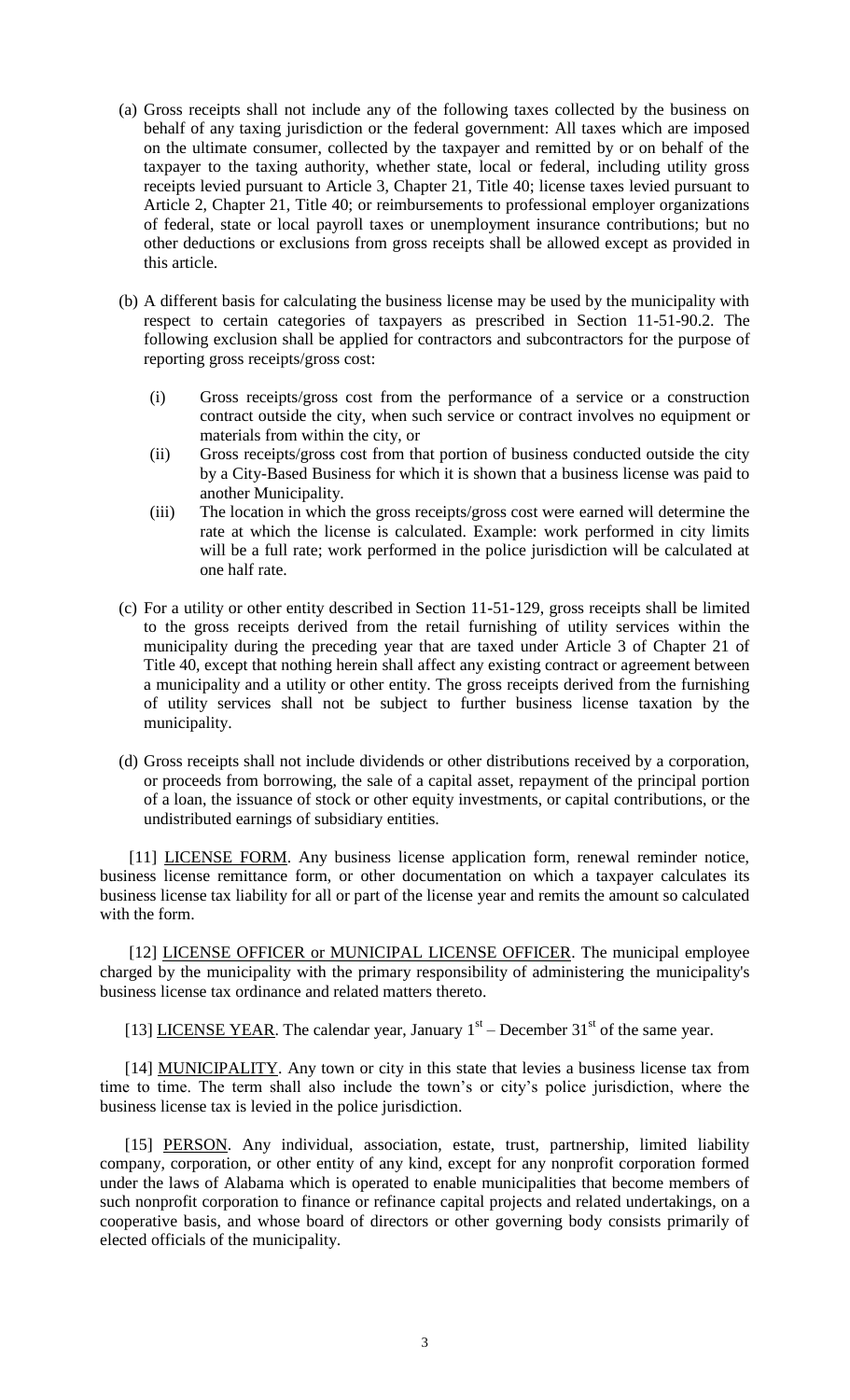[16] REVENUE DIVISION. The Revenue Division of the Finance Department of the City of Talladega.

[17] REVENUE OFFICER. The Revenue Officer in the Revenue Division of the Finance Department of the City of Talladega.

[18] TAXING JURISDICTION. Any municipality that levies a business license tax, whether or not a business license tax is levied within its police jurisdiction, or the Department of Revenue acting as agent on behalf of a municipality pursuant to Section 11-51-180 et seq., as the context requires.

[19] TAXPAYER. Any person subject to or liable under this chapter for any business license tax; any person required to file a return with respect to, or pay or remit the business license tax levied under this chapter or to report any information or value to the taxing jurisdiction; or any person required to obtain, or who holds any interest in, any business license issued by the taxing jurisdiction; or any person that may be affected by any act or refusal to act by the taxing jurisdiction under this chapter, or to keep any required by this chapter.

[20] U.S.C. The applicable title and section of the United States Code, as amended from time to time.

[21] OTHER TERMS. Other capitalized or specialized terms used in this ordinance, and not defined above, shall have the same meanings ascribed to them in Section 40-2A-3, of the *Code of Alabama*, unless the context therein otherwise specifies.

### **SECTION 3. Application for and Issuance of Business License**

Applications for all licenses required by this Business License ordinance shall be made in writing to the Finance Department of the City of Talladega upon a form prescribed by the department in the absence of any provision to the contrary. Applicants wishing to obtain an Alcohol License of any kind must pay a \$25.00 fee at the time of application.

Applications must include, but shall not be limited to the following information and/or documents:

- 1. The full, legal name of the applicant. (If the applicant is a corporation, provide the names and addresses of all corporate officers. If the applicant is a partnership, provide the names and addresses of all the partners.)
- 2. The trade name or names under which the company will conduct business, also known as the "DBA" (doing business as) name.
- 3. The mailing address to which notices and correspondence will be sent.
- 4. The complete address of the physical business location. A Post Office Box cannot be used as a physical business location address.
- 5. A complete description of the business activity and resulting product or service, as well as the type of business operation (whether manufacturer, wholesaler, contractor, etc.) and the form of business organization (whether corporation, partnership, proprietorship, LLC, LLP, etc.)
- 6. The date business operations began or will begin.
- 7. The date the application is made.
- 8. The number of employees involved in the business.
- 9. Signature of applicant, whether owner, partner, corporate officer, or legal designated agent, certifying to the accuracy of the information contained therein.
- 10. Federal tax identification number and applicable Sate of Alabama Tax identification numbers for Sales Tax, Use Tax, etc.

In addition to the above information the Revenue Division may also request any of the following items: photo identification, issued by a state, of each applicant, owner partner, or corporate officer; copy of the Certificate of Authority to do business in the State of Alabama issued by the Alabama Secretary of State to foreign corporations, except sole proprietorships and general partnerships.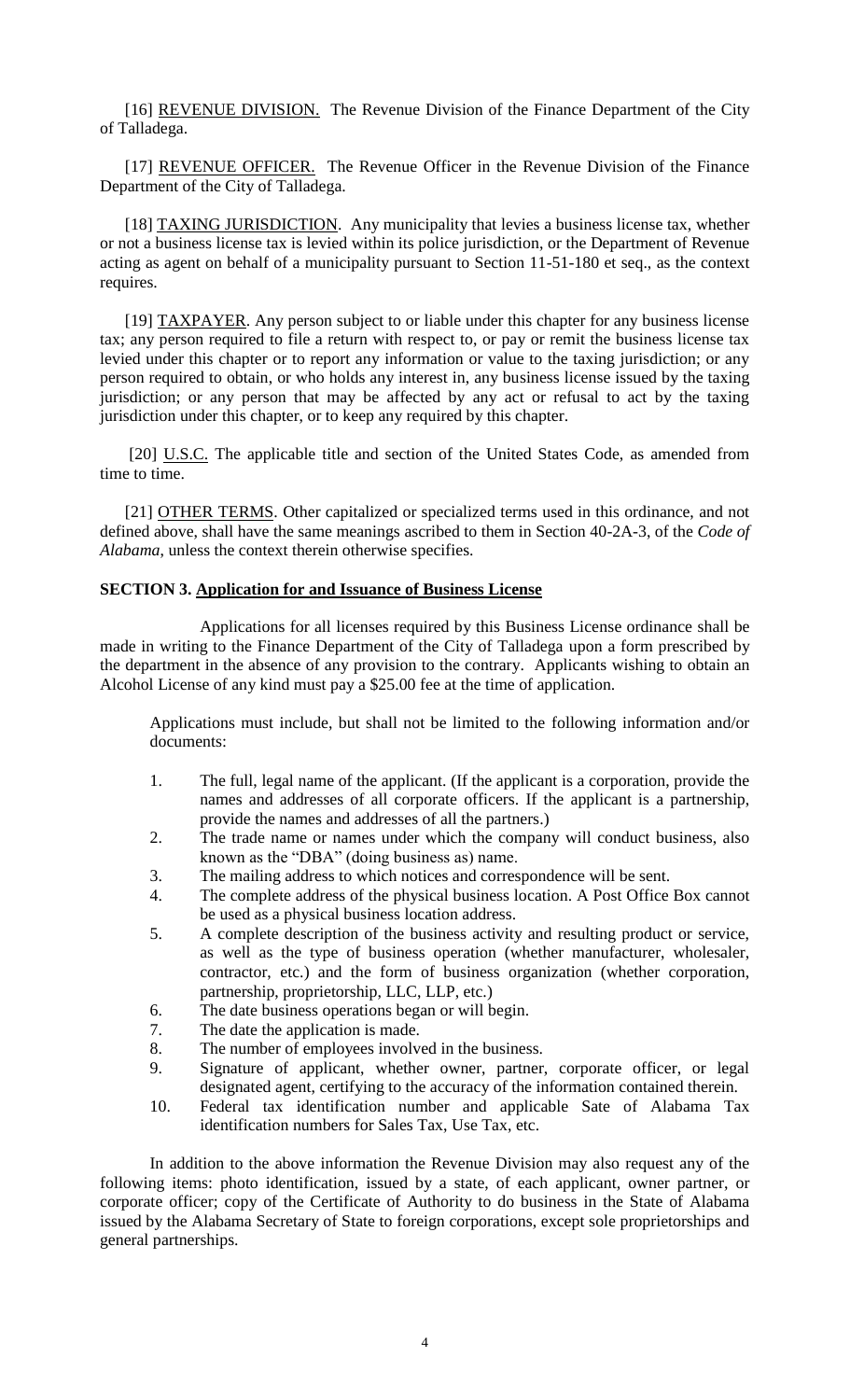Any willful misrepresentation of a material fact in any application required by this Business License ordinance, or to the Revenue Officer, or to the Finance Director or to any designated department employee in the performance of their duties hereto, is a violation of this ordinance, and shall be deemed a misdemeanor, and in addition to the punishment provided herein, such willful misrepresentation shall be grounds for denial of a license or revocation if one has been issued.

Any person acting as a licensed general contractor, whether building for the person's own occupancy or not, shall furnish to the Revenue Division in writing, within fifteen (15) days of commencement of the project, a full, true, and complete written statement, signed by such person, under penalty of perjury, listing any and all subcontractors who have performed or shall perform any work or service whatsoever for said general contractor in the City.

### **SECTION 4. License Term; Minimums**.

The license term shall be the license year. The minimum amount for a business license is as follows:

- (a) *Full Year*. Every person who commences business before the first day of July shall be subject to and shall pay the annual license for such business according to the schedule in SECTION 30 in full. Unless otherwise specified in the enclosed schedules, the minimum annual license shall be \$ 100.00.
	- (i) The business license for the taxpayer that first begins doing business in the city during the current license year shall pay the minimum license fee at the time of application. The business will provide the Revenue Division with a sworn affidavit attesting to the gross receipts of the business at the end of the first ninety day period, or on December 31 of the current license year, whichever occurs first. The gross receipts information will be annualized (projected for the twelve month period), and will provide the basis for calculating the actual business license liability for the current year and for the second year of business.
	- (ii) When the taxpayer next renews the business license, the amount for the initial business license shall be compared to the taxpayer's actual gross receipts for the first business year. The amount for the second business license year shall be adjusted accordingly with the taxpayer owing at the time of renewal any deficit amounts or obtaining a credit for any overpayment.
	- (iii) In the second license year the taxpayer who commenced business operations during the preceding license year shall project the first full year's gross receipts by annualizing the first license year's gross receipts. This shall be done by dividing the number of full months the taxpayer was in business in the municipality into the first license year's gross receipts and multiply that amount by twelve (12); provided that each taxpayer shall be deemed to have been in business in the municipality for a minimum of one month for purposes of this calculation. The initial amount levied on the taxpayer for this first renewal shall be based on this annualized projected amount, but the final levy shall be based on the actual gross receipts for that year.
	- (iv) When the business license is renewed the third license year the amount paid in the previous year shall be adjusted to reflect the taxpayer's actual annual gross receipts, with the taxpayer owing at the time of such renewal any deficit amounts, or obtaining a credit for any overpayment.
	- (v) In all subsequent years that the business license is renewed, the amount of business license owed shall be based on the gross receipts of the previous license year.
- (b) *Half Year*. Any business, trade, occupation, or profession who commences business on or after July  $1<sup>st</sup>$  will be subject to and will pay according to the schedule in SECTION 30 for that calendar year. In the case where the license is based on a flat rate and is taken out after July 1, only one half of the license shall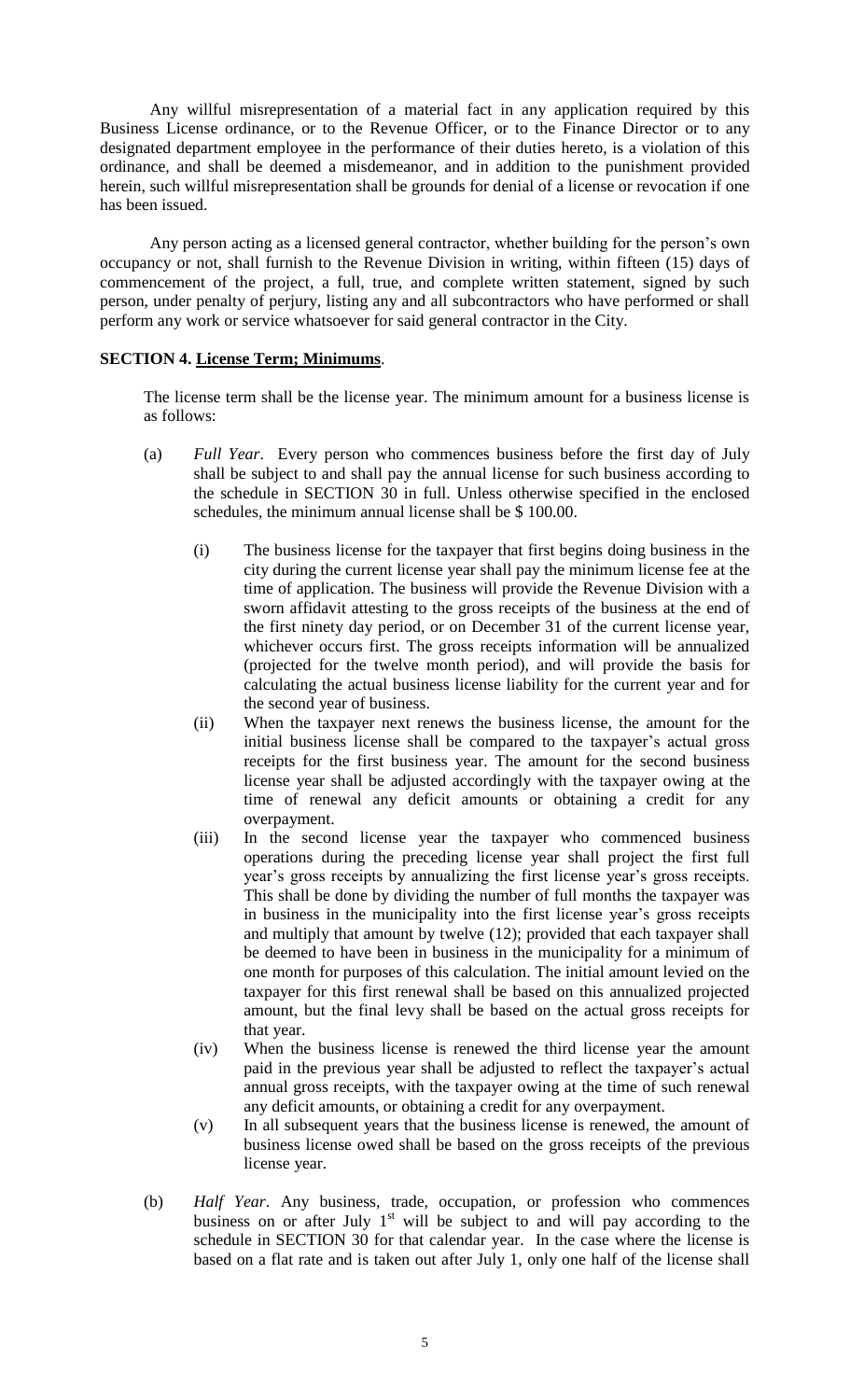be charged and collected, except for those subjects for which daily, weekly, monthly quarterly or semiannual licenses are provided by law.

- (c) *Issue Fee*. For each license issued there shall be an issue fee collected of ten dollars (\$10.00) and said issue fee shall be collected in the same manner as the license tax.
- (d) *Duration of License.* Except as otherwise provided herein, any business license referred to in this ordinance shall automatically expire on December  $31<sup>st</sup>$  of the year of its issuance.
- (e) *Annual Renewal*. Except as provided in subsections (i) or (ii), the business license renewal period is January  $1<sup>st</sup>$  – January  $31<sup>st</sup>$  of each year.
	- ( i ) If the due date for payment of any business license falls on a weekend or a holiday recognized by the municipality from time to time, the due date shall automatically be extended until the next business day.
	- ( ii ) Upon receipt of payment a temporary license will be issued, with the original license to be mailed to the business's mailing address on file.
	- ( iii ) Insurance Company annual license renewal shall be renewed in accordance with Section 11-51-122, Code of Alabama, 1975, which states that each year, each insurance company shall furnish the municipality before March  $1<sup>st</sup>$  a statement in writing duly certified showing the full and true amount of gross premiums received during the preceding year, less return premiums on policies that have remained unchanged or have incurred no changes as a result of additional property or persons being insured, and shall accompany such statement with the amount of license tax due according to the licensing schedule. Failure to furnish such statement or to pay such sum shall subject the company and its agents to those penalties as prescribed for doing business without a license as provided for in the municipal code.
	- ( iv ) On or before December 31st of each year, a renewal reminder shall be mailed to each licensee that purchased a business license during the current year. Said renewal notice shall be mailed via regular U.S. mail to the licensee's last known address of record with the municipality. Licensees are required to furnish the municipality any address changes for their business prior to December 1<sup>st</sup> in order to receive a notice. Failure of the taxpayer to receive such notices or forms does not relieve the taxpayer of the responsibility of properly making application for any license, the timely renewal of licenses, the timely reporting of the information required on any return required to be filed, and/or the timely payment of any applicable license taxes or fees required under any provision of this ordinance.
	- ( v ) Business license renewal payments received by the municipality shall be applied to the current renewal only when any and other debts the licensee owes to the municipality are first paid in full. No business license shall be issued if the renewal payment does not meet prior obligations and the current renewal. Failure to pay such sums will subject the licensee and its agents to those penalties as prescribed for doing business without a license as provided in the municipal code.
	- (vi) Each person engaged in any practice, vocation or profession in NAICS 541, 621, 812 that is State licensed shall be required to purchase a license under this ordinance. Amounts received as retainers, whether paid on an annual or any other basis, even though designated as salary shall be paid as part of gross receipts. These persons shall be required to provide proof of current State license upon payment of business license.
	- (vii) Persons, firms, or corporations seeking to operate a business requiring a permit from the Health Department must present such permit upon payment of business license.
- (d) *Sworn statements required.* Taxpayers shall be required to file with each renewal of a business license a sworn statement as to the total amount of gross receipts or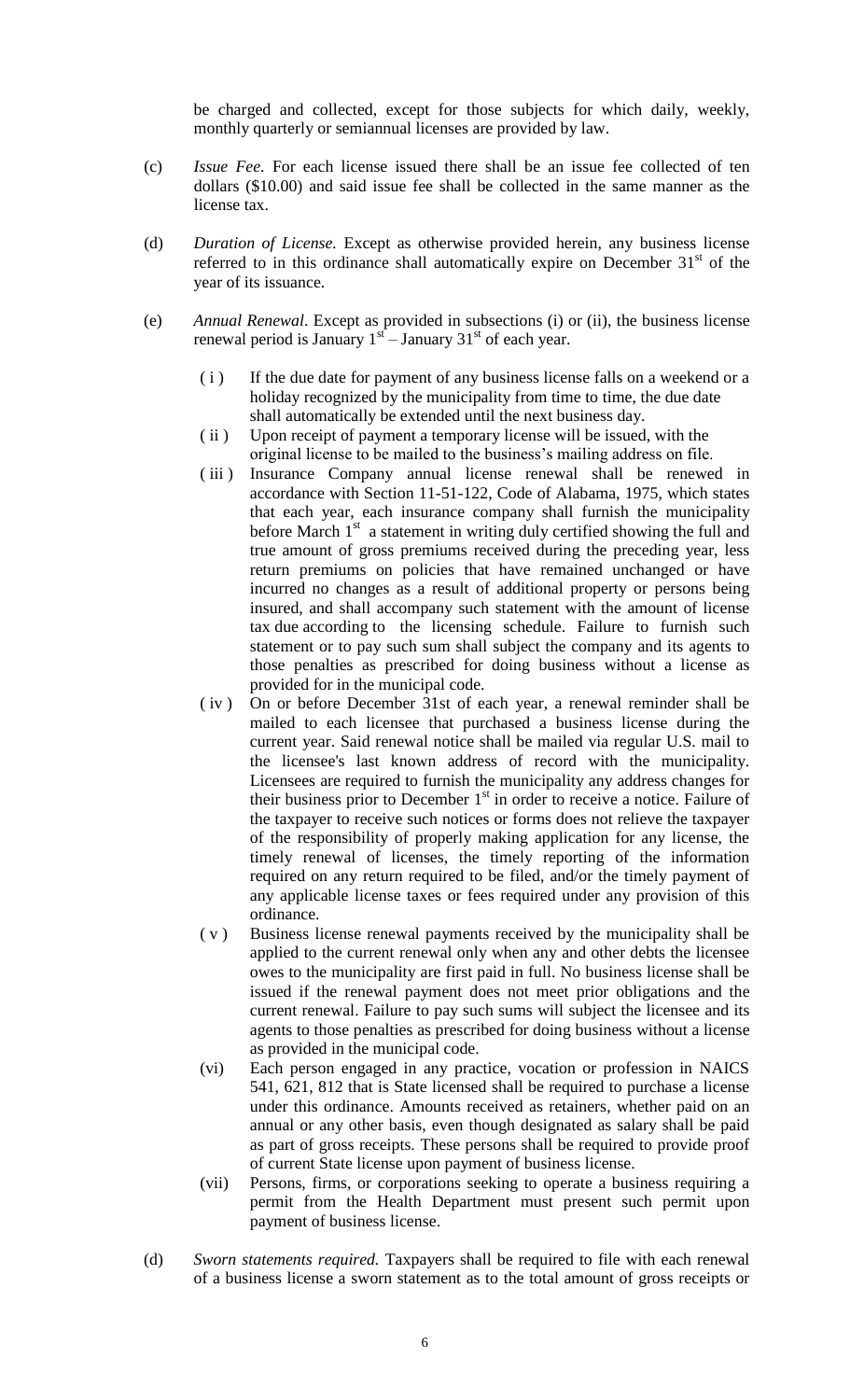other basis for the business license, utilizing forms and procedures approved by the Revenue Division. For licenses in the phase-in period that are based on estimated gross receipts, the taxpayer shall only be required to make an unsworn good faith effort to reasonably estimate the gross receipts.

## **SECTION 5**. **License shall be location specific**.

- (a) For each place at which any business is carried on, a separate license shall be paid, and any person desiring to engage in any business for which a license is required shall designate the place at which business is carried on, and the license to be issued shall designate such place, and such license shall authorize the carrying on of such business only at the place designated.
- (b) Every person dealing in two or more of the articles, or engaging in two or more of the businesses, vocations, occupations or professions scheduled herein, shall take out and pay for a license for each line of business.
- (c) A taxpayer subject to the license authorized by this ordinance that is engaged in business in other municipalities may account for its gross receipts so that the part of its gross receipts attributable to its branch offices will not be subject to the business license imposed by this ordinance. To establish a bona fide branch office, the taxpayer must demonstrate proof of all following criteria:
	- ( i ) The taxpayer must demonstrate the continuing existence of an actual facility located outside the police jurisdiction in which its principal business office is located, such as a retail store, outlet, business office, showroom, or warehouse, to which employees and/or independent contractors are assigned or located during regular normal working hours.
	- ( ii ) The taxpayer must maintain books and records, which reasonably indicate a segregation or allocation of the taxpayer's gross receipts to the particular facility or facilities.
	- ( iii ) The taxpayer must provide proof that separate telephone listings, signs, and other indications of its separate activity are in existence.
	- ( iv ) Billing and/or collection activities relating to the business conducted at the branch office or offices are performed by an employee or other representative, of the taxpayer who has such responsibility for the branch office.
	- ( v ) All business claimed by a branch office or offices must be conducted by and through said office or offices.
	- ( vi ) The taxpayer must supply proof that all applicable business licenses with respect to the branch office or offices have been issued.
- (d) Each person, firm, or corporation operating what is commonly known as leased departments in department stores, shall pay a license on each department so leased, according to a proper classification of the business so conducted, applying the provisions, schedules, conditions, and terms outlines in this Business License Code.
- (e) Each designated business location must be approved by City of Talladega Community Development Department and/or the Planning Commission Board, pursuant to the requirements of Zoning Ordinance 1120 as amended.
- (f) Nothing herein shall be construed as exempting businesses form payment of a license on the basis of a lack of physical location.

# **SECTION 6. Home Occupation / Home Office – Restrictions.**

Each applicant for a business license for a home occupation/home office location must submit a "Home Occupation Application" through the City of Talladega Community Development Department and the Planning Commission Board. A copy of the properly approved application must be presented to the Revenue Division at the time of making application for licensing.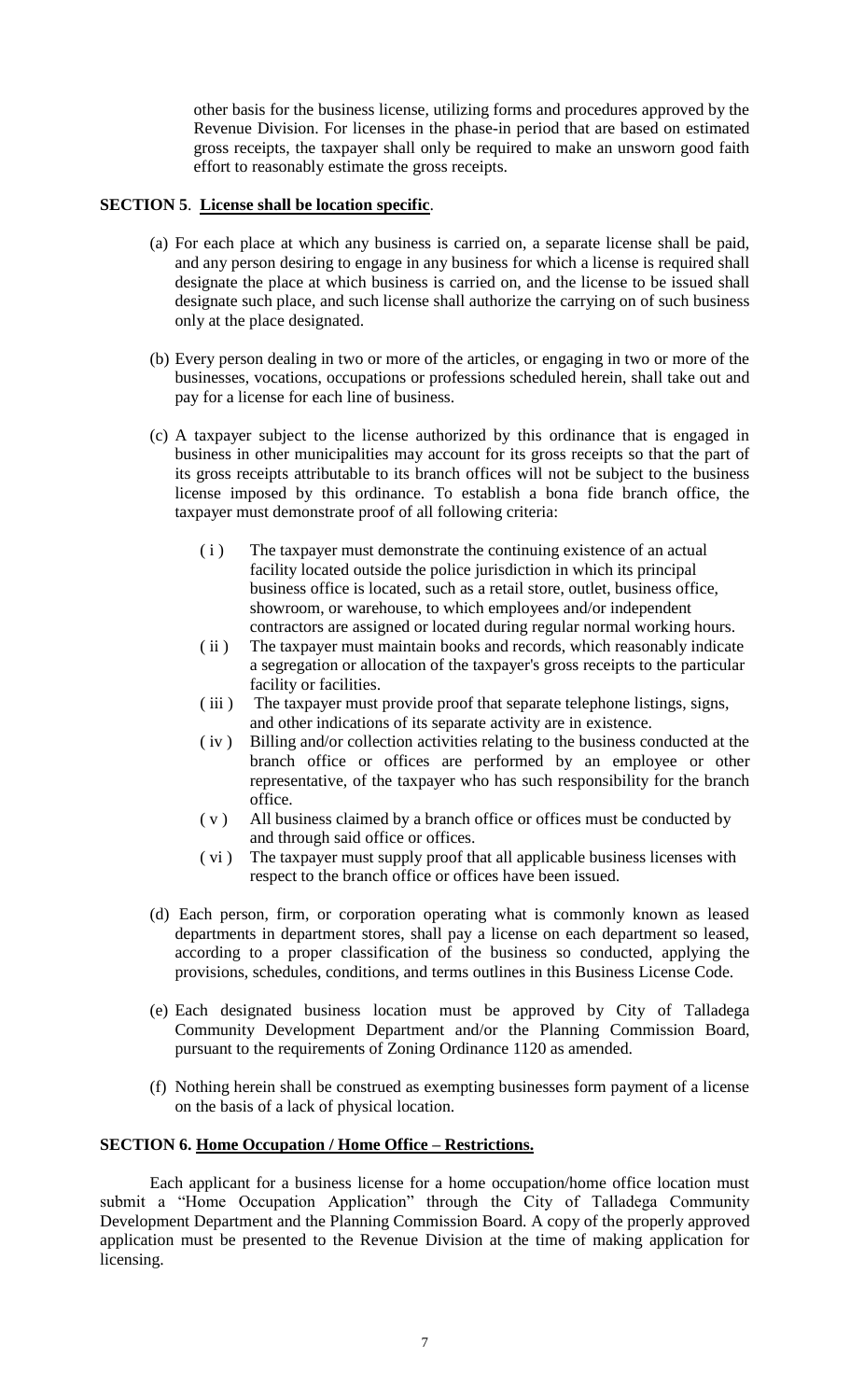For purposes of this section, a home occupation/home office is defined as an occupation or activity which is clearly incidental to the use of the premises for dwelling purposes and which is carried on by a member of a family residing on the premises.

This use must be located within a main building or in a properly located accessory building. Only equipment listed and approved on the application may be utilized by the home business. There shall be no advertising other than that permitted in compliance with ordinance 1230 as amended.

### **SECTION 7**. **Restriction on Transfer of License**.

Before authorization can be granted to transfer a business license from one definite location in the City to another definite location in the City, the location must be approved by the City of Talladega Community Development Department and/or the Planning Commission Board pursuant to the requirements of Zoning Ordinance 1120 as amended.

No license shall be transferred except with the consent of the council or other governing body of the municipality or of the Finance Director or the Revenue Officer or their designee, and no license shall be transferred to reflect a physical change of address of the taxpayer within the municipality more than once during a license year and never from one taxpayer to another. Provided that a mere change in the name or ownership of a taxpayer that is a corporation, partnership, limited liability company or other form of legal entity now or hereafter recognized by the laws of Alabama shall not constitute a transfer for purposes of this chapter, unless (1) the change requires the taxpayer to obtain a new federal employer identification number or Department of Revenue taxpayer identification number or (2), in the discretion of the municipality, the subject license is one for the sale of alcoholic beverages. Nothing in this section shall prohibit a municipality from requiring a new business license application and approval for an alcoholic beverage license.

No person holding a license required by this Business License Ordinance shall permit any unlicensed independent contractor, transient dealer, or other person to use the license, the licensed premises or the licensee's name for the purpose of evading payment of any license fee or of evading any other provision of this Business License Ordinance.

### **SECTION 8**. **Unlawful to do Business Without a License**.

It shall be unlawful for any person, taxpayer, or agent of a person or taxpayer to engage in businesses or vocations in the municipality for which a license is required without first having procured a license. Businesses found to be operating illegally will be issued a warning to comply within 24 hours with the business license regulations set by the City of Talladega. A violation of this division of the ordinance passed hereunder fixing a license shall be punishable by a fine not to exceed the sum of five hundred (\$500) for each offense, and if a willful violation, by imprisonment, not to exceed six months, or both, at the discretion of the court trying the same. Each day shall constitute a separate offense.

Maintenance of a place for the carrying on of a business, vocation, occupation or profession shall be prime facie evidence that the person, firm or corporation is carrying on or conducting business.

Any taxpayer who shall violate any of the provisions of this ordinance may be restrained from continuing in business, and proper prosecution shall be instituted in the name of the City of Talladega until such person shall have complied with the provisions of the ordinance.

### **SECTION 9**. **License must be posted**.

Every license shall be posted in a conspicuous place, where the business, trade or occupation is carried on. The license shall immediately be shown to any designee of the municipality upon being requested.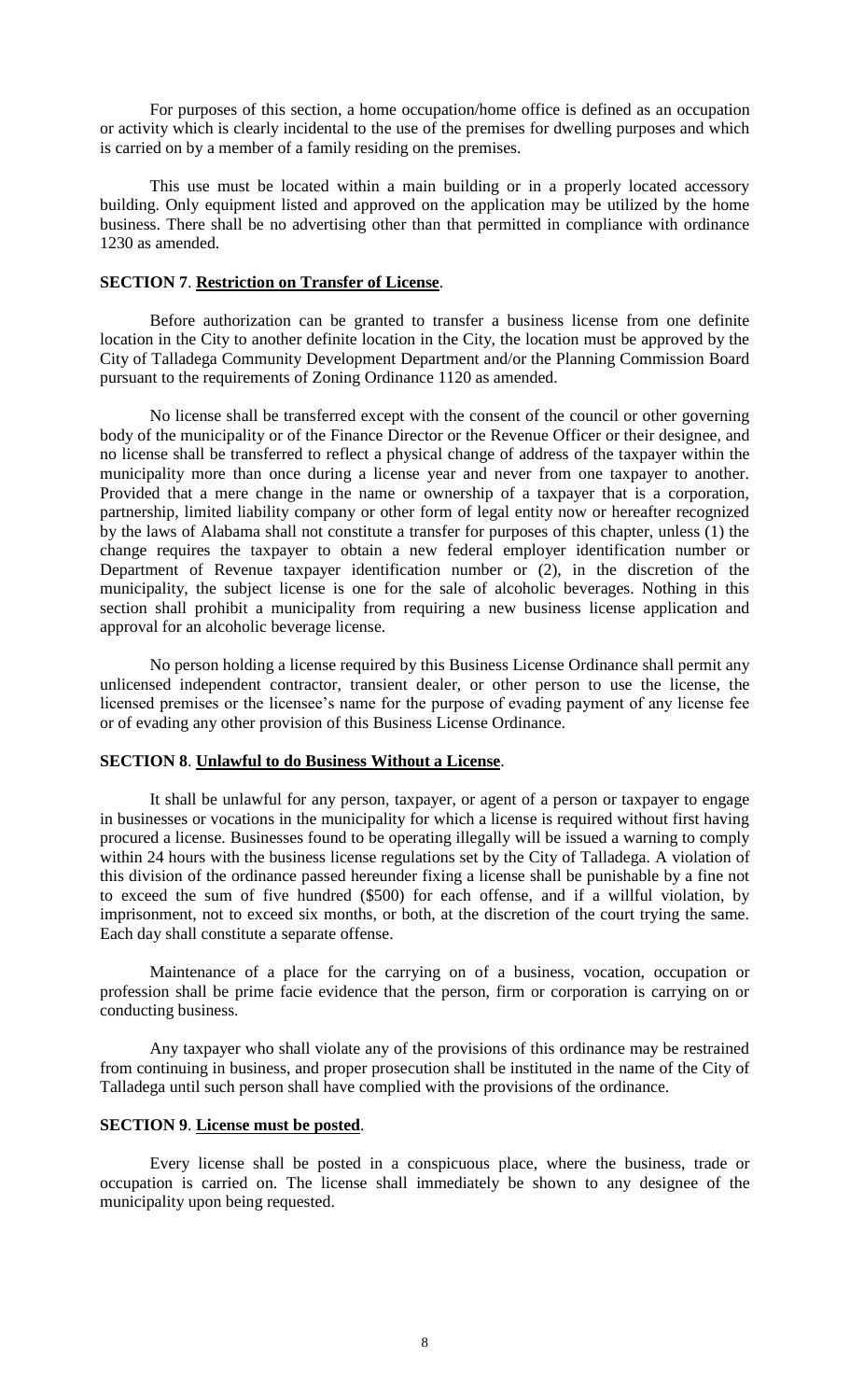## **SECTION 10. Duty to File Report.**

- (a) It shall be the duty of every person subject to such license tax to render to the municipality on such forms as may be required, a sworn statement showing the total business done, amount of sales, gross receipts and gross sales, stock, value of furniture and other equipment, capital invested, number of helpers or employees, amount of space occupied, or other factor described in the schedule, one or several, as the case may require, for the ascertainment of the classification of such person for license taxation purposes and the correct amount of license tax to which the taxpayer is subject.
- (b) If the municipality determines that the amount of business license tax reported on or remitted with any business license remittance form is incorrect, if no business license remittance form is filed within the time prescribed, or if the information provided on the form is insufficient to allow the taxing jurisdiction to determine the proper amount of business license tax due, the municipality shall calculate the correct amount of the tax based on the most accurate and complete information reasonably obtainable and enter a preliminary assessment for the correct amount of business license tax, including any applicable penalty and interest.
- (c) The municipality shall promptly mail a copy of any preliminary assessment to the taxpayer's last known address by either first class U.S. mail or certified U.S. mail with return receipt requested, or, in the sole discretion of the municipality, deliver the preliminary assessment to the taxpayer by personal delivery.
- (d) If the amount of business license tax remitted by the taxpayer is undisputed by the municipality, or if the taxpayer consents to the amount of any deficiency or preliminary assessment in writing, the municipality shall enter a final assessment for the amount of the tax due, plus any applicable penalty and interest.
	- (i) If a taxpayer disagrees with a preliminary assessment as entered by the license officer within 30 days from the date of entry of the preliminary petition for review is timely filed, the license officer of the municipality taxpayer or its representatives and the representatives of the municipality to present their respective positions, discuss any omissions or errors, and positions.
	- (ii) If a petition for review is not timely filed, or is timely filed, and upon further review the license officer determines that the preliminary assessment is due to be upheld in whole or in part, the municipality may make the assessment final in the amount of business license tax due as computed by the license officer, with applicable interest and penalty computed to the date of entry of the final assessment. The license officer shall, whenever practicable, complete the review of the taxpayer's petition for review and applicable law within 90 days following the later of the date of filing of the petition or the conference, if any.
	- (iii) A copy of the final assessment shall promptly be mailed to the taxpayer's last known address by certified U.S. mail with return receipt requested. The final assessment shall include a statement informing the taxpayer of their right to appeal the final assessment to circuit court within 30 days from the date of the entry of the final assessment.

## **SECTION 11**. **Duty to Permit Inspection and Produce Records**.

Upon demand by the designee of the municipality, it shall be the duty of all licensees to:

(a) Permit the designee of the municipality to enter the business and to inspect all portions of the place or places of business for the purposes of enabling said municipal designee to gain such information as may be necessary or convenient for determining the proper license classification, and determining the correct amount of license tax. All information and statements provided by any such persons are subject to audit, inspection and verification by the Revenue Division.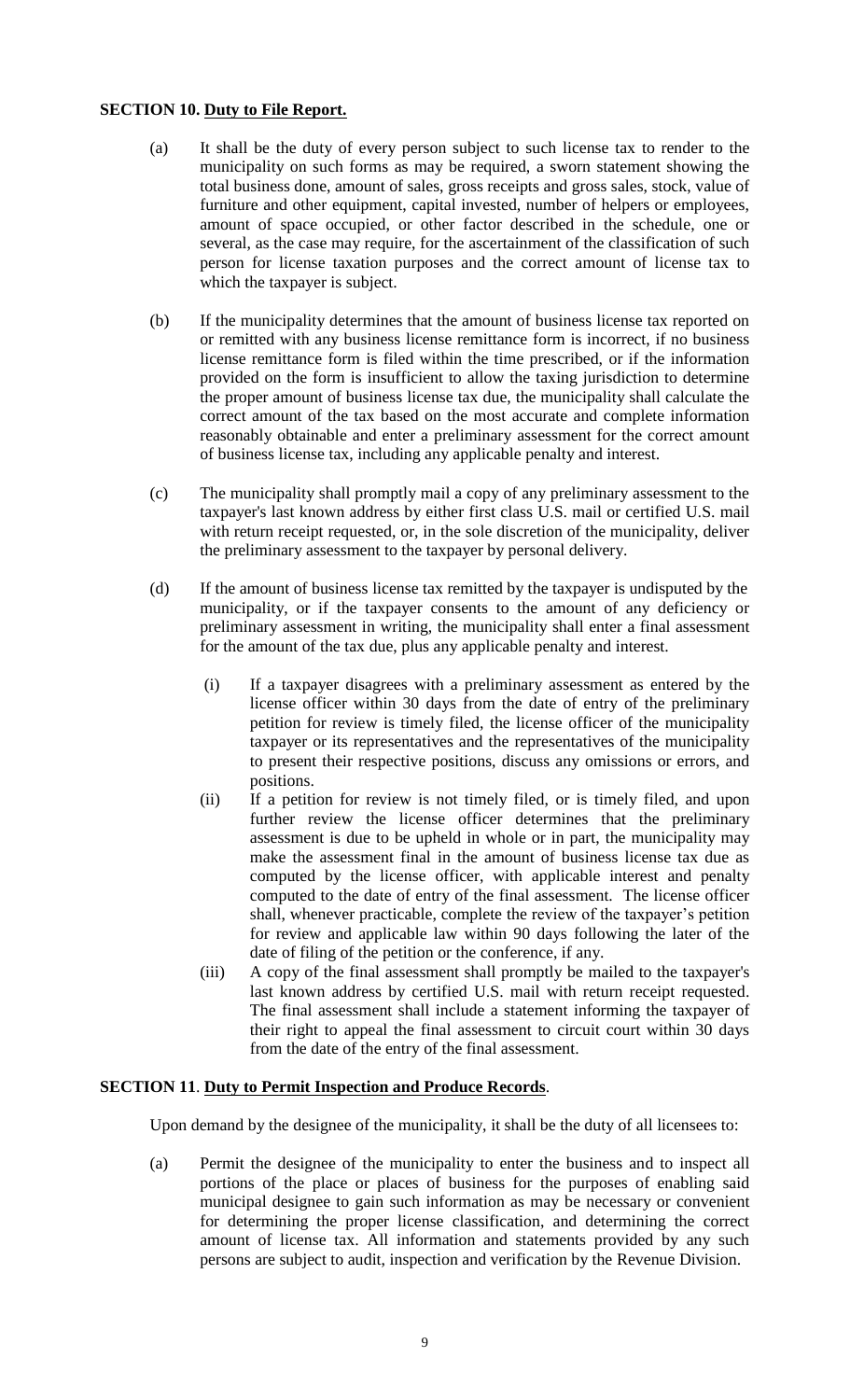- (b) Furnish all books of account, invoices, papers, reports and memoranda containing entries showing amount of purchases, sales receipts, inventory and other information from which the correct license tax classification of such person may be ascertained and the correct amount of license tax to which the taxpayer is subject may be determined, including exhibition of bank deposit books, bank statements, copies of sales tax returns to the State of Alabama, copies of Alabama income tax returns and federal income tax returns.
	- (i) For those businesses located within the corporate limits of the City of Talladega or its police jurisdiction the information must be furnished during reasonable business hours at the licensee's place of business.
	- (ii) For those businesses located outside of the police jurisdiction of the City of Talladega the information must be furnished to the Revenue Division Office located inside the Talladega City Hall.
- (c) If an error is found in the amount paid for the business license, a notice of said assessment will be issued and immediate payment demanded. If the amount of the license tax so ascertained and demanded is not paid within ten (10) days after receipt of notice of the assessment and demand for payment thereof, the city Revenue Officer shall notify such person by registered mail that at a time and place specified in said notice an application will be made to the City Council for revocation of such person's license.

### **SECTION 12. Inspection of Public Warehouse Authorized.**

It shall be the right and duty of the Revenue Officer to inspect from time to time, during reasonable business hours, all records, books and other papers or documents, as well as the merchandise itself that is placed or stored in public warehouses in the City of Talladega. Including all other places where merchandise is stored for or by some person, firm or corporation other than the owner or operator of the place where said merchandise is stored. The information obtained from such inspection and investigation shall be used as an aide in determining the proper classification of the owner of said merchandise for license taxation and for fixing the amount of such license tax.

### **SECTION 13**. **Unlawful to Obstruct**.

It shall be unlawful for any person, or for any agent, servant or employee of such person, to fail or refuse to perform any duty imposed by this ordinance; nor shall any person, agent, servant or employee of such person obstruct or interfere with the designee of the municipality in carrying out the purposes of this ordinance.

#### **SECTION 14**. **Privacy**.

- (a) It shall be unlawful for any person connected with the administration of this ordinance to divulge any information obtained by the administrations representative in the course of inspection and examination of the books, papers, reports and memoranda of the taxpayer made pursuant to the provisions of this ordinance, except to the mayor, the municipal attorney or others authorized by law to receive such information described herein.
- (b) It shall be unlawful for any person to print, publish, or divulge, without the written permission or approval of the taxpayer, the license form of any taxpayer or any part of the license form, or any information secured in arriving at the amount of tax or value reported, for any purpose other than the proper administration of any matter administered by the taxing jurisdiction, or upon order of any court, or as otherwise allowed in this ordinance.
- (c) Nothing herein shall prohibit the disclosure of the fact that a taxpayer has or has not purchased a business license. Statistical information pertaining to taxes may be disclosed to the municipality council upon their written request through the City Manager's office. It shall be unlawful for any person to violate the provisions of this section.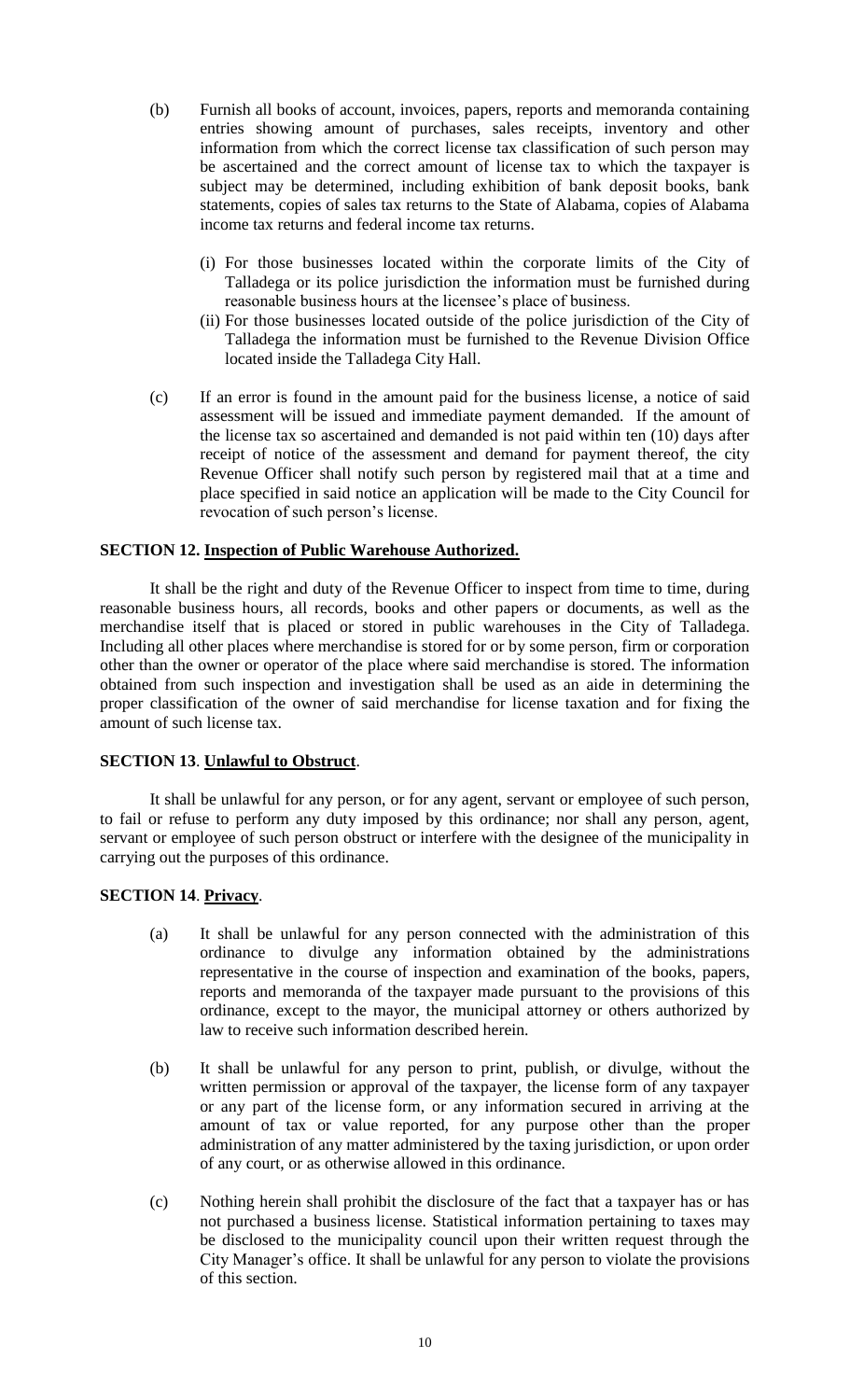## **SECTION 15**. **Failure to File Assessment**.

- (a) In any case where a person subject to paying a license tax as provided herein fails to do so, the municipal designee shall be authorized to assess and determine the amount of license taxes due using the best information available either by return filed or by other means.
- (b) The taxpayer shall be notified by registered or certified mail, or by personal service, of the amount of any such assessment, and of their right to appear before the municipal governing body on a day named not less than twenty (20) days from the date of notice and to show cause why such assessment shall not be made final. Such appearance may be made by agent or attorney.
- (c) If no showing is made on or before the date fixed in such notice, or if such showing is not sufficient in the judgment of the municipality, such assessment shall be made final in the amount originally fixed, or in such other amount as is determined by the municipality to be correct. If upon such hearing the municipal designee finds a different amount due than that originally assessed, he/she shall make the assessment final in the correct amount, and in all cases shall notify the taxpayer of the assessment as finally fixed.
- (d) A notice by the United States mail, addressed to the taxpayer's last known place of business, shall be sufficient. Any assessment made by the designee of the municipality shall be prima facie correct upon any appeal.

## **SECTION 16. Payments of License by Check**

All business license taxes or deposits due hereunder shall be paid in advance, in lawful money of the United States, by check, cashier's check or by money order. Whenever a license or license receipt shall be issued in return for any check, the license shall not be valid or of any force or effect unless such check shall be duly paid upon first presentation to the drawee. Payment of license taxes following a dishonor of such instrument upon presentation for payment shall, thereafter, be made only by cashier's check, money order or cash, which fee shall include any applicable penalty, as well as a service charge as set forth within the City's current fee resolution. The remedy of such dishonored instrument shall be in a manner prescribed by the Finance Director.

## **SECTION 17**. **Lien for Non-Payment of License Tax**.

On all property, both real and personal, used in the business, the municipality shall have a lien for such license, which lien shall attach as of the date when the license is due, as allowed by *Code of Alabama*, Section 11-51-44 (1975).

## **SECTION 18**. **Criminal Penalties**.

Any person found guilty of violating any of the provisions of this ordinance shall be fined in an amount not less than fifty dollars (\$50.00) and not more than five hundred dollars (\$500.00), and may also be sentenced to imprisonment for a period of not exceeding six (6) months, in the discretion of the court trying the case, and violations on separate days shall each constitute a separate offense.

## **SECTION 19**. **Civil Penalties**.

In addition to the remedies provided by *Code of Alabama*, Section 11-51-150 (1975) et seq., the continued or recurrent performance of any act or acts within the corporate limits or within its police jurisdiction for which a license may be revoked or suspended under this ordinance is hereby declared to be detrimental to the health, safety, comfort and convenience of the public and is a nuisance. The municipality, as an additional or alternative remedy, may institute injunctive proceedings in a court of competent jurisdiction to abate the same.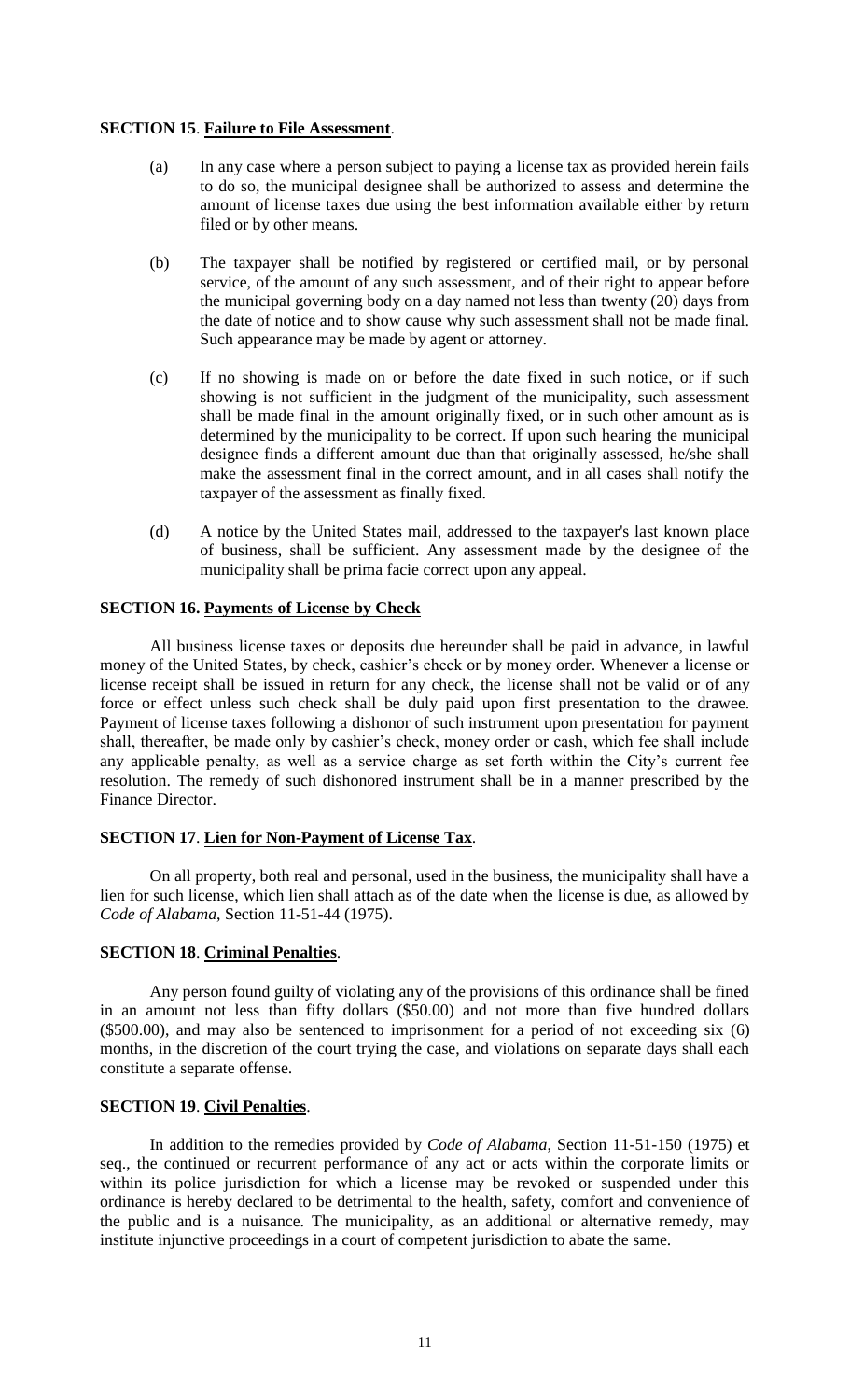### **SECTION 20**. **Penalties and Interest**.

- (a) All license fees are due by January  $31<sup>st</sup> 15%$  (fifteen percent) penalty after January  $31<sup>st</sup>$ ,  $30%$  (thirty percent) penalty after February  $29<sup>th</sup>$ . This provision shall not be deemed to authorize the delay of thirty (30) days in the payment of the license due, which may be enforced at once. Any license tax not paid by April 1<sup>st</sup> shall be viewed as doing business without a license and shall be punishable as a misdemeanor.
- (b) In the case of persons who began business on or after the first day of the calendar year, the license for such "new business" shall be increased by 15% (fifteen percent) for the first fifteen (15) days they shall be delinquent, and shall be measured by an additional 15% (fifteen percent) for a delinquency of forty-five (45) days or more.
- (c) All delinquent accounts (both license taxes and penalties) shall also be charged simple interest at the rate of 1% (one percent) per month.
- (d) If any part of any underpayment of license tax required to be shown on a return is due to fraud, there shall be added to the tax an amount equal to fifty percent (50%) of that portion of the underpayment which is attributable to fraud. For purposes of this section, the term "fraud" shall have the same meaning as ascribed to the term under Section 40-2A-11(d) Code of Alabama 1975.
- (e) If any appeal to the Finance Director or to Circuit Court is determined to be frivolous or primarily for the purpose of delay or to impede collection of the license tax imposed by this ordinance, a penalty of two hundred fifty dollars (\$250.00) or twenty-five percent (25%) of the license tax in question, whichever is greater, shall be assessed in addition to any license tax due.
- (f) The penalties provided for failure to timely file a return, failure to timely pay tax, underpayment of tax, underpayment due to negligence and fraud, or filing a frivolous appeal may be asserted against the same taxpayer for the same tax period.

## **SECTION 21. Payments Due Taxpayers May be Withheld.**

Pursuant to Act, Article VI, Section 6.04(o), Act No. 452-55, Acts of Alabama, the Finance Director, in order to protect the interest of the City, is authorized to withhold the payment of any claim or demand for payment of monies due from the city to any vendor, contractor, consultant or other person having unpaid or delinquent tax or license liabilities until such unpaid license tax, including applicable penalties, shall first have been settled and adjusted. The Finance Director shall notify the taxpayer by certified mail with return receipt requested, sent to the taxpayer's last known address, of the intention to make such levy, the effect of which shall be continuous from the date such levy is first made until the liability out of which such levy arose is satisfied.

#### **SECTION 22**. **Prosecutions Unaffected**.

The adoption of this ordinance shall not in any manner affect any prosecution of any act illegally done contrary to the provisions of any ordinance now or heretofore in existence, and every such prosecution, whether begun before or after the enactment of this article shall be governed by the law under which the offense was committed; nor shall a prosecution, or the right to prosecute, for the recovery of any penalty or the enforcement of any forfeiture be in any manner affected by the adoption of this ordinance; nor shall any civil action or cause of action existing prior to or at the time of the adoption of this ordinance be affected in any manner by its adoption.

#### **SECTION 23**. **Procedure for Denial of New Applications**

(a) The Revenue Officer and/or municipal designee shall have the authority to investigate all applications and may refer any application to the municipal governing body for a determination of whether such license should or should not be issued.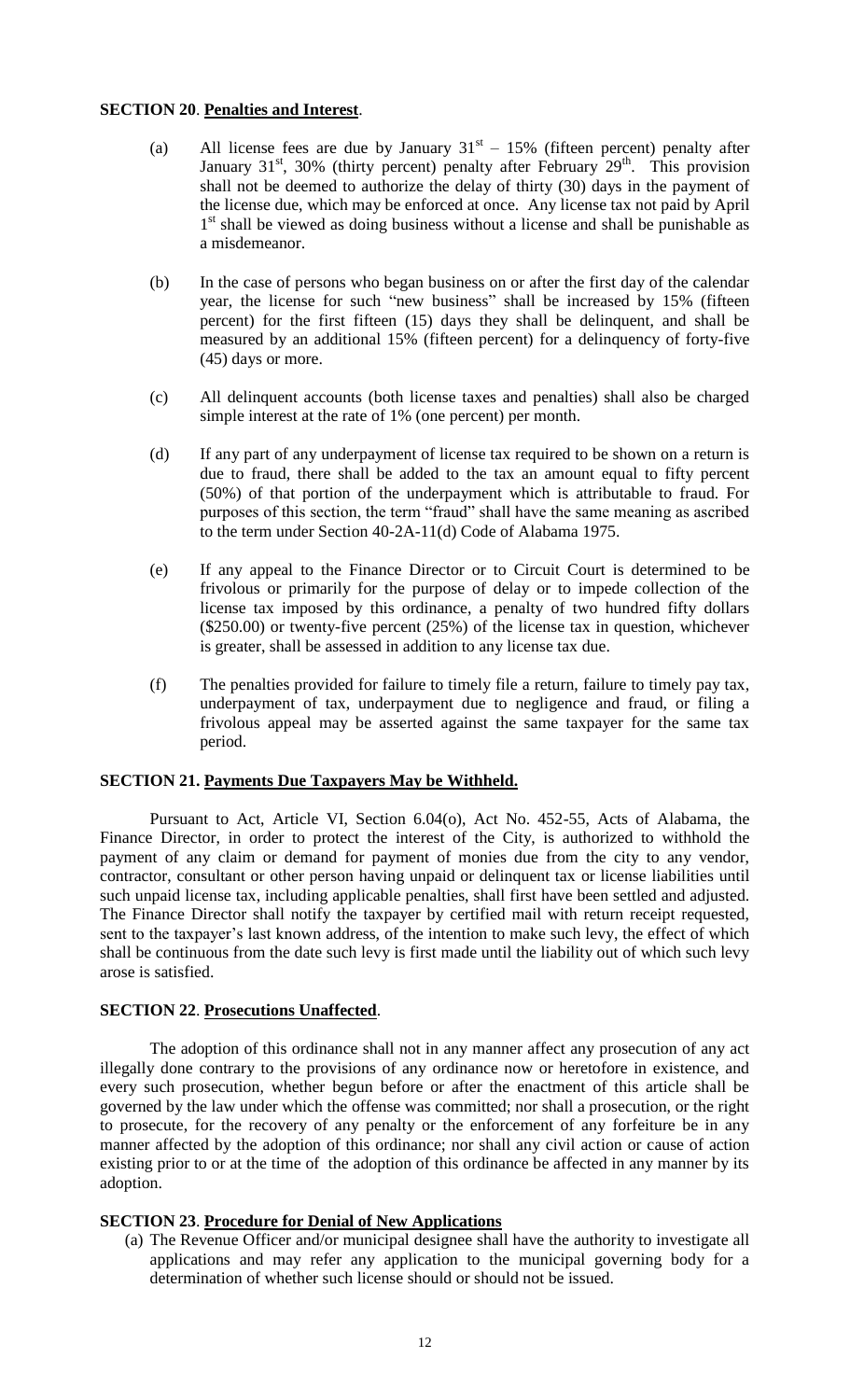- (b) If the municipal governing body denies the issuance of any license referred to it, the City Clerk shall promptly notify the applicant of the municipal governing body's decision.
- (c) If said applicant desires to appear before the municipal governing body to show cause why said license should be issued, they shall file a written notice with the City Clerk, said notice to be filed within two (2) weeks from the date of mailing by the City Clerk of the notice of the denial of such license by the municipal governing body
- (d) Upon receipt of said notice the City Clerk shall promptly schedule a hearing, to be held within fifteen (15) days from the date of receipt of such notice, before the municipal governing body and shall give the notice of the date, time and place of said hearing to the applicant.
- (e) The applicant shall be given the opportunity to appear personally, or through their counsel, or both, and the municipal governing body shall proceed to hear any evidence which may be presented both for and against the issuance of said license.
- (f) If the municipal governing body determines from the evidence presented that in order to either provide for the safety, preserve the health, promote the prosperity, or improve the morals, order, comfort and convenience of the inhabitants of the municipality said license should not be granted, it shall enter an order to that effect; otherwise, said license shall be ordered issued upon payment of any required license fees.

## **SECTION 24. Procedure for Revocation or Suspension of License.**

- (a) Any lawful license issued to any person to conduct any business shall be subject to revocation by the municipal governing body for the violation by the licensee, their agent, servant, or employee of any provision of this ordinance or of any ordinance of the municipality, or any statute of the State of Alabama relating to the business for which such license is issued; and shall also be subject to revocation by the municipal governing body if the licensee, their agent, servant, or employee under color of such license violates or aids or abets in violating or knowingly permits or suffers to be violated any penal ordinance of the municipality or any criminal law of the State of Alabama; and shall also be subject to revocation by the municipal governing body if, in connection with the issuance or renewal of any license, the licensee or their agent filed or caused to be filed any application, affidavit, statement, certificate, book or any other data containing any false, deceptive or other misleading information or omission of material fact.
- (b) The conditions hereinabove set forth as grounds for the revocation of a license shall also constitute grounds for refusing to renew a license.
- (c) The municipal governing body shall set a time for hearing on the matter of revoking or refusing to renew a license; and a notice of such hearing shall be given to the licensee, or the applicant for renewal, as the case may be, at least ten (10) days before the day set for said hearing. At the hearing the municipal governing body shall hear all evidence offered by any party and all evidence that may be presented bearing upon the question of revocation or the refusal of renewal, as the case may be.

## **SECTION 25. Refunds**

- (a) Any taxpayer may file a petition for refund with the municipality for any overpayment of business license tax erroneously paid to the municipality. If a final assessment for the tax has been entered by the municipality, a petition for refund of all or a portion of the tax may be filed only if the final assessment has been paid in full prior to or simultaneously with the filing of the petition for refund.
- (b) A petition for refund shall be filed with the municipality within two years from the date of payment of the business license tax, which is the subject of the petition.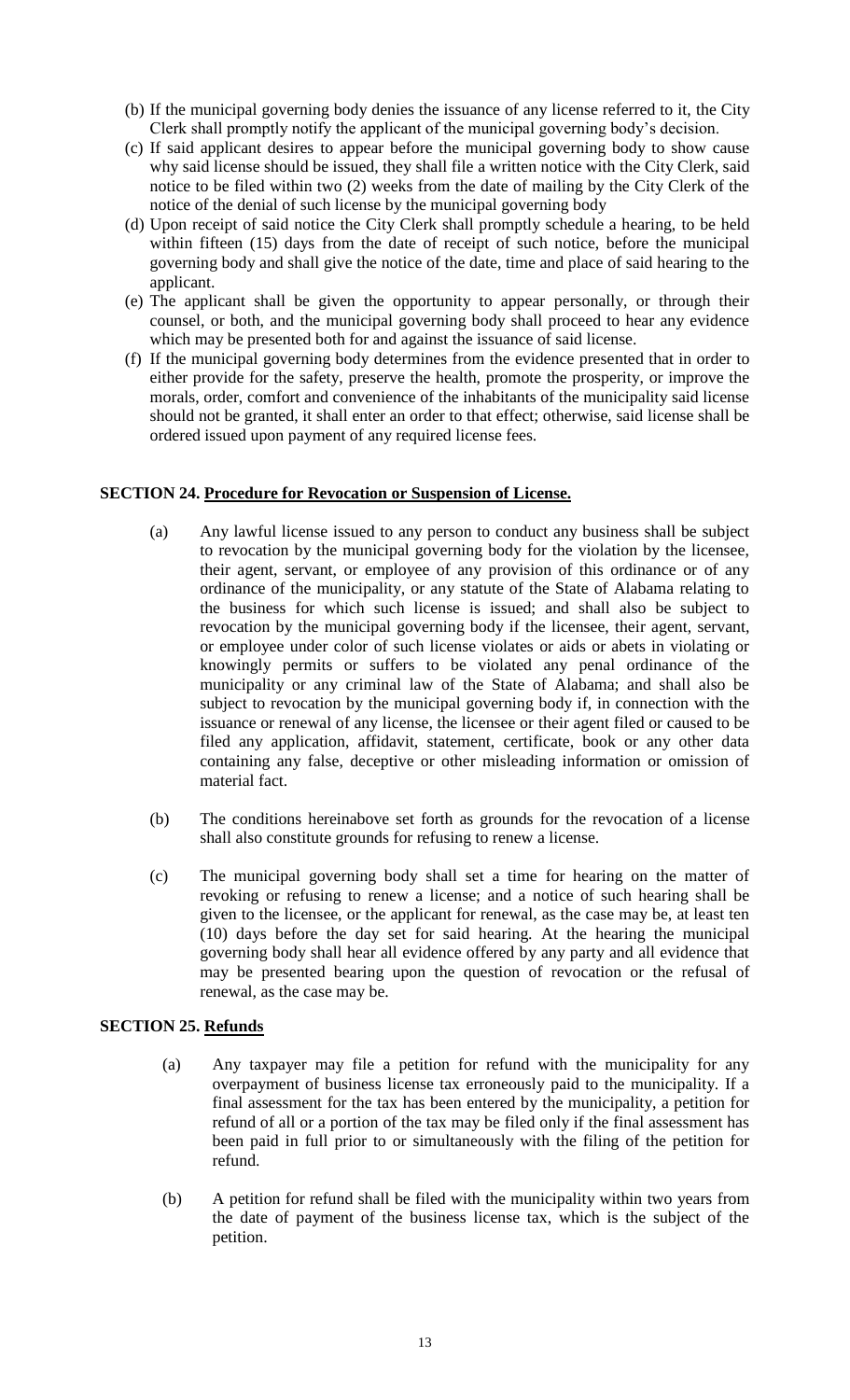- (c) The municipality shall either grant or deny a petition for refund within six months from the date the petition is filed, unless the period is extended by written agreement of the taxpayer and the municipality. The taxpayer shall be notified of the municipality's decision concerning the petition for refund by first class U.S. mail or by certified U.S. mail, return receipt requested, sent to the taxpayer's last known address. It the municipality fails to grant a full refund within the time provided herein, the refund petition shall be deemed to be denied.
- (d) If the petition is granted or the municipality or a court otherwise determines that a refund is due, the overpayment shall be promptly refunded to the taxpayer by the municipality, together with interest to the extent provided for in Section 11- 51-92. If the municipality determines that a refund is due, the amount of overpayment plus any interest due thereon may first be credited by the municipality against any outstanding tax liabilities due and owing by the taxpayer to the municipality, and the balance of any overpayment shall be promptly refunded to the taxpayer. If any refund or part thereof is credited to any other tax by the municipality, the taxpayer shall be provided with a written detailed statement showing the amount of overpayment, the amount credited for payment to other taxes, and the resulting amount of the refund.
- (e) A taxpayer may appeal from the denial in whole or in part of a petition for refund by filing a notice of appeal with the clerk of the circuit court of the county in which the municipality denying the petition for refund is located. Said notice of appeal must be filed within two years from the date the petition was denied. The circuit court shall hear the appeal according to its own rules and procedures and shall determine the correct amount of refund due, if any. If an appeal is not filed with the appropriate circuit court within two years of the date the petition was denied, then the appeal shall be dismissed for lack of jurisdiction.
- (f) There is no provision for the proration of any business license tax as a result of the abandonment or discontinuance of a business.

## **SECTION 26. Delivery License**.

In lieu of any other type of license, a taxpayer may at its option purchase for \$100.00 plus the issuance fee, a delivery license for the privilege of delivering its merchandise in the municipality if the taxpayer meets all of the following criteria:

- (1) Other than deliveries, the taxpayer has no other physical presence within the municipality or its police jurisdiction;
- (2) The taxpayer conducts no other business in the municipality other than delivering merchandise and performing the requisite set-up and installation of said merchandise;
- (3) Such delivery and set-up and installation is performed by the taxpayer's employees or agents, concerns the taxpayer's own merchandise in that municipality, and is done by means of delivery vehicles owned, leased, or contracted by the taxpayer;
- (4) The gross receipts derived from the sale and any requisite set-up or installation of all merchandise so delivered shall not exceed seventy-five thousand dollars (\$75,000) during the license year;
- (5) Any set-up or installation shall relate only to (i) that required by the contract between the taxpayer and the customer or as may be required by state or local law, and (ii) the merchandise so delivered;
- (6) If at any time during the current license year the taxpayer fails to meet any of the above stated criteria, then within 10 days after any of said criteria have been violated or exceeded, the taxpayer shall purchase all appropriate business licenses from the municipality for the entire license year and without regard to this section.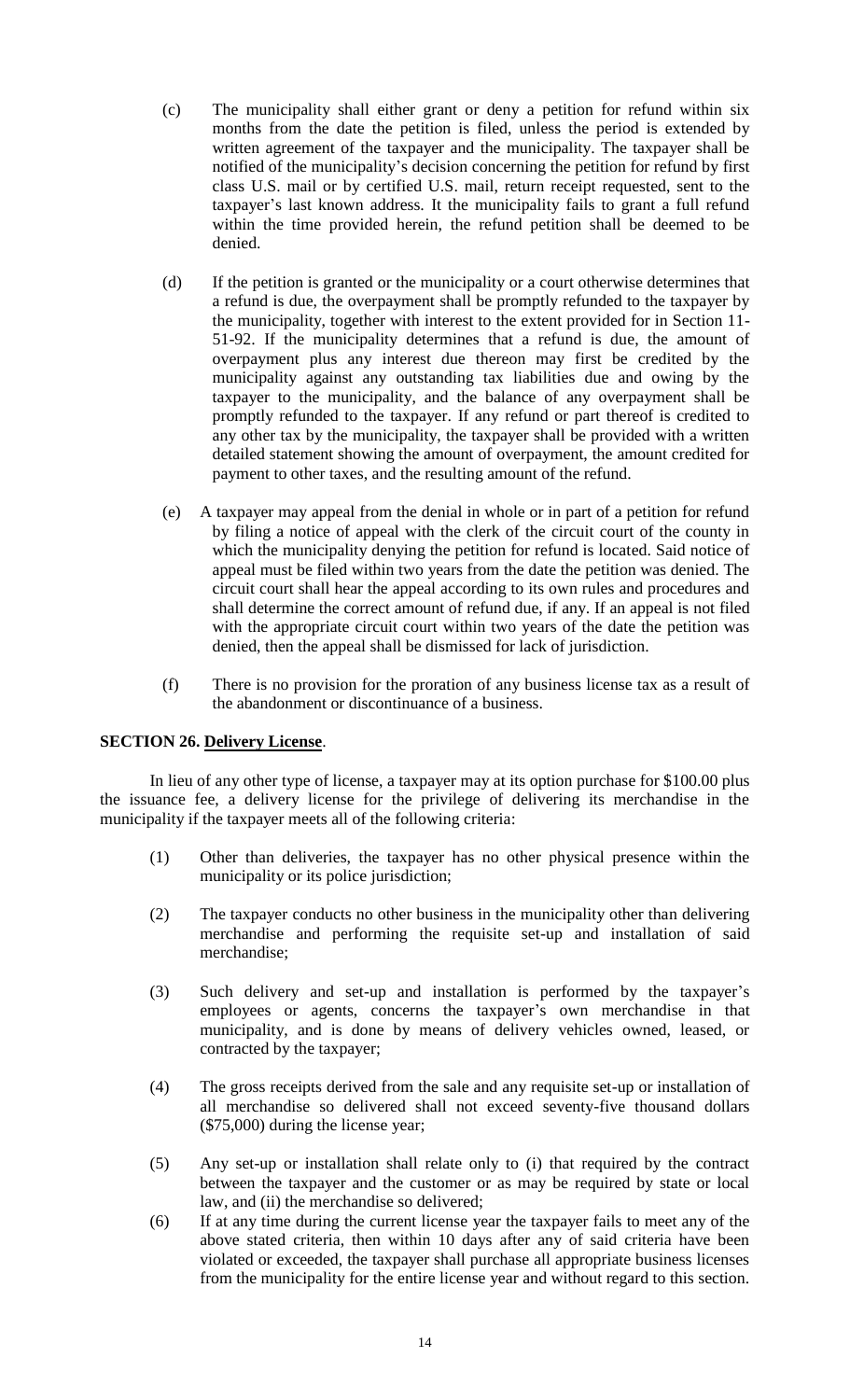- (a) Mere delivery of the taxpayer's merchandise by common carrier, shall not derived from any sale and delivery accomplished by means of a common preceding section if the taxpayer also during the same license year sells and delivers into the taxing jurisdiction using a delivery vehicle other than a common carrier.
- (b) A common carrier, contract carrier, or similar delivery service making deliveries on behalf of others shall not be entitled to purchase a delivery license.
- (c) The delivery license shall be calculated in arrears, based on the related gross receipts during the preceding license year.
- (d) The purchase of a delivery license shall not, in and of itself, establish levied by or under the authority of Title 40 of the Code of Alabama or other provisions of law, nor does the purchase of a delivery license conclusively determine that nexus does not exist between the taxpayer and the municipality.

## **SECTION 27. Yard Sales.**

All persons engaging in a yard sale, garage sale, attic sale, rummage sale, etc., and conducted by themselves or members of their immediate family, within the corporate limits of the City of Talladega, must purchase a one-day permit at a cost of \$2.00.

This permit is limited to two (2) days per address, per calendar year. All other types of sales will be considered as a regular business and must meet all requirements for a business license of that nature.

## **SECTION 28. Exemptions.**

The following persons, firms, corporations, etc. shall be exempt form payment of the stated amount on one license per year under this Code:

- (1) BLIND EXEMPTIONS All blind persons (as that term is defined in Section 40-1-1 and Section 40-12-330, Code of Alabama, 1975, as may hereafter be amended from time to time) shall be exempt from payment of that portion of a license not exceeding the sum of seventy-five (\$75.00) dollars. A vision certificate and execution of an affidavit to the City Clerk proving this exemption must be filed with the City Clerk.
- (2) DISABLED VETERANS All disabled veterans (as that term is defined in Section 40- 12-340 et seq., Code of Alabama 1975, as same may hereafter be amended from time to time) who conduct business in their own name with no more than one employee or helper, are granted an exemption from the first twenty-five (\$25.00) dollars of the municipal license.
- (3) VETERANS All veterans (as that term is defined in section 40-12-370, et seq, Code of Alabama, 1975, as same may hereafter be emended from time to time) shall be exempt from payment of that portion of a license not exceeding the sum of thirty-five (\$35.00) dollars.
- (4) FARMERS No license shall be required for any farmer or other individual, engaged in the production of farm produce for sale or other disposition exclusively of articles produced by them
	- (a) "Growers Permit" Required. When any farmer or other individual shall claim to be exempt from the payment of license, the taxpayer shall file with the Revenue Officer annually, a valid "Growers Permit" issued by the County Agent through the authority of the State of Alabama Department of Agriculture. Such "Growers Permit" shall be valid only for such person(s) named in said permit and for such items as listed in said permit.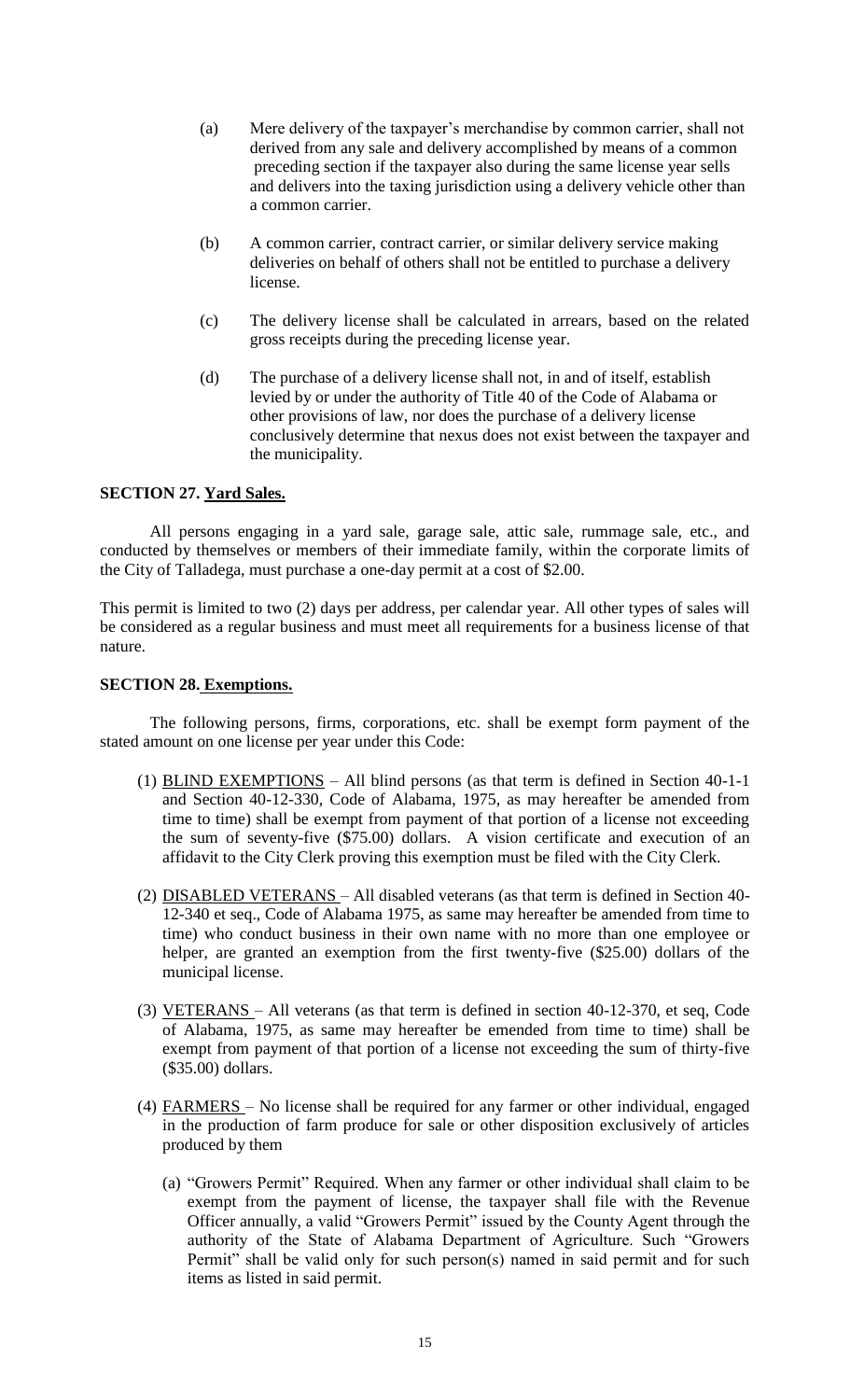- (b) Any person who shall make any false statement as to the ownership, entitlement, authorization, or authenticity of any such "Growers Permit" upon the basis of which a City business license exemption was granted shall be guilty of a misdemeanor and upon conviction shall be fined not less than fifty dollars (\$50.00), nor more than five hundred dollars (\$500.00) for each offense, and in addition may be imprisoned for a period not to exceed six (6) months, or by both such fine and imprisonment.
- (5) Government entities and associations thereof are exempt from any license requirements.
- (6) Non-profit organizations which have been granted exemptions from business license taxation by Acts of the Alabama Legislature are exempt from City license taxes. The legislative act, or a copy thereof, must be submitted to the department in order to be eligible for the grant of such exemption. Non-profit organizations are *NOT* automatically exempt from the provisions of this Business License ordinance by virtue of having qualified for non-profit status on the federal income tax level.

# **SECTION 29**. **License Classifications**.

| <b>CODE</b> | 2002 NAICS TITLES / BUSINESS LICENSE CODES                        | <b>SCHEDULE</b>                       |
|-------------|-------------------------------------------------------------------|---------------------------------------|
| <b>111</b>  | <b>Farming and Crop Production</b>                                |                                       |
| 111421      | Horticulturists - Nursery / Tree Production                       | D                                     |
| 111422      | Nursery – Floriculture Production                                 | D                                     |
| 111430      | <b>Other Miscellaneous Crop Farming</b>                           | D                                     |
| 112         | <b>Animal Production</b>                                          |                                       |
| 112340      | Poultry Hatchery                                                  | D                                     |
| 112350      | <b>Other Animal Production</b>                                    | D                                     |
| 113         | <b>Forestry and Logging</b>                                       |                                       |
| 113110      | <b>Timber Harvesting</b>                                          | $\mathcal{C}$                         |
| 113130      | Logging                                                           | $\overline{C}$                        |
| 114         | <b>Fishing, Hunting and Trapping</b>                              |                                       |
| 114110      | Fishing                                                           | D                                     |
| 114130      | Hunting and Trapping                                              | D                                     |
| 115         | <b>Agriculture / Forestry Support</b>                             | D                                     |
| 211         | <b>Oil and Gas Extraction</b>                                     | G                                     |
| 212         | Mining - (except for oil and gas)                                 | G                                     |
| 213         | <b>Mining Activity Support</b>                                    |                                       |
| 213110      | Drilling Oil and Gas Wells                                        | G                                     |
| 221         | <b>Utilities</b>                                                  |                                       |
| 221122      | <b>Electric Power Distribution</b>                                | $\bf J$                               |
| 221210      | <b>Natural Gas Distribution</b>                                   | $\bf J$                               |
| 221230      | Water, Sewage and Other Systems                                   | $\mathbf{J}$                          |
| 221310      | <b>Butane/Propane Gas</b>                                         | $\mathbf C$                           |
| 221330      | <b>Sewage Treatment Facilities</b>                                | J                                     |
| 236         | <b>Building / Developing and General Contracting</b>              |                                       |
|             | (Rate for gross receipts will be calculated on project location.) |                                       |
| 236110      | <b>Contractor - Residential Building Construction</b>             | $\mathsf{C}$                          |
| 236118      | <b>Contractor - Residential Remodels</b>                          |                                       |
| 236125      | Contractor - Industrial Building Construction                     | $\begin{array}{c} C \\ C \end{array}$ |
| 236220      | Contractor – General                                              |                                       |
| 236230      | Contractor - Commercial Building Construction                     | $\overline{C}$                        |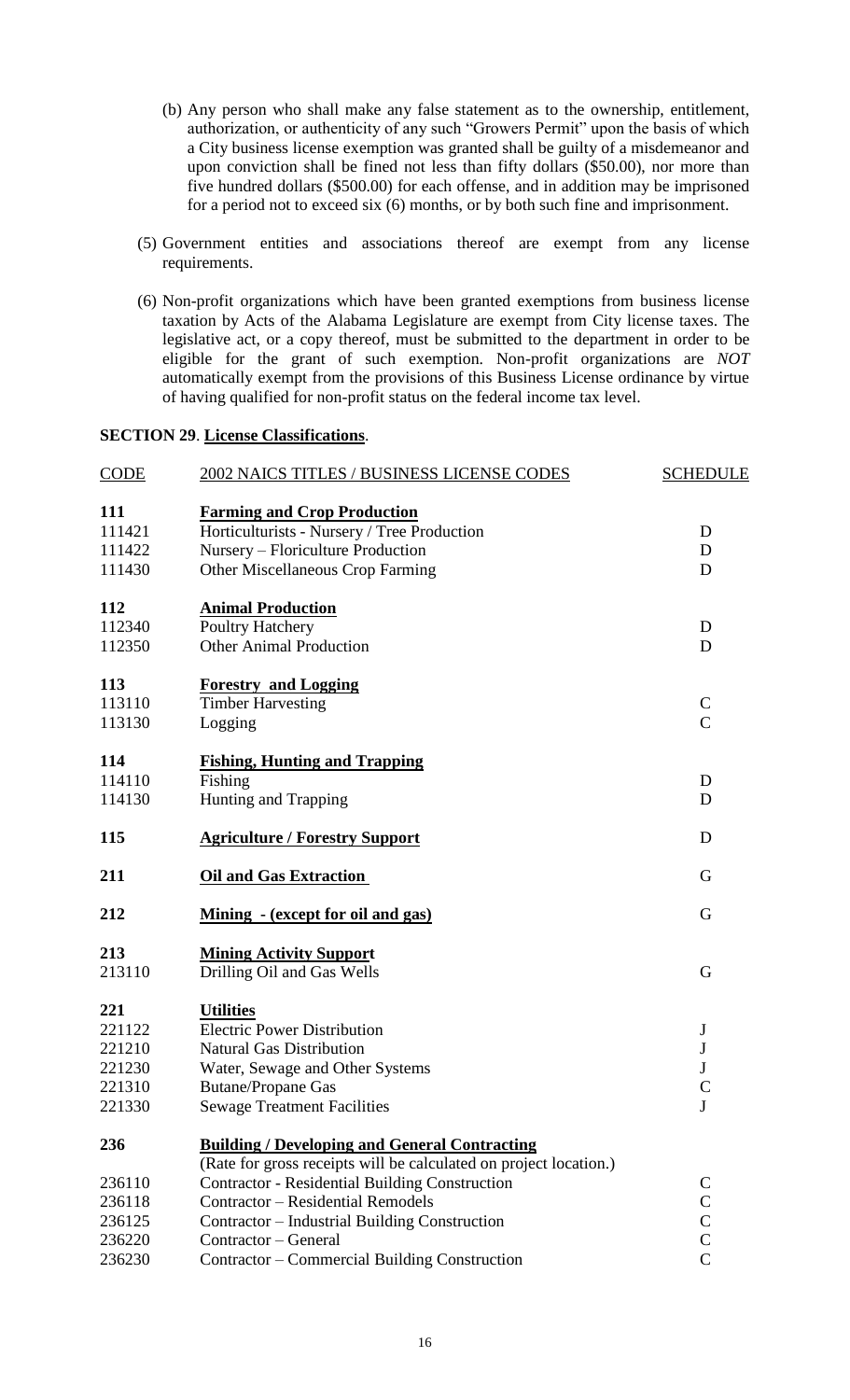| 237              | <b>Heavy and Civil Engineering Construction</b>                                                   |                                |  |
|------------------|---------------------------------------------------------------------------------------------------|--------------------------------|--|
|                  | (Rate for gross receipts will be calculated on project location.)                                 |                                |  |
| 237110           | Contractors - Water & Sewer Line Construction                                                     | $\mathsf{C}$                   |  |
| 237210           | Contractors – Oil & Gas Pipeline Construction                                                     | $\mathbf C$                    |  |
| 237310           | Contractors – Highway, Street & Bridge Construction (paving)                                      | $\mathbf C$                    |  |
| 237410           | Contractors – Power & Communications Line Construction                                            | $\mathbf C$                    |  |
| 237990           | Contractor – Heavy & Civil Engineering Construction                                               | $\overline{C}$                 |  |
| 238              | <b>Contractors - Special Trade</b>                                                                |                                |  |
| 238140           | (Rate for gross receipts will be calculated on project location.)<br>Contractor – Masonry / Stone | $\mathsf{C}$                   |  |
| 238150           |                                                                                                   | D                              |  |
| 238160           | Contractor - Glass Sales / Installation/Glazing                                                   | $\mathbf C$                    |  |
| 238170           | Contractor – Roofing<br>Contractor – Poured Concrete & Structure                                  | $\mathbf C$                    |  |
|                  |                                                                                                   | $\mathsf{C}$                   |  |
| 238180           | Contractor – Framing                                                                              | $\mathsf{C}$                   |  |
| 238190<br>238200 | Contractor – Siding / Awnings<br>Contractor – Tile and Terrazzo                                   | $\mathsf{C}$                   |  |
|                  |                                                                                                   |                                |  |
| 238210           | Contractor – Electrical / Lighting                                                                | $\mathsf{C}$<br>$\mathsf{C}$   |  |
| 238220           | Contractor – Plumbing / Sewage                                                                    | $\mathsf{C}$                   |  |
| 238230           | Contractor - Plumbing / Gas                                                                       | $\mathsf{C}$                   |  |
| 238240           | Contractor – Heating & Air Conditioning                                                           |                                |  |
| 238245           | Contractor – Refrigeration                                                                        | $\mathsf{C}$                   |  |
| 238250           | Contractor – Finish Carpentry                                                                     | $\mathsf{C}$<br>$\mathsf{C}$   |  |
| 238290           | Contractor – Mechanical / Other Building Equipment                                                |                                |  |
| 238310           | Contractor – Drywall & Insulation                                                                 | $\mathsf{C}$                   |  |
| 238320           | Contractor – Painting & Wall Covering                                                             | $\mathsf{C}$<br>$\mathbf C$    |  |
| 238330           | Contractor – Flooring                                                                             |                                |  |
| 238910           | Contractor - Site Preparation / Building Wrecking / Demolition                                    | $\mathsf{C}$                   |  |
| 238990           | Contractor – Sign Installation                                                                    | $\mathsf C$                    |  |
| 238991           | Contractor – Mobile Home Setup                                                                    | $\mathsf{C}$                   |  |
| 238992           | <b>Contractor - House Movers</b>                                                                  | $\mathsf{C}$<br>$\overline{C}$ |  |
| 238993           | Contractor – Swimming Pools                                                                       |                                |  |
| 311              | <b>Food Manufacturing</b>                                                                         |                                |  |
| 311119           | <b>Feed Plant Manufacturing</b>                                                                   | $\mathbf C$                    |  |
| 311130           | <b>Poultry Processing</b>                                                                         | $\mathbf C$                    |  |
| 311520           | Ice Cream / Snow Cones / Frozen Desserts Manufacturing                                            | $\mathbf{A}$                   |  |
| 311812           | Bread & Bakery – Delivery                                                                         | $\mathbf{A}$                   |  |
| 311820           | Other Miscellaneous Food Manufacturing                                                            | $\mathbf{A}$                   |  |
| 312              | <b>Beverage and Tobacco Product Manufacturing</b>                                                 |                                |  |
| 312113           | Ice Manufacturing                                                                                 | G                              |  |
| 312180           | Manufacturing (Beer, Wine or Both)                                                                | K                              |  |
| 312190           | <b>Warehouse License</b>                                                                          | K                              |  |
|                  |                                                                                                   |                                |  |
| 313              | <b>Textile Mills</b>                                                                              |                                |  |
| 313112           | Textile Mill / Woolen Mill / Knitting Mill Manufacturing                                          | G                              |  |
| 314              | <b>Textile Product Manufacturing</b>                                                              |                                |  |
| 314110           | Carpet and Rug Mills                                                                              | G                              |  |
| 314120           | <b>Curtain and Linen Mills</b>                                                                    | $\mathbf G$                    |  |
| 314150           | <b>Other Miscellaneous Textile Mills</b>                                                          | G                              |  |
|                  |                                                                                                   |                                |  |
| 315              | <b>Apparel Manufacturing</b>                                                                      |                                |  |
| 315110           | Other Apparel Accessories and Other Apparel Manufacturing                                         | G                              |  |
| 316              | <b>Leather and Allied Products Manufacturing</b>                                                  |                                |  |
| 316110           | <b>Footwear Manufacturing</b>                                                                     | G                              |  |
| 316150           | Other Leather Good Manufacturing                                                                  | G                              |  |
|                  |                                                                                                   |                                |  |
| 321              | <b>Wood Product Manufacturing</b>                                                                 |                                |  |
| 321113           | Sawmill & Planing / Box Manufacturing                                                             | G                              |  |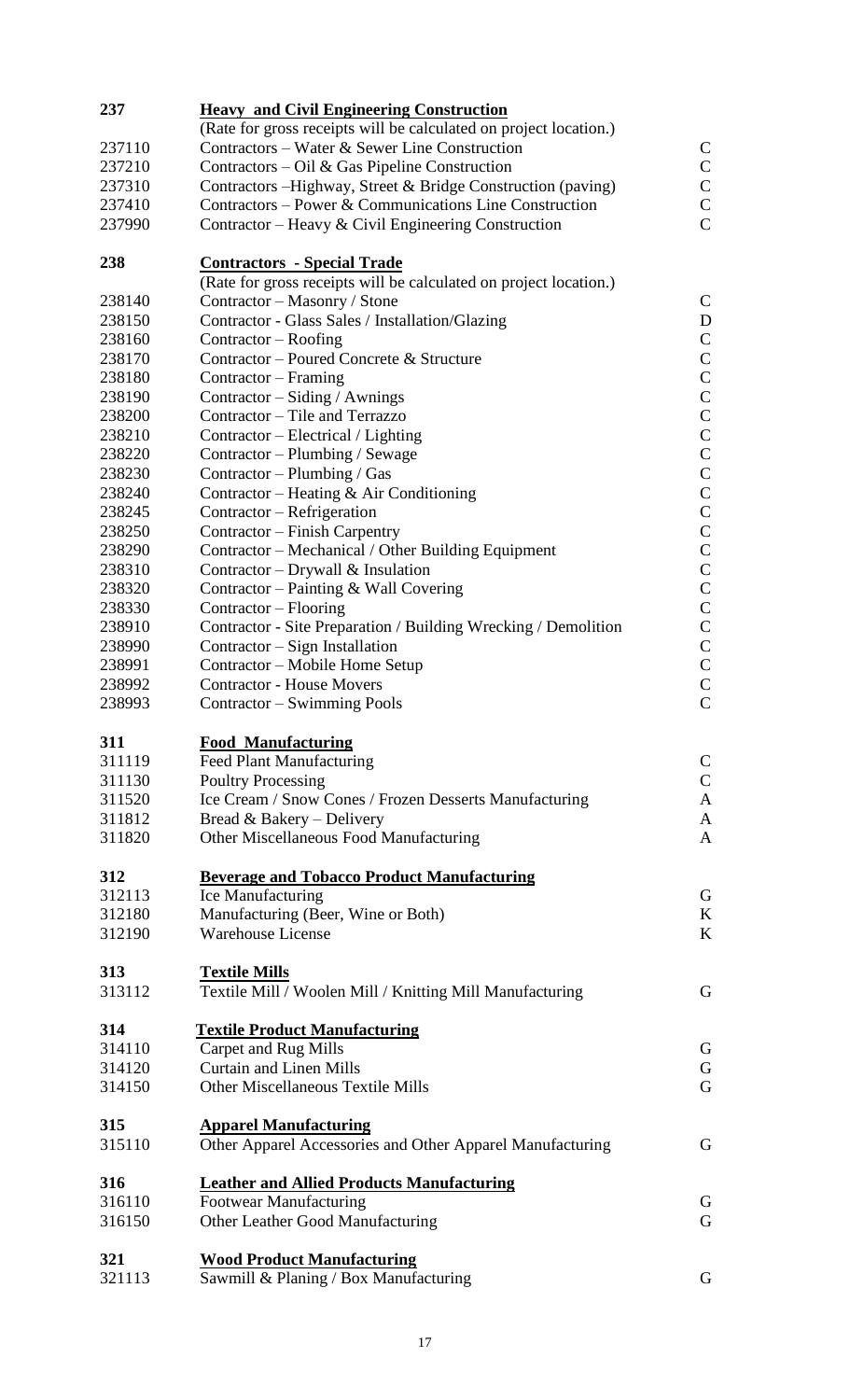| 321115<br>321120<br>321130 | <b>Lumber Manufacturing</b><br><b>Truss Manufacturing</b><br>Wood Window & Door Manufacturing | G<br>G<br>G  |  |  |  |
|----------------------------|-----------------------------------------------------------------------------------------------|--------------|--|--|--|
| 321150                     | G<br>Other Wood Product Manufacturing                                                         |              |  |  |  |
| 322<br>322221              | <b>Paper Manufacturing</b><br>Corrugated / Solid Fiber Box Manufacturing                      |              |  |  |  |
| 323                        | <b>Printing and Related Support Activities</b>                                                |              |  |  |  |
| 323110                     | <b>Commercial Screen Printing</b>                                                             | D            |  |  |  |
| 323120<br>323130           | <b>Manifold Business Forms Printing</b><br><b>Other Commercial Printing</b>                   | D<br>D       |  |  |  |
|                            |                                                                                               |              |  |  |  |
| 324                        | <b>Petroleum and Coal Products Manufacturing</b>                                              | G            |  |  |  |
| 325                        | <b>Chemical Manufacturing</b>                                                                 | G            |  |  |  |
| 326                        | <b>Plastic and Rubber Manufacturing</b>                                                       |              |  |  |  |
| 326110                     | <b>Plastics Product Manufacturing</b>                                                         | G            |  |  |  |
| 326120                     | <b>Rubber Product Manufacturing</b>                                                           | G            |  |  |  |
| 327                        | <b>Non-Metallic Mineral Product Manufacturing</b>                                             |              |  |  |  |
| 327110                     | Ready – Mix Concrete Manufacturing                                                            | G            |  |  |  |
| 327320                     | Cement / Concrete Product Manufacturing                                                       | G            |  |  |  |
| 331                        | <b>Primary Metal Manufacturing</b>                                                            |              |  |  |  |
| 331500                     | <b>Iron Foundries</b>                                                                         | G            |  |  |  |
| 331510                     | <b>Steel Foundries</b>                                                                        | G            |  |  |  |
| 331520                     | <b>Aluminum Die-Casting Foundries</b>                                                         | ${\bf G}$    |  |  |  |
| 331530                     | <b>Metal Foundries</b>                                                                        | G            |  |  |  |
| 332                        | <b>Fabricated Metal Product Manufacturing</b>                                                 |              |  |  |  |
| 332710                     | Machine & Pattern Shop / Fabricated Metal Product                                             | G            |  |  |  |
| 333                        | <b>Machinery Manufacturing</b>                                                                | G            |  |  |  |
| 334                        | <b>Computer and Electronic Production Manufacturing</b>                                       |              |  |  |  |
| 334210                     | <b>Communications Equipment Manufacturing (telephones)</b>                                    | $\mathbf C$  |  |  |  |
| 334419                     | Other Computer Equipment Manufacturing (electronic machine supply)                            | G            |  |  |  |
| 335                        | <b>Electrical Equipment / Appliance Component Manufacturer</b>                                |              |  |  |  |
| 335110                     | Miscellaneous Electrical Equipment & Component Manufacturing                                  | G            |  |  |  |
| 336                        | <b>Transportation Equipment Manufacturing</b>                                                 |              |  |  |  |
| 336111                     | Automobile & Light Duty Motor Vehicle Manufacturing                                           | G            |  |  |  |
| 336120                     | Motor Vehicle Parts Manufacturing                                                             | G            |  |  |  |
| 336130                     | Motor Vehicle Electrical Equipment Manufacturing                                              | G            |  |  |  |
| 337                        | <b>Furniture and Related Product Manufacturing</b>                                            |              |  |  |  |
| 337110                     | Cabinet / Counter top Manufacturing                                                           | G            |  |  |  |
| 339                        | <b>Miscellaneous Manufacturing</b>                                                            |              |  |  |  |
| 339110                     | Miscellaneous Manufacturing                                                                   | G            |  |  |  |
| 423                        | <u> Wholesale Trade – Durable Goods</u>                                                       |              |  |  |  |
| 423110                     | Automobile / Other Motor Vehicle - Wholesale                                                  | A            |  |  |  |
| 423130                     | Tire and Tube - Wholesale                                                                     | $\mathsf C$  |  |  |  |
| 423150                     | Motor Vehicle Parts Used - Wholesale                                                          | $\mathsf{C}$ |  |  |  |
| 423180                     | Farm and Garden Machinery & Equipment – Wholesale                                             | $\mathsf{C}$ |  |  |  |
| 423390                     | Building / Construction Material - Wholesale                                                  | A            |  |  |  |
| 423420                     | Office Supply / Equipment - Wholesale                                                         | A            |  |  |  |
| 423450                     | D<br>Miscellaneous Medical - Wholesale                                                        |              |  |  |  |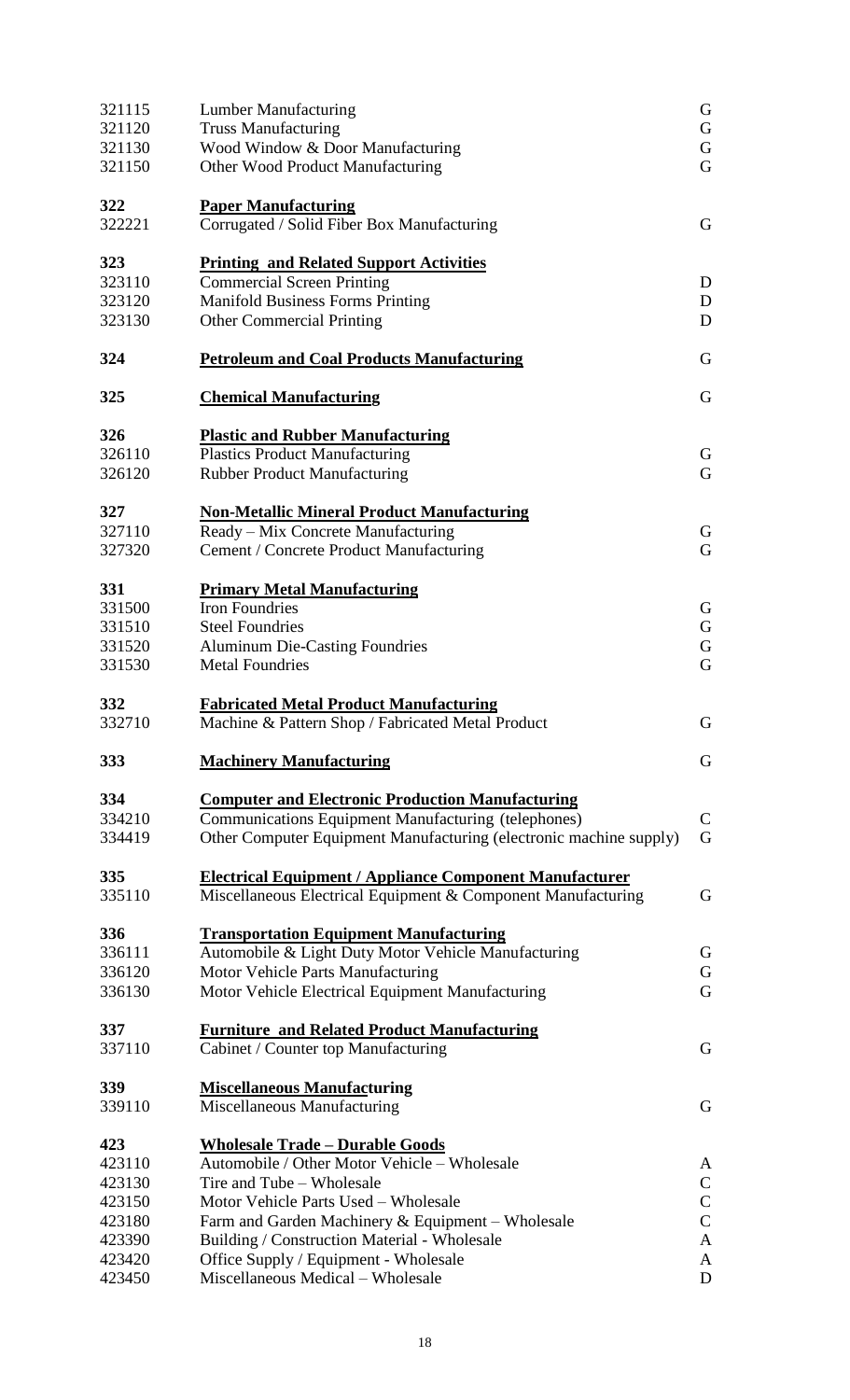| 423620 | Electrical / Electronic Goods – Wholesale                                           | A            |  |  |  |
|--------|-------------------------------------------------------------------------------------|--------------|--|--|--|
| 423720 | Plumbing / Heating Supplies - Wholesale                                             |              |  |  |  |
| 423830 | Industrial Machinery / Equipment – Wholesale<br>Fire Extinguisher Sales – Wholesale |              |  |  |  |
| 423840 | Jewelry - Wholesale                                                                 |              |  |  |  |
| 423940 |                                                                                     | A            |  |  |  |
| 423950 | Recycling & Scrap Dealer & Other                                                    | A            |  |  |  |
| 423960 | Salvage – Other                                                                     | D            |  |  |  |
| 423970 | Miscellaneous Other - Wholesale                                                     | $\mathsf{C}$ |  |  |  |
| 424    | <u> Wholesale Trade – Non-Durable Goods</u>                                         |              |  |  |  |
| 424210 | Drugs – Wholesale                                                                   | A            |  |  |  |
| 424215 | Cosmetics – Wholesale                                                               | B            |  |  |  |
| 424310 | Dry Goods – Wholesale                                                               | A            |  |  |  |
| 424315 | Optical Goods / Supplies – Wholesale                                                | A            |  |  |  |
| 424330 | <b>Hosiery Dealers - Wholesale</b>                                                  | A            |  |  |  |
| 424410 | Grocery General Line - Wholesale                                                    | A            |  |  |  |
| 424430 | Dairy Products – Wholesale                                                          | A            |  |  |  |
| 424440 | Milk - Wholesale                                                                    | A            |  |  |  |
| 424450 | Candy / Snacks – Wholesale                                                          | A            |  |  |  |
| 424460 | Fish and Seafood – Wholesale                                                        | A            |  |  |  |
| 424465 | Poultry / Poultry Product – Wholesale                                               | A            |  |  |  |
| 424470 | Meat / Meat Product-Wholesale                                                       | A            |  |  |  |
| 424480 | Fruit & Produce – Wholesale                                                         | A            |  |  |  |
| 424490 | Soft Drinks & Tea Sales - Wholesale                                                 | B            |  |  |  |
| 424495 | Mineral Water & Bottled Water - Wholesale                                           | A            |  |  |  |
| 424690 | <b>Industrial Chemicals – Distributor</b>                                           | A            |  |  |  |
| 424720 | Gasoline Distributor – Wholesale                                                    | A            |  |  |  |
| 424750 | Paint, Varnish and Supplies – Wholesale                                             | A            |  |  |  |
| 424930 | Florist – Wholesale                                                                 | A            |  |  |  |
| 424940 | Tobacco Products - Wholesale                                                        | A            |  |  |  |
| 424990 | Wholesale – Miscellaneous / Nondurable Goods                                        | A            |  |  |  |
| 441    | <b>Motor Vehicle and Parts Dealer</b>                                               |              |  |  |  |
| 441110 | <b>Auto Dealers Retail New or Used</b>                                              | $\bf{I}$     |  |  |  |
| 441220 | Cycle / Recreational Vehicles                                                       | A            |  |  |  |
| 441320 | Auto Parts / Tires & Accessories                                                    | A            |  |  |  |
| 442    | <b>Furniture and Home Furnishings Stores</b>                                        |              |  |  |  |
| 442110 | Furniture / Appliance Retail                                                        | $\mathsf{C}$ |  |  |  |
| 442210 | <b>Floor Covering Retail</b>                                                        | $\mathsf{C}$ |  |  |  |
| 443    | <b>Electronic and Appliance Store</b>                                               |              |  |  |  |
| 443111 | Vacuum Cleaners - Retail                                                            | $\mathbf C$  |  |  |  |
| 443114 | Radio / TV / VCR Retail Sales                                                       | $\mathbf C$  |  |  |  |
| 443116 | Electronic Appliances & Supplies                                                    | $\mathbf C$  |  |  |  |
| 443118 | <b>Gas Appliance Sales</b>                                                          | $\mathsf{C}$ |  |  |  |
| 443120 | Computer & Software Sales / Repair                                                  | $\mathbf C$  |  |  |  |
| 444    | <b>Building Material and Garden Equipment Dealers</b>                               |              |  |  |  |
| 444120 | Paint / Wallpaper / Glass - Retail                                                  | B            |  |  |  |
| 444130 | Hardware Store - Retail                                                             | A            |  |  |  |
| 444190 | Cabinet Sales - Retail                                                              | B            |  |  |  |
| 444200 | <b>Building Materials - Retail</b>                                                  | B            |  |  |  |
| 444210 | <b>Outdoor Power Equipment Stores</b>                                               | B            |  |  |  |
| 444230 | Farm Supplies / Tractors / Nursery / Garden Center                                  | $\mathbf{A}$ |  |  |  |
| 445    | <b>Food and Beverage Stores</b>                                                     |              |  |  |  |
| 445110 | Supermarkets & Other Grocery (except convenience stores)                            | A            |  |  |  |
| 445120 | Convenience Store / Curb Market                                                     | A            |  |  |  |
| 445220 | Meat & Seafood Retail Markets                                                       | A            |  |  |  |
| 445230 | <b>Produce Markets</b>                                                              | A            |  |  |  |
| 445291 | <b>Bakery Stores - Sales Only</b>                                                   | A            |  |  |  |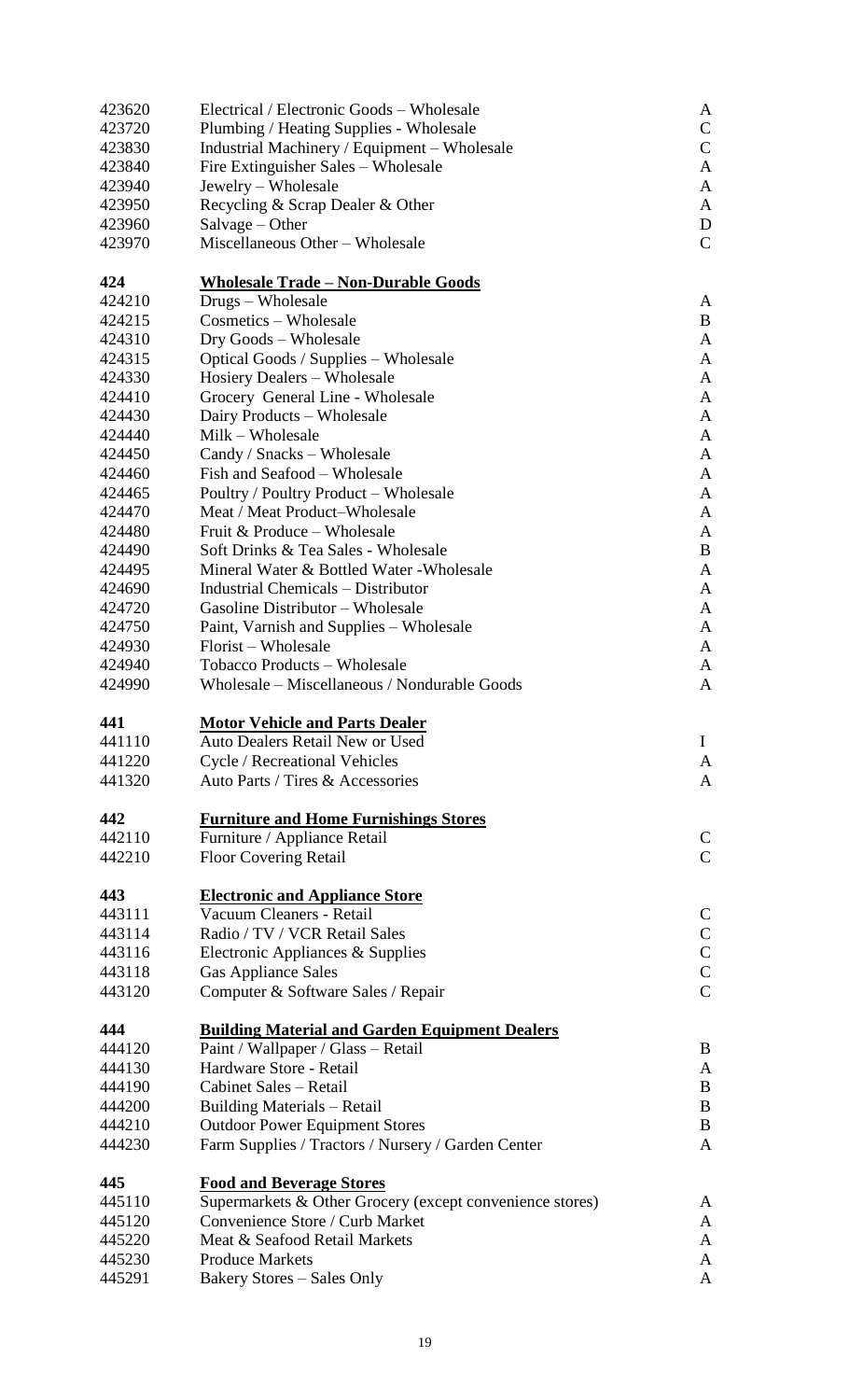| 445292           | Candy / Snacks – Retail (Sweet Shops)                                   | A              |  |  |  |
|------------------|-------------------------------------------------------------------------|----------------|--|--|--|
| 445299           | Miscellaneous Food Sales                                                |                |  |  |  |
| 445300           | Beer – off premise – state regulated through ABC                        |                |  |  |  |
| 445305           | Beer – on/off premise – state regulated through ABC                     | K<br>K         |  |  |  |
| 445310           | Wine – off premise - state regulated through ABC                        | K              |  |  |  |
| 445315           | Wine $-$ on/off premise $-$ state regulated through ABC                 | K              |  |  |  |
| 445318           | Retail liquor/Package Store<br>K                                        |                |  |  |  |
| 445320           | Lounge Class I - (no one under 19 admitted on the premise)<br>K         |                |  |  |  |
| 445325           | Lounge Class II – (no one under 19 admitted on the premise)<br>K        |                |  |  |  |
| 445330           | Restaurant retail liquor – (must serve food that requires utensils<br>K |                |  |  |  |
|                  | & patrons be seated)                                                    |                |  |  |  |
| 445335           | Club Class $I - (on/off)$ premise consumption, off premise must         | K              |  |  |  |
|                  | be in original container, no Sunday sales)                              |                |  |  |  |
| 445340           |                                                                         | K              |  |  |  |
|                  | Club Class II $-$ (off premise, in original container, no Sunday sales) |                |  |  |  |
| 445345           | Wholesale Distributor – Beer only                                       | K              |  |  |  |
| 445350           | Wholesale Distributor - Wine only                                       | K              |  |  |  |
| 445355           | Wholesale Distributor - Beer & Wine                                     | K              |  |  |  |
| 445360           | Wholesale Distributor - Liquor                                          | K              |  |  |  |
| 445365           | Alcohol Special Retail License (30 days or less)                        | K              |  |  |  |
| 445370           | Alcohol Special Retail License (more than 30 days)                      | K              |  |  |  |
| 445375           | Alcohol Special Events License (7 days or less)                         | K              |  |  |  |
|                  |                                                                         |                |  |  |  |
| 446              | <b>Health and Personal Care Stores</b>                                  |                |  |  |  |
| 446110           | Pharmacies & Drug Stores                                                | $\mathsf{C}$   |  |  |  |
| 446120           | Cosmetics / Beauty Supplies / Perfume Stores - Wholesale / Retail       | A              |  |  |  |
| 446140           | <b>Optical Goods Store</b>                                              | $\mathsf C$    |  |  |  |
| 446150           | <b>Health Food Supplement Stores</b>                                    | $\mathsf C$    |  |  |  |
| 446170           | <b>Prosthetics Devices</b>                                              | $\mathbf C$    |  |  |  |
| 446180           | Hearing Aid Sales - Retail                                              | $\mathsf{C}$   |  |  |  |
| 446190           | Medical Equipment & Supply Store                                        | $\overline{C}$ |  |  |  |
|                  |                                                                         |                |  |  |  |
|                  |                                                                         |                |  |  |  |
| 447              | <b>Gasoline Stations</b>                                                |                |  |  |  |
| 447110           | Gasoline Stations w/ Convenience Stores                                 | A              |  |  |  |
| 448              |                                                                         |                |  |  |  |
| 448140           | <b>Clothing and Accessories Stores</b>                                  | B              |  |  |  |
|                  | <b>Family Clothing Stores</b>                                           |                |  |  |  |
| 448160           | Luggage & Leather Goods Stores                                          | $\bf{B}$       |  |  |  |
| 448210           | <b>Shoes Stores</b>                                                     | B              |  |  |  |
| 448310           | Jewelry Sales / Repair - Retail                                         | $\mathsf{C}$   |  |  |  |
| 451              | <b>Sporting Goods, Hobby, Book, and Music Stores</b>                    |                |  |  |  |
| 451110           | <b>Sporting Goods Stores</b>                                            | $\mathbf C$    |  |  |  |
| 451120           | Hobby / Toy / Game Stores                                               | D              |  |  |  |
| 451130           | Sewing / Needlework / Piece Goods Stores                                | $\, {\bf B}$   |  |  |  |
| 451140           |                                                                         | $\mathsf{C}$   |  |  |  |
| 451212           | Musical Instruments / Supplies<br><b>Book Stores</b>                    | $\overline{C}$ |  |  |  |
| 451213           | <b>Newspaper Dealers</b>                                                | $\mathbf{A}$   |  |  |  |
|                  |                                                                         |                |  |  |  |
| 452              | <b>General Merchandise Stores</b>                                       |                |  |  |  |
| 452111           | <b>Department Stores</b>                                                | B              |  |  |  |
| 452130           | <b>Other General Merchandise Stores</b>                                 | B              |  |  |  |
| 452200           | Going Out of Business Sale                                              | $\mathbf{O}$   |  |  |  |
|                  |                                                                         |                |  |  |  |
| 453              | <b>Miscellaneous Store Retailers / Used Merchandise Stores</b>          |                |  |  |  |
| 453110           | Florists - Retail                                                       | $\mathsf{C}$   |  |  |  |
| 453210           | Office Supplies & Stationary Stores                                     | $\mathsf{C}$   |  |  |  |
| 453220           | Gift / Novelty / Souvenir / Arts & Crafts Stores                        | $\mathbf D$    |  |  |  |
| 453310           | Antiques                                                                | $\mathbf C$    |  |  |  |
| 453311           | <b>Used Merchandise Retail</b>                                          | $\overline{C}$ |  |  |  |
| 453910           | Pet Shop / Pet Supply Stores                                            | $\overline{C}$ |  |  |  |
| 453930<br>453991 | Manufactured (Mobile) Home Dealers<br><b>Janitorial Supplies</b>        | A<br>A         |  |  |  |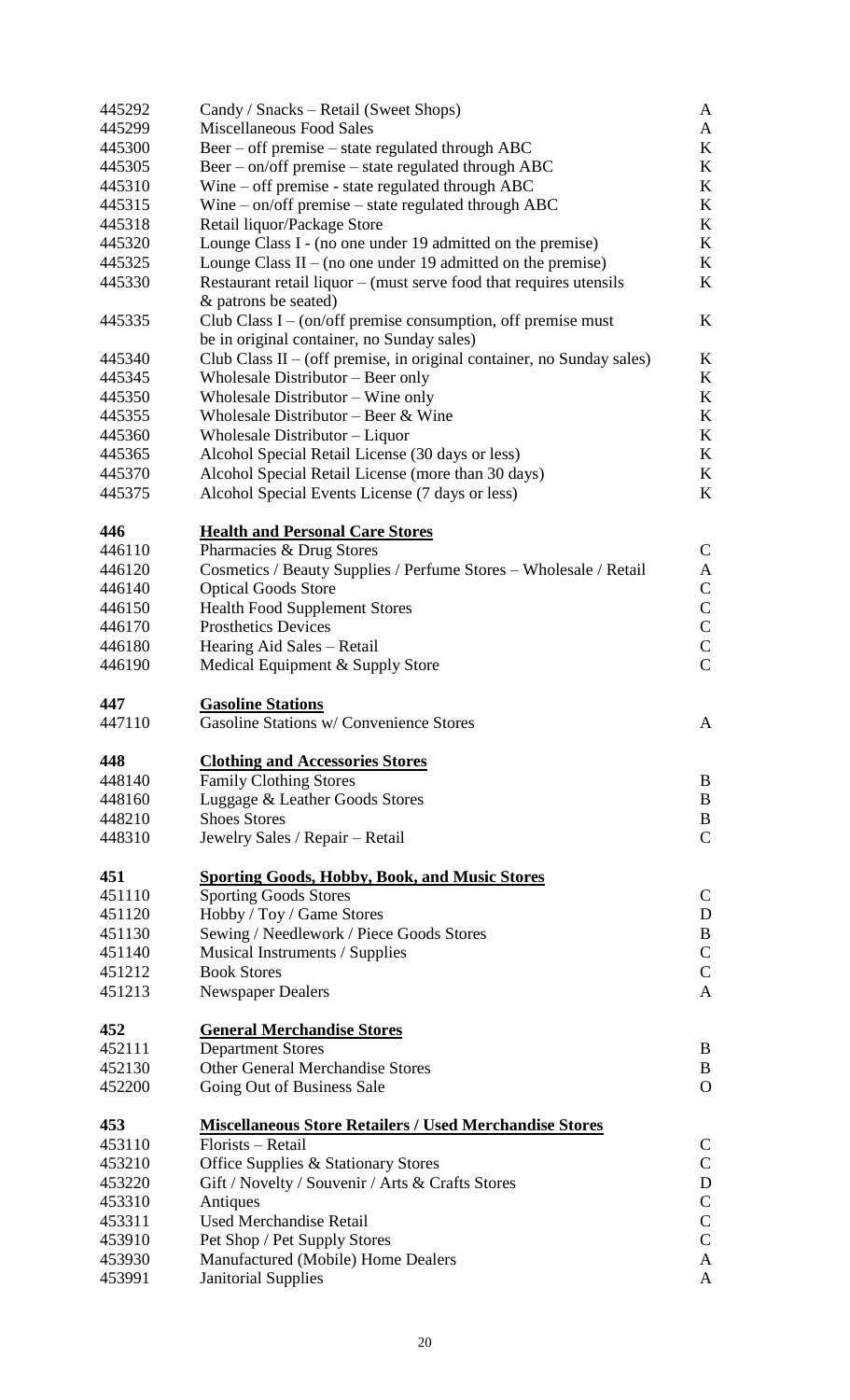| 453992 | <b>Safety Supplies</b>                                    | $\mathsf{C}$  |
|--------|-----------------------------------------------------------|---------------|
| 453993 | Miscellaneous Retail (except tobacco stores)              | $\mathsf{C}$  |
| 453994 | Monuments / Vaults - Retail                               | D             |
| 453995 | <b>Auctions</b>                                           | D             |
| 454    | <b>Non-Store Retailers</b>                                |               |
| 454110 | Mail Order House / Electronic Shopping                    | B             |
| 454312 | Liquified Petroleum Gas (bottled gas)                     | $\mathsf{C}$  |
| 454390 | Canvassers                                                | $\mathbf C$   |
| 454391 | Itinerant Sellers-Race Week only                          | L             |
| 454993 | Fruit & Vegetable Roadside Sales                          | L             |
| 454394 | Door to Door Sales                                        | L             |
| 454395 | Direct Selling / Order Takers (Other Direct Sales)        | $\mathsf{C}$  |
| 454930 | Fireworks Stand – Direct Sales Establishment              | T             |
| 454932 | Market on the Square                                      | T             |
| 481    | <b>Air Transportation</b>                                 | G             |
| 482    | <b>Rail Transportation</b>                                |               |
| 482111 | Railroad Company - state regulated 11-51-124              | \$650.00      |
| 484    | <b>Truck Transportation</b>                               |               |
| 484110 | General Freight Trucking - state regulated 37-3-33        | W             |
| 484210 | <b>Moving Company</b>                                     | $\mathcal{C}$ |
| 484310 | Wrecker / Towing Service                                  | M             |
| 485    | <b>Transit / Ground Passenger Transportation</b>          |               |
| 485113 | Bus Terminals - state regulated 37-3-33                   | \$100.00      |
|        | (except church buses & work related transportation)       |               |
| 485310 | Taxi Cabs Service                                         | M             |
| 485311 | <b>Limousine Service</b>                                  | M             |
| 485312 | <b>Charter Bus Industry</b>                               | M             |
| 487    | <b>Scenic and Sightseeing Transportation</b>              | M             |
| 492    | <b>Couriers and Messengers</b>                            |               |
| 492110 | Parcel Delivery Company & Delivery - not otherwise listed | \$200.00      |
| 492210 | <b>Merchant Retail Delivery</b>                           | \$100.00      |
| 493    | <b>Warehousing and Storage</b>                            |               |
| 493110 | General Warehousing / Storage                             | D             |
| 493210 | Refrigerated Warehouse / Storage                          | D             |
| 511    | <b>Publishing Industries (except internet)</b>            |               |
| 511110 | Newspaper Publishing                                      | H             |
| 511120 | <b>Periodical Publishers</b>                              | H             |
| 511130 | <b>Book Publishers</b>                                    | H             |
| 511140 | <b>Software Publishers</b>                                | H             |
| 512    | <b>Motion Picture and Sound Recording Industries</b>      |               |
| 512110 | <b>Video Productions</b>                                  | D             |
| 512131 | Motion Picture Theater (except drive-ins)                 | $\mathbf C$   |
| 515    | <b>Broadcasting</b> (except internet)                     |               |
| 515112 | <b>Radio Station</b>                                      | H             |
| 515120 | <b>Television Station</b>                                 | H             |
| 516    | <b>Internet Publishing and Broadcasting</b>               |               |
| 516110 | Web Design                                                | D             |
| 517    | <b>Telecommunications</b>                                 |               |
| 517110 | Telephone - Wired - per 11-51-128 (local, long distance)  | N             |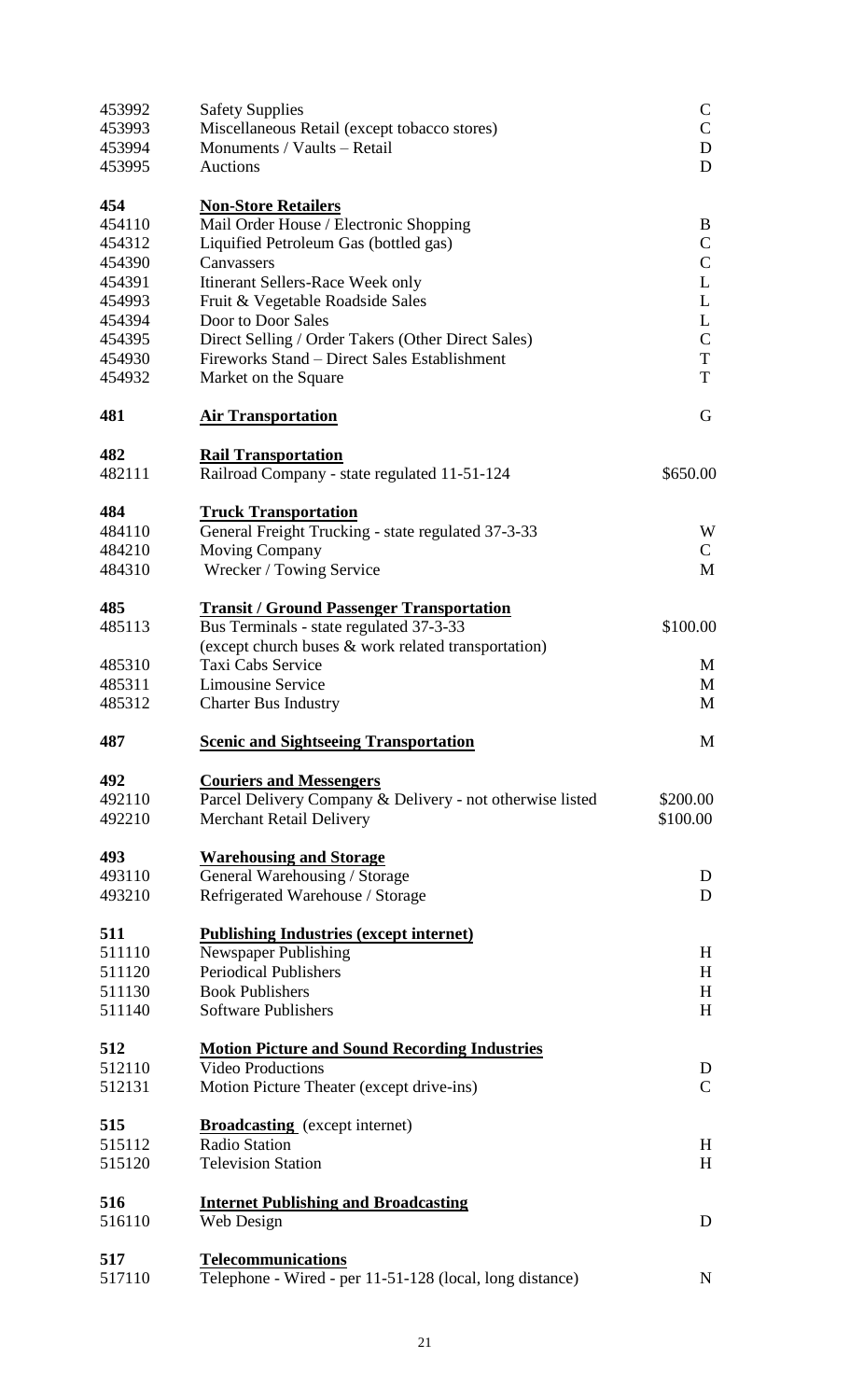| 517210<br>517310 | Telecommunications - wireless<br>Cable & Other Subscription Programming                           | $\mathsf{C}$<br>$\mathcal{C}$ |
|------------------|---------------------------------------------------------------------------------------------------|-------------------------------|
| 519<br>519110    | <b>Other Information Services</b><br><b>Internet Service Providers</b>                            | D                             |
| 522              | <b>Credit Intermediation / Related Services</b>                                                   |                               |
| 522291           | Finance & Loan Company                                                                            | $\mathsf{C}$                  |
| 522298           | Pawn Shop - whether title pawn or merchandise                                                     | $\mathsf{C}$                  |
| 522300           | Buyer of Gold / Silver                                                                            | \$320.00                      |
| 522310           | Mortgage Brokers                                                                                  | E                             |
| 522320           | <b>Bill Paying Services</b>                                                                       | $\mathcal{C}$                 |
| 523              | <b>Securities, Commodity, Other Financial Products</b>                                            |                               |
| 523120           | Securities Brokerage                                                                              | E                             |
| 523130           | <b>Other Financial Investment Activities</b>                                                      | E                             |
| 524              | <b>Insurance Carriers and Related Activities</b>                                                  |                               |
| 524126           | Insurance (Casualty/Fire/Marine) Ala Code 11-51-120/123                                           | V                             |
| 524128           | Insurance (Health and other) Ala Code 11-51-120/123                                               | U                             |
| 525              | <b>Funds, Trusts, Other Financial Vehicles</b>                                                    | E                             |
| 531              | <b>Real Estate</b>                                                                                |                               |
| 531110           | Lessors of Residential Buildings / Apartments                                                     | D                             |
| 531130           | Lessors of Mini Warehouses / Self Storage Units                                                   | D                             |
| 531190           | Lessors of Other Real Estate Property / Mobile Home Park                                          | D                             |
| 531210           | Real Estate / Brokers Offices                                                                     | E                             |
| 531312           | Nonresidential Property Managers / Commercial Property lease                                      | D                             |
| 532              | <b>Rental and Leasing Services</b>                                                                |                               |
| 532112           | Passenger Car Leasing                                                                             | D                             |
| 532120           | Truck / Utility Trailer / RV Rental / Leasing-Self Hauling                                        | ${\bf D}$                     |
| 532130           | Formal Wear / Costume Rental                                                                      | D                             |
| 532140           | Home Health Equipment Rental                                                                      | D                             |
| 532230           | Video Tape / DVD Rental                                                                           | D                             |
| 532250           | Office Machinery / Equipment Rental & Leasing                                                     | D                             |
| 532490           | Commercial / Industrial Machinery / Equipment Rent/Lease                                          | D                             |
| 532310           | <b>General Rental Centers</b>                                                                     | D                             |
| 541              | <b>Professional, Scientific and Technical Services</b>                                            |                               |
| 541110           | (each state licensed practitioner must obtain a business license)<br>Lawyers / Attorneys Services | E                             |
| 541190           | Legal Services - Other                                                                            | E                             |
| 541211           | <b>Accountant / CPA Services</b>                                                                  | E                             |
| 541213           | <b>Tax Preparation Services</b>                                                                   | D                             |
| 541219           | <b>Other Accounting Services</b>                                                                  | E                             |
| 541310           | <b>Architect Services</b>                                                                         | E                             |
| 541320           | Landscape Architectural Services                                                                  | E                             |
| 541330           | <b>Engineering Services</b>                                                                       | E                             |
| 541340           | <b>Drafting Services</b>                                                                          | D                             |
| 541370           | Surveying / Mapping Services (except geophysical)                                                 | E                             |
| 541380           | <b>Testing Laboratories</b>                                                                       | D                             |
| 541410           | <b>Interior Design Services</b>                                                                   | D                             |
| 541450           | <b>Photography Studios</b>                                                                        | D                             |
| 541511           | <b>Custom Computer Programming Services</b>                                                       | D                             |
| 541611           | <b>Consultant Services</b>                                                                        | E                             |
| 541870           | <b>Advertising Material Distribution Services</b>                                                 | D                             |
| 541940           | <b>Veterinary Services</b>                                                                        | $\mathbf{F}$                  |
| 541960           | Photographer – school, athletic, daycare                                                          | \$70.00                       |

**551 Management of Companies and Enterprises**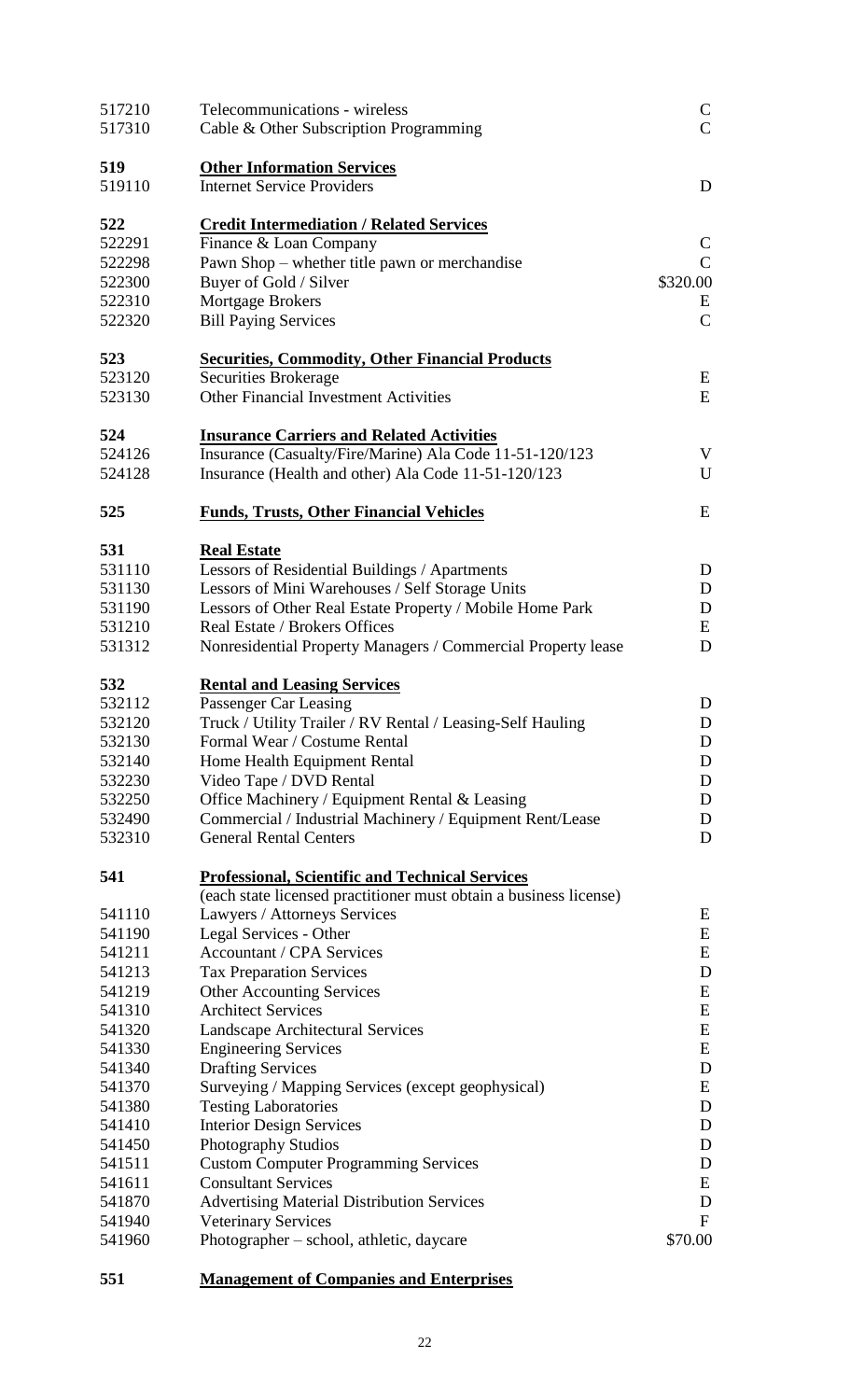| 551990        | <b>Management Companies</b>                                       | D                            |
|---------------|-------------------------------------------------------------------|------------------------------|
| 561           | <b>Administrative and Support Services</b>                        |                              |
| 561110        | <b>Repossession Services</b>                                      | D                            |
| 561210        | Security Guards / Patrol Services                                 | D                            |
| 561311        | <b>Employment Services</b>                                        | D                            |
| 561510        | <b>Travel Agencies</b>                                            | D                            |
| 561611        | <b>Investigation Services</b>                                     | D                            |
| 561620        | Security Systems/Alarms Sales (except Locksmiths)                 | $\mathbf C$                  |
| 561621        | Security System Services (except Locksmiths) (call center)        | D                            |
| 561622        | Locksmiths                                                        | $\mathcal{C}$                |
| 561710        | Exterminating / Pest Control                                      | $\mathbf D$                  |
| 561720        | Janitorial Services - Residential                                 | D                            |
| 561725        | Janitorial Services – Commercial                                  | D                            |
| 561730        | Landscaping Services / Pressure Washing / Lawn Care               | D                            |
| 561740        | Carpet & Upholstery Cleaning Services                             | D                            |
| 561750        | Tree Surgeon / Stump Removal                                      | D                            |
| 562           | <b>Waste Management and Remediation Services</b>                  |                              |
| 562111        | <b>Waste Collection</b>                                           | $\mathsf{C}$                 |
| 562120        | <b>Hazardous Waste Collection</b>                                 | $\mathsf{C}$                 |
| 562130        | Septic Tank / Related Services                                    | $\overline{C}$               |
| 562140        | <b>Waste Grease</b>                                               | \$20.00                      |
|               |                                                                   |                              |
| 611           | <b>Educational Services</b>                                       |                              |
| 611610        | Fine Arts Schools / Dance Studio                                  | $\mathsf{C}$                 |
| 611620        | Sports and Recreation Instruction / Riding Schools                | $\mathsf{C}$                 |
| 611710        | Educational Support Services / Job Training / Voc. Service        | $\overline{C}$               |
| 611720        | Exam Preparation / Tutoring                                       | $\overline{C}$               |
| 621           | <b>Ambulatory Health Care Services</b>                            |                              |
|               | (each state licensed practitioner must obtain a business license) |                              |
| 621111        | Offices of Physicians (except mental health)                      | $\boldsymbol{F}$             |
| 621112        | Mental Health (Cheaha Mental Health)                              | $\boldsymbol{F}$             |
| 621210        | <b>Offices of Dentists</b>                                        | ${\bf F}$                    |
| 621310        | <b>Offices of Chiropractors</b>                                   | ${\bf F}$                    |
| 621321        | <b>Offices of Optometrists</b>                                    | E                            |
| 621330        | <b>Offices of Podiatrists</b>                                     | E                            |
| 621340        | Physical / Occupational/Speech Therapists / Audiologists          | E                            |
| 621350        | <b>Kidney Dialysis Centers</b>                                    | E                            |
| 621360        | Home Health / Hospice Care Services                               | E                            |
| 621380        | Other Miscellaneous Ambulatory Health Care Services               | ${\bf E}$                    |
| 621399        | All other Health Practitioners                                    | B                            |
| 621910        | <b>Ambulance Services</b>                                         | D                            |
| 621920        | Offices of /Psychiatrists                                         | ${\bf F}$                    |
| 621930        | Offices of Psychologists                                          | E                            |
|               |                                                                   |                              |
| 622<br>622110 | <b>Hospitals</b>                                                  | E                            |
|               | General Medical and Surgical Hospitals                            |                              |
| 623           | <b>Nursing and Residential Care Facilities</b>                    |                              |
| 623110        | Nursing Care Facilities / Nursing Home                            | E                            |
| 623200        | Residential Mental Health/Substance Abuse Facilities              | E                            |
| 623250        | <b>Residential Mental Retardation Facilities</b>                  | E                            |
| 623312        | Homes of the Elderly / Retirement Home                            | E                            |
| 624           | <b>Social Assistance</b>                                          |                              |
| 624110        | <b>Child Day Care Services</b>                                    | $\mathsf{C}$                 |
| 624130        |                                                                   |                              |
|               | Individual / Family Services                                      | $\mathsf{C}$<br>$\mathsf{C}$ |
| 624150        | Services for the Elderly / Person with Disabilities               | $\overline{C}$               |
| 624170        | <b>Community Food Services</b>                                    | $\overline{C}$               |
| 624190        | <b>Vocational Rehabilitation Services</b>                         |                              |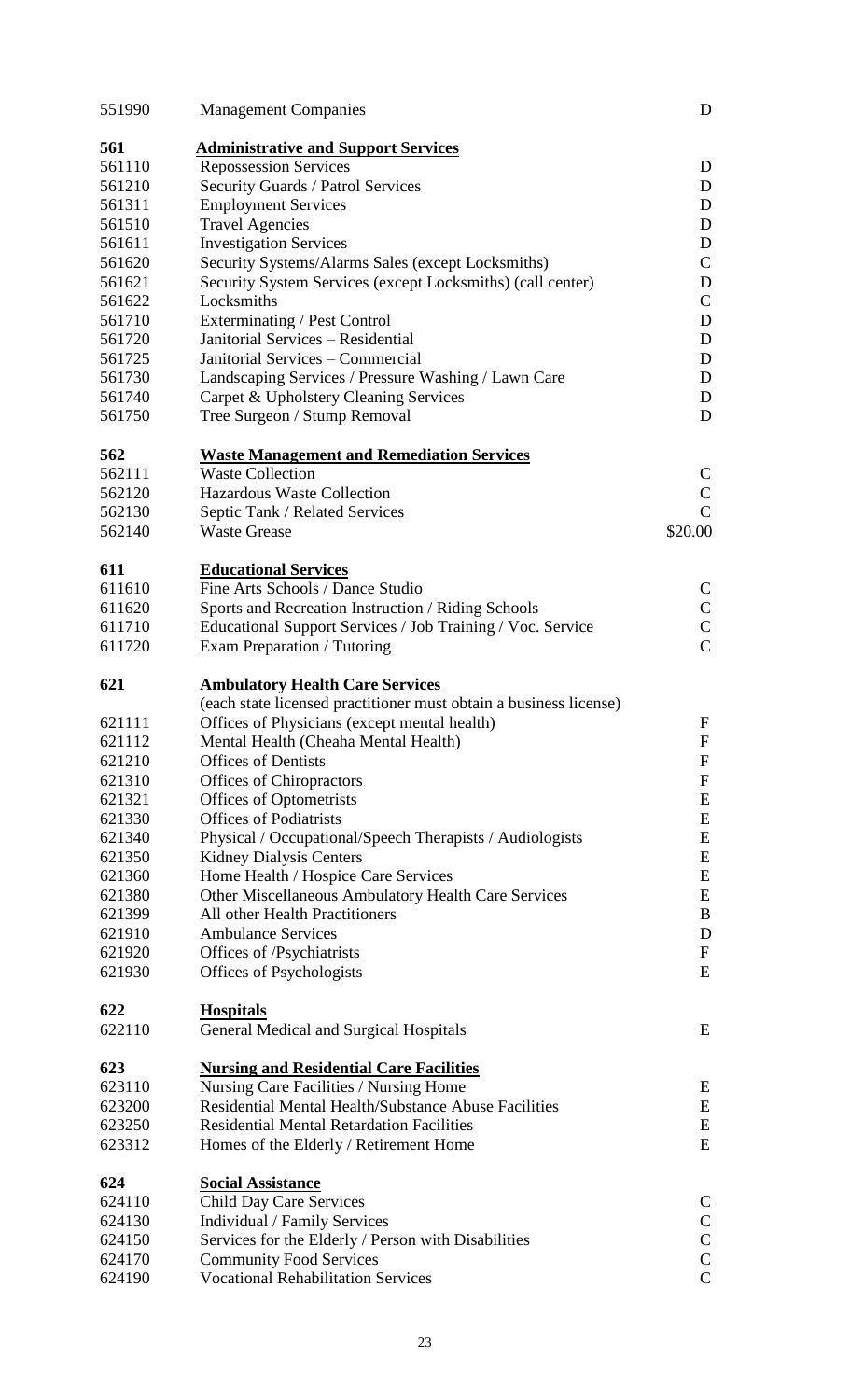| 711           | <b>Arts, Entertainment and Recreation</b>                         |                |  |  |  |
|---------------|-------------------------------------------------------------------|----------------|--|--|--|
| 711110        | <b>Dance Companies</b>                                            | $\mathsf{C}$   |  |  |  |
| 711130        | Racetracks                                                        | $\mathbf C$    |  |  |  |
| 711190        | Performing Arts Companies (Circus/Carnival)                       | $\mathbf{O}$   |  |  |  |
| 711211        | Sports Teams and Clubs                                            | $\mathsf{C}$   |  |  |  |
| 711510        | Taxidermists                                                      | D              |  |  |  |
| 711710        | <b>Commercial Artists</b>                                         | D              |  |  |  |
| 711810        | <b>Independent Artists / Performers</b>                           |                |  |  |  |
|               |                                                                   |                |  |  |  |
| 712<br>712110 | <b>Museums, Historical Sites and Similar</b><br><b>Museums</b>    |                |  |  |  |
| 712120        | <b>Historical Sites</b>                                           | D<br>D         |  |  |  |
|               |                                                                   |                |  |  |  |
| 713           | <b>Amusement, Gambling and Recreation Industries</b>              |                |  |  |  |
| 713120        | <b>Amusement Arcades</b>                                          | D              |  |  |  |
| 713910        | <b>Golf Courses and Country Clubs</b>                             | $\mathsf{C}$   |  |  |  |
| 713940        | <b>Fitness / Recreational Sports</b>                              | D              |  |  |  |
| 713950        | <b>Bowling Centers</b>                                            | $\mathsf{C}$   |  |  |  |
| 713960        | <b>Skating Rink</b>                                               | B              |  |  |  |
| 713995        | <b>Other Amusement/Recreation Industries</b>                      | D              |  |  |  |
|               |                                                                   |                |  |  |  |
| 721           | <b>Accommodations</b>                                             |                |  |  |  |
| 721110        | Hotels (except casino hotels) and motels                          | A              |  |  |  |
| 721191        | <b>Bed and Breakfast Inns</b>                                     | A              |  |  |  |
| 721210        | RV Parks / Campgrounds                                            | $\mathsf{C}$   |  |  |  |
| 721310        | Rooming and Boarding Houses                                       | A              |  |  |  |
| 722           | <b>Food Services and Drinking Places</b>                          |                |  |  |  |
| 722110        | <b>Full Service Restaurant</b>                                    | $\mathsf{C}$   |  |  |  |
| 722200        | <b>Mobile Food Services</b>                                       | $\mathsf{C}$   |  |  |  |
| 722213        | Snack / Non-alcoholic Beverage Bars                               |                |  |  |  |
| 722320        | Caterers                                                          | $\overline{C}$ |  |  |  |
| 722410        | Drinking Places (non-alcoholic beverages)                         | $\mathbf D$    |  |  |  |
| 811           |                                                                   |                |  |  |  |
| 811111        | <b>Repairs and Maintenance</b>                                    |                |  |  |  |
|               | Automotive / Mechanical / Electrical Repair / Maintenance         | D              |  |  |  |
| 811121        | Automotive / Paint / Interior / Glass Repair / Upholstery         | D              |  |  |  |
| 811130        | <b>Automotive Exhaust System Repair</b>                           | D              |  |  |  |
| 811140        | <b>Automotive Transmission Repair</b>                             | D              |  |  |  |
| 811192        | Car Washes                                                        | D              |  |  |  |
| 811200        | Automotive Oil Change / Lubrication Shops                         | D              |  |  |  |
| 811211        | Consumer Electronic Repair (TV & Radio)                           | D              |  |  |  |
| 811240        | Computer / Office Machine Repair & Maintenance                    | D              |  |  |  |
| 811310        | Commercial / Industrial Equipment Repair / Maintenance            | D              |  |  |  |
| 811311        | <b>Welding Shop</b>                                               | $\mathsf C$    |  |  |  |
| 811412        | Appliance Repair and Maintenance                                  | $\mathsf C$    |  |  |  |
| 811420        | Re-Upholstery and Furniture Repair                                | $\overline{C}$ |  |  |  |
| 811430        | Footwear / Leather Good Repair                                    | $\mathbf D$    |  |  |  |
| 811490        | Miscellaneous Repair / Maintenance Personal and Household Goods   | $\mathbf D$    |  |  |  |
| 811491        | Tailoring / Dressmaking                                           | B              |  |  |  |
| 811495        | Decorative Glass Sales / Installation (not contractor / auto)     | $\bf{B}$       |  |  |  |
| 812           | <b>Personal and Laundry Services</b>                              |                |  |  |  |
|               | (each state licensed practitioner must obtain a business license) |                |  |  |  |
| 812111        | <b>Barber Shops</b>                                               | D              |  |  |  |
| 812112        | <b>Beauty Shops/Beauticians</b>                                   | D              |  |  |  |
| 812113        | <b>Nail Salons</b>                                                | D              |  |  |  |
| 812120        | Diet and Weight Reducing Centers                                  | D              |  |  |  |
| 812199        | <b>Tanning Beds</b>                                               | D              |  |  |  |
| 812210        | <b>Funeral Homes and Funeral Services</b>                         | D              |  |  |  |
|               |                                                                   |                |  |  |  |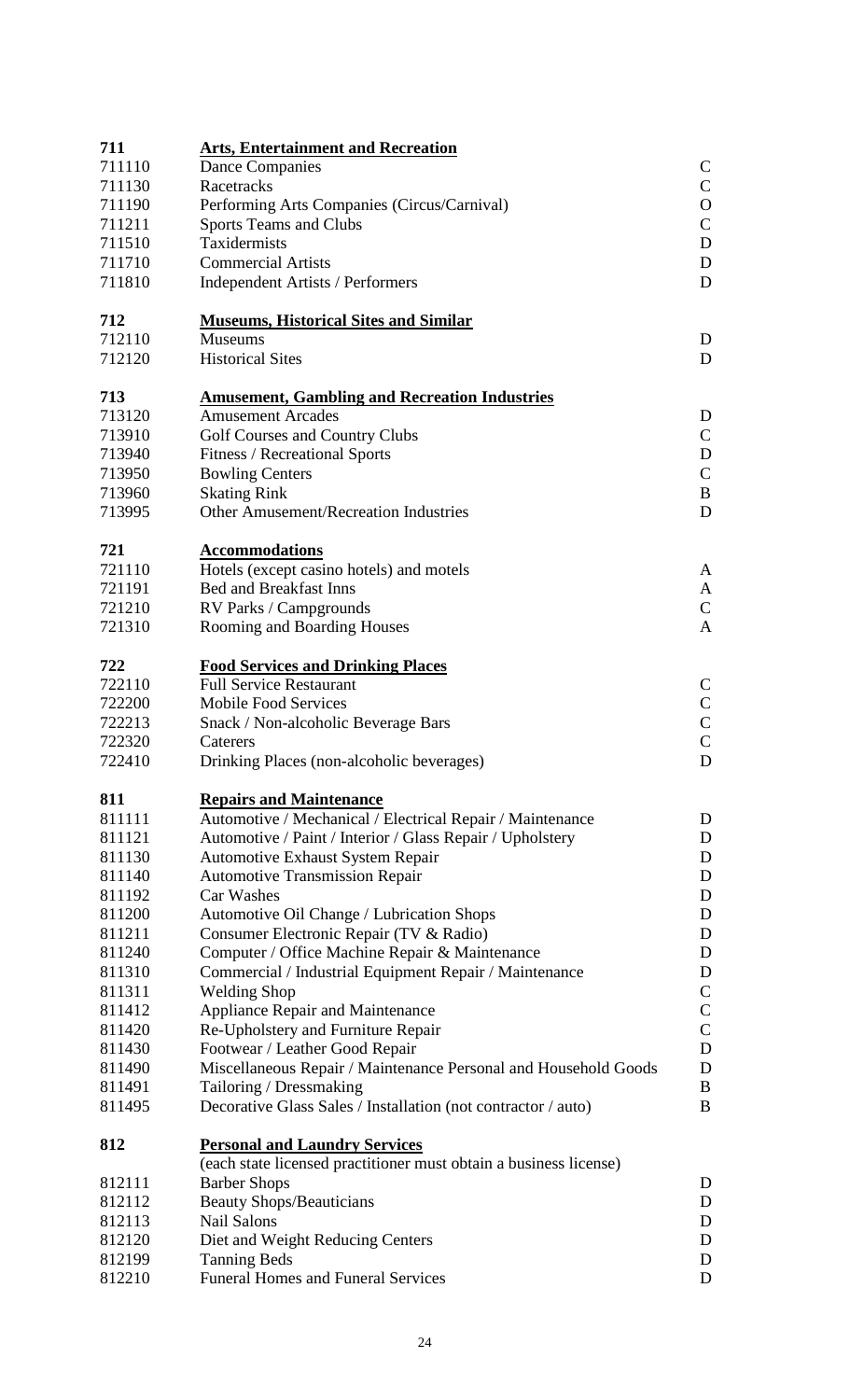| 812220 | <b>Cemeteries and Crematories</b>                      | D            |
|--------|--------------------------------------------------------|--------------|
| 812300 | <b>Bonding Company</b>                                 | D            |
| 812310 | Coin-Operated Laundry                                  | C            |
| 812320 | Dry Cleaning / Laundry Services (except coin operated) | D            |
| 812330 | Linen Supply Service (sales)                           | D            |
| 812335 | Linen & Uniform Supply (rental & lease)                | D            |
| 812920 | Photofinishing                                         | C            |
| 812940 | Pet Care Services (except Veterinary)                  | D            |
| 812960 | Fortune Teller / Clairvoyant                           | P            |
| 812990 | <b>All Other Personal Services</b>                     | $\mathsf{C}$ |
| 910    | <b>Vending Machines, Pool Tables and Devices</b>       |              |
| 911110 | Pool Table (permit required)                           | R            |
| 911130 | <b>Vending Machine Operators</b>                       | Q            |
|        |                                                        |              |

#### **999 Unclassified Establishments**

## **SECTION 30. License Fee Schedules.**

## *SCHEDULE "A" – If gross receipts are:*

| More    |     | Less   |                                        |
|---------|-----|--------|----------------------------------------|
| Than    | but | Than   |                                        |
|         |     | 29.999 | 120                                    |
| 30,000  |     | 99.999 | $120 + 1.20$ per thousand over 30,000  |
| 100,000 |     | & OVER | $204 + 1.03$ per thousand over 100,000 |

## *SCHEDULE "B" - If gross receipts are:*

| More         |      | Less   |                                        |
|--------------|------|--------|----------------------------------------|
| Than         | but. | Than   |                                        |
| $\mathbf{U}$ |      | 21.999 | 120                                    |
| 22,000       |      | 99.999 | $122 + 1.50$ per thousand over 22,000  |
| 100,000      |      | & OVER | $241 + 1.33$ per thousand over 100,000 |

## *SCHEDULE "C" – If gross receipts are:*

| (a) More     |     | Less   |                                        |
|--------------|-----|--------|----------------------------------------|
| Than         | but | Than   |                                        |
| $\mathbf{O}$ |     | 11.999 | 120                                    |
| 12,000       |     | 99.999 | $122 + 1.82$ per thousand over 12,000  |
| 100,000      |     | & OVER | $282 + 1.72$ per thousand over 100,000 |

As pertains to Mobile Food Services:

- (a) A current food permit issued by the Alabama Department of Public Health shall be presented upon application.
- (b) A current food permit must be visibly posted in the vehicle along with a City of Talladega business license.
- (c) Shall have available at all times written permission from the property owner allowing them to park on their property for the purpose of selling food.
- (d) Shall not be allowed to park on the city or state right-of-way.

## *SCHEDULE "D" - If gross receipts are:*

| More    | Less        |                                        |  |
|---------|-------------|----------------------------------------|--|
| Than    | Than<br>but |                                        |  |
|         | 6.999       | 120                                    |  |
| 7,000   | 99.999      | $121 + 2.24$ per thousand over 7,000   |  |
| 100,000 | & OVER      | $330 + 2.05$ per thousand over 100,000 |  |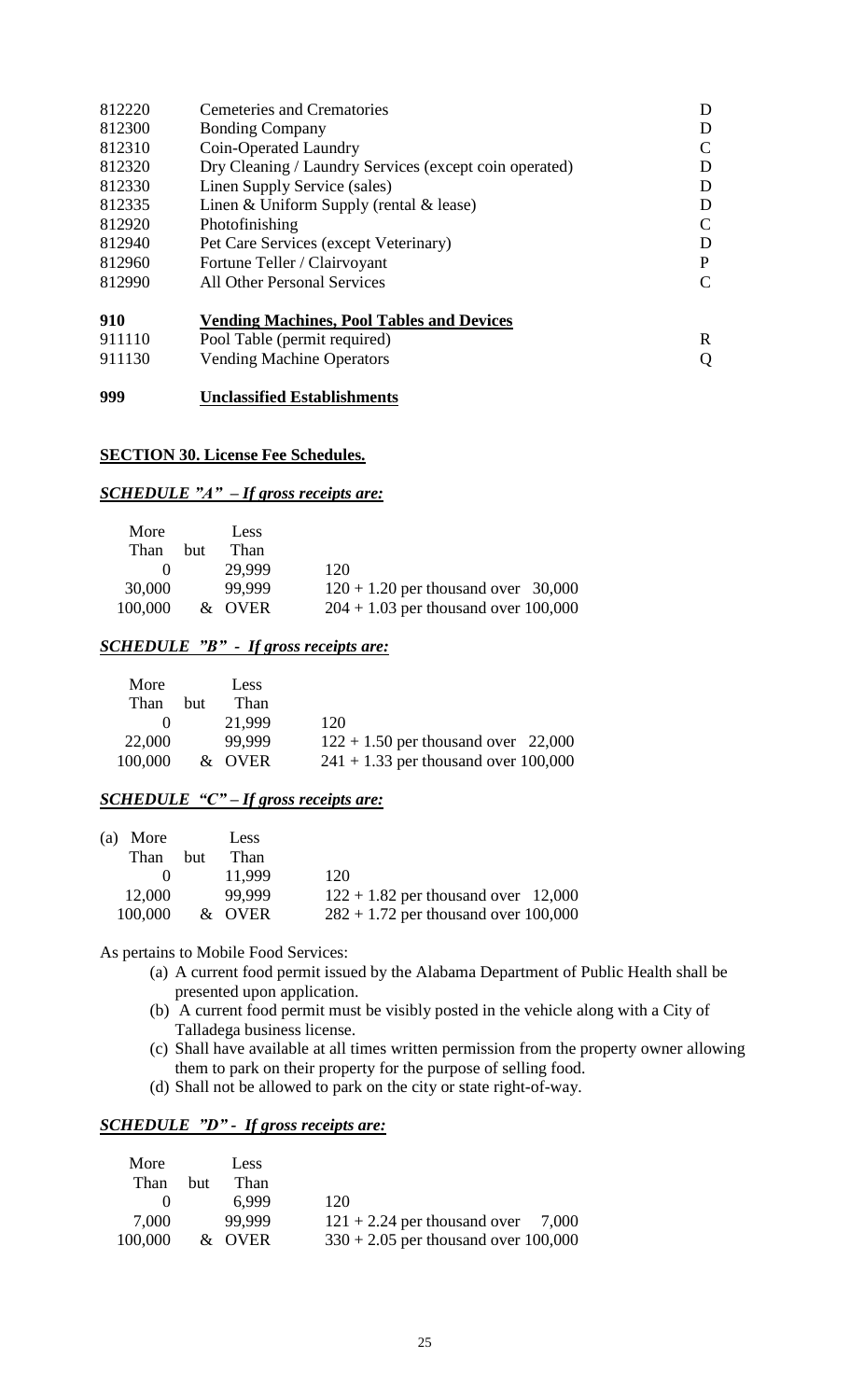### As relates to Real Estate:

- (a) Any person over the age of sixty-five (65) years who owns an apartment building offering for rental no more than five (5) rental units therein shall be exempt from the gross receipts tax imposed hereby; however, the exception does not apply to the issuance fee established.
- As relates to Repossession Services:
	- (a) Obtain and provide proof of public liability insurance in the amounts of: Bodily Injury \$25,000 each person, \$50,000 each accident; Property Damage \$25,000 each accident; for each vehicle and driver/operator/chauffeur. Such policy shall include an endorsement that it shall not be cancelled without notice of cancellation served upon the Revenue Officer and/or Revenue Division personnel of the City of Talladega at least five (5) days prior to cancellation.

| <i>SCHEDULE "E" -</i> |  | <i>If gross receipts are:</i> |
|-----------------------|--|-------------------------------|
|-----------------------|--|-------------------------------|

| More      | Less               |                          |
|-----------|--------------------|--------------------------|
| Than      | Than<br><b>but</b> |                          |
| $\theta$  | 49,999             | 220                      |
| 50,000    | 249,999            | 320                      |
| 250,000   | 499,999            | 420                      |
| 500,000   | 749,999            | 520                      |
| 750,000   | 999,999            | 820                      |
| 1,000,000 | <b>OVER</b>        | contact Revenue Division |

## *SCHEDULE "F" - If gross receipts are:*

| More<br>Than | but. | Less<br>Than                 |                          |
|--------------|------|------------------------------|--------------------------|
|              |      | 499.999                      | 570                      |
| 500,000      |      | 999.999                      | 820                      |
| 1,000,000    |      | <b>OVER</b><br>$\mathcal{X}$ | contact Revenue Division |

## *SCHEDULE "G" - If gross receipts are:*

| More       |     | Less                     |       |
|------------|-----|--------------------------|-------|
| Than       | but | Than                     |       |
| 0          |     | 99,999                   | 150   |
| 100,000    |     | 499,999                  | 350   |
| 500,000    |     | 999,999                  | 600   |
| 1,000,000  |     | 4,499,999                | 1,250 |
| 4,500,000  |     | 8,999,999                | 1,750 |
| 9,000,000  |     | 14,999,999               | 3,000 |
| 15,000,000 |     | 24,999,999               | 3,900 |
| 25,000,000 |     | 34,999,999               | 4,800 |
| 35,000,000 |     | 44,999,999               | 5,700 |
| 45,000,000 |     | 54,999,999               | 6,600 |
| 55,000,000 |     | 64,999,999               | 6,950 |
| 65,000,000 |     | 74,999,999               | 7,350 |
| 75,000,000 |     | 84,999,999               | 7,700 |
| 85,000,000 |     | contact Revenue Division |       |

#### *SCHEDULE "H" - If gross receipts are:*

| More      | Less        |      |                                      |         |
|-----------|-------------|------|--------------------------------------|---------|
| Than      | Than<br>but |      |                                      |         |
| $\theta$  | 149.999     | 120  | $+$ 0.60 per thousand over           | 50,000  |
| 150,000   | 499,999     | 300  | $+$ 0.55 per thousand over           | 150,000 |
| 500,000   | 999,999     | 480  | $+$ 0.50 per thousand over           | 500,000 |
| 1,000,000 | 1,999,999   | 660  | $+$ 0.45 per thousand over 1,000,000 |         |
| 2,000,000 | 2,999,999   | 840  | $+$ 0.40 per thousand over 1,000,000 |         |
| 3,000,000 | 3,999,999   | 1020 | $+$ 0.35 per thousand over 1,000,000 |         |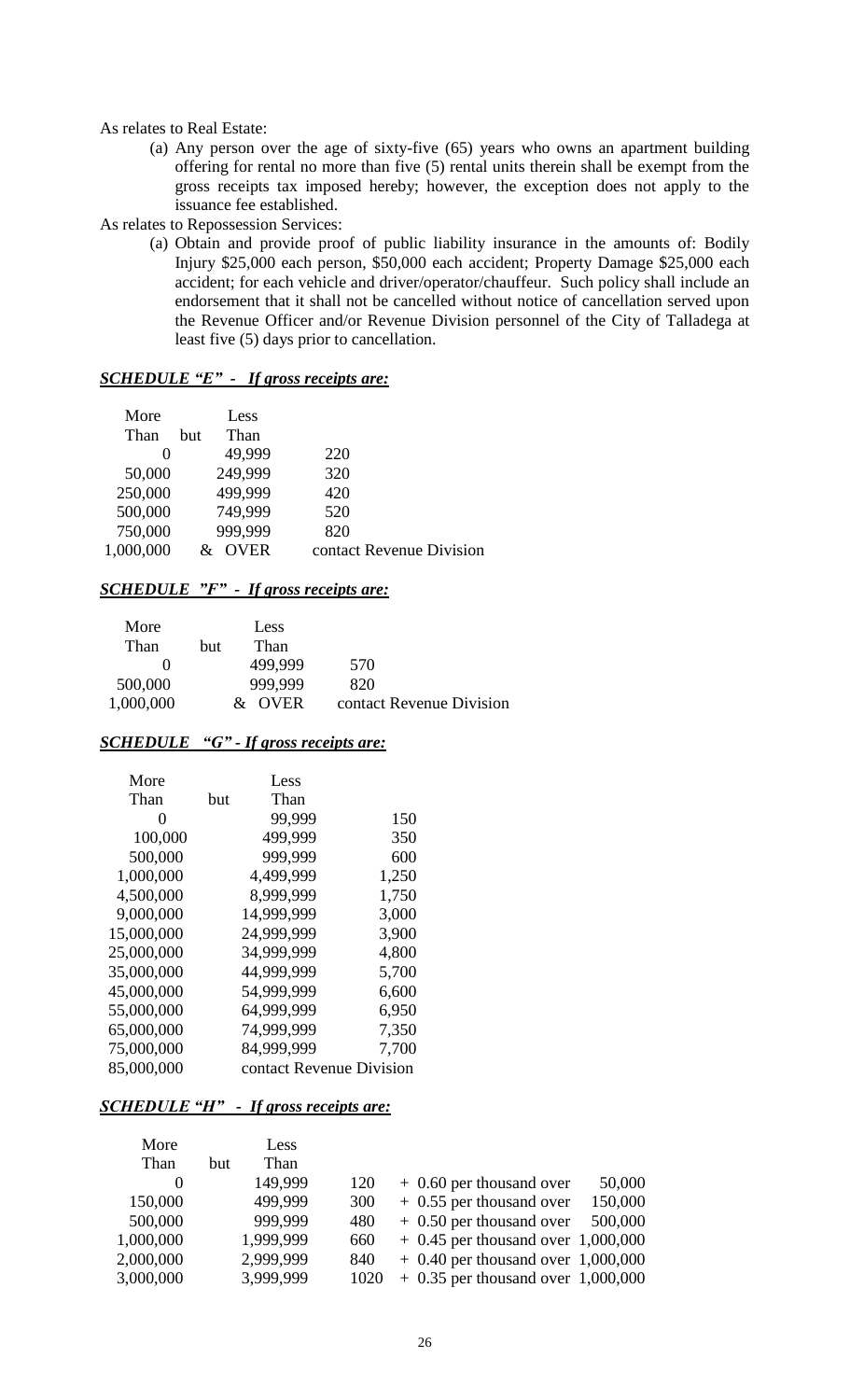| 4,000,000 | & OVER                                | contact Revenue Division |
|-----------|---------------------------------------|--------------------------|
|           | SCHEDULE "I" - If gross receipts are: |                          |

| More<br>Than | but | <b>Less</b><br>Than |     |                                  |
|--------------|-----|---------------------|-----|----------------------------------|
|              |     | 49.999              | 120 |                                  |
| 50,000       |     | 99.999              | 220 | $+.45$ per thousand over 50,000  |
| 100,000      |     | & OVER              | 220 | $+0.40$ per thousand over 50,000 |

## *SCHEDULE "J" - Utilities*

The license tax for persons operating electric or hydroelectric street railroads, electric light and power companies, gas companies, waterworks companies, pipe line companies for transporting or carrying gas, oil, gasoline, water or other commodities, gas distributing companies, whether by means of pipe lines or by tanks, drums, tubes, cylinders or otherwise, heating companies or other public utilities shall not exceed three percent (3%) of the gross receipts of the business done by the utility in the municipality during the preceding year. For the year's business when an existing utility is taken over, the amount of the license shall be computed on the basis of the gross receipts of the prior operators plus the gross receipts of the new owners as stated in Section 11-51-129 of the Code of Alabama 1975.

## *SCHEDULE "K" - Beer, Wine & Liquor*

| Code                                 | State of Alabama Code                                                                                                             |                                                                            | Amount                               | <b>Licensing Notes</b>                                                 |
|--------------------------------------|-----------------------------------------------------------------------------------------------------------------------------------|----------------------------------------------------------------------------|--------------------------------------|------------------------------------------------------------------------|
| 445300<br>445305                     | <b>Beer Off Premise</b><br>Beer On/Off Premise Only                                                                               |                                                                            | 100.00<br>100.00                     | Convenience/Gro.                                                       |
| 445310<br>445315                     | Table Wine Off Premise<br>Table Wine On/Off Premise Only                                                                          |                                                                            | 100.00<br>100.00                     | Convenience/Gro.                                                       |
| 445318                               | Retail Liquor/Package Store                                                                                                       |                                                                            | 1,000.00                             |                                                                        |
| 445320                               | Lounge Retail Liquor Class I<br>(On/Off premise consumption, off premise<br>must be in original container)                        |                                                                            | 700.00                               | No one under 19                                                        |
| 445330                               |                                                                                                                                   | <b>Restaurant Retail Liquor</b>                                            |                                      | Must serve food                                                        |
| 445335                               | Club Liquor Class I                                                                                                               | (On/Off premise consumption, off premise<br>must be in original container) |                                      | Can not sell to go on<br>Sunday                                        |
| 445340                               | Club Liquor Class II<br>container)                                                                                                | (Off premise only, must be in original                                     |                                      | Can not sell to go on<br>Sunday                                        |
| 445345<br>445350<br>445355<br>445360 | <b>Wholesaler License</b>                                                                                                         | Beer (only)<br>Wine (only)<br>Beer & Wine<br>Liquor                        | 300.00<br>300.00<br>500.00<br>500.00 | Plus 200.00 for each<br>warehouse in addition<br>to the principal one. |
| 312180                               |                                                                                                                                   | Manufacturer (Beer, Wine or Both)                                          |                                      |                                                                        |
| 312190                               | <b>Warehouse License</b>                                                                                                          |                                                                            |                                      | no other facility here                                                 |
| 445365<br>445370<br>445375           | Special Retail License (30 days or less)<br>Special Retail License (more than 30 days)<br>Special Events License (7 days or less) |                                                                            | 150.00<br>300.00<br>200.00           |                                                                        |
|                                      |                                                                                                                                   |                                                                            |                                      |                                                                        |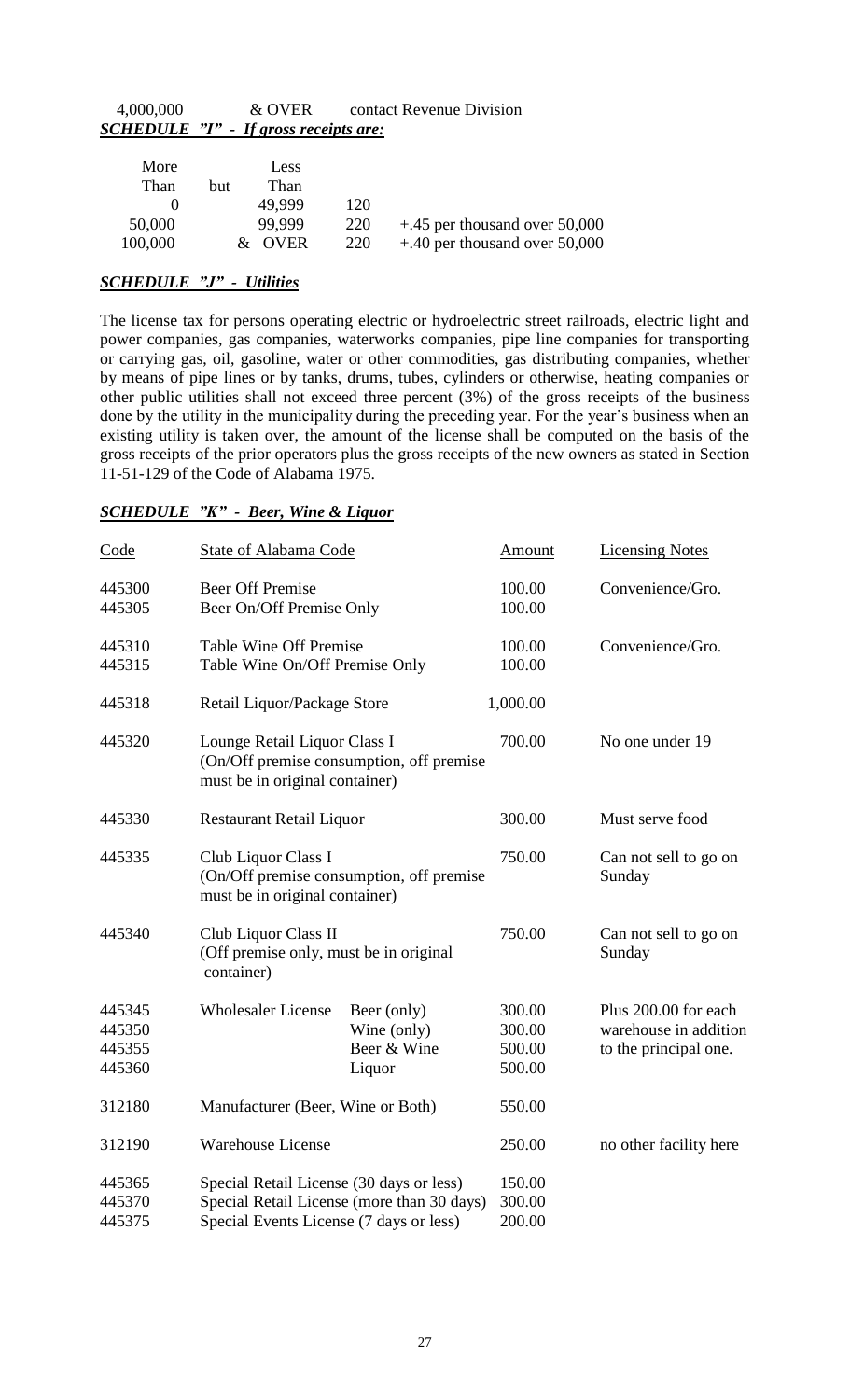# *SCHEDULE "L" – Itinerant Sellers / Fruit & Vegetable Roadside Sales / Door to Door Sales*

As pertains to Itinerant Sellers:

- (a) Shall be charges a license fee in the amount of \$200.00 per week.
- (b) This license will be limited to the weeks of the spring and Fall Nascar races. The week will begin on the Sunday prior to the race and end on the Sunday of the race.

As pertains to Fruit & Vegetable Roadside Sales:

- (a) Those vendors not able to resent a "Growers Permit" shall be charged a license fee of \$120.00 per business license year.
- (b) This license will allow sales of not more than 180 days during the business license year.

As pertains to Door to Door Sales:

- (a) Shall be charged a license fee in the amount of \$270.00 per business license year.
- (b) This license will allow sales of not more than 90 days during the business license year.
- (c) The hours of operation are limited to 8:00 a.m. until 6:00 p.m. or dark, whichever occurs first.

## *SCHEDULE "M" - Taxi Cabs/ Limousines & Other Vehicles for Hire*

Prior to issuance of a business license, persons, firms or corporations seeking to be licensed in this schedule shall be required to:

As pertains to Taxi Cabs & Limousines:

- (b) Obtain and provide proof of public liability insurance in the amounts of: Bodily Injury \$25,000 each person, \$50,000 each accident; Property Damage \$25,000 each accident; for each vehicle and driver/operator/chauffeur. Such policy shall include an endorsement that it shall not be cancelled without notice of cancellation served upon the Revenue Officer and/or Revenue Division personnel of the City of Talladega at least five (5) days prior to cancellation.
- (c) Submit a list of vehicles complete with VIN & tag numbers and submit to an inspection of vehicles by a Municipal Officer. All licensed vehicles will be inspected by the Revenue Officer and/or Revenue Division personnel on a quarterly basis. A random vehicle safety inspection may be performed by the Revenue Officer or any member of the Police Department at any time. If a vehicle is declared unsafe, said vehicle shall be declared illegal for use until proof of compliance for all safety standards has been provided.
- (d) And all regulations set in Ordinance 851 and the Code of Talladega 1954; set by the City of Talladega.
- (e) Once the above conditions have been met persons, firms or corporations applying to operate taxicabs shall pay annually a license flat fee of \$120.00 plus \$25.00 per vehicle. Each driver/chauffeur must purchase a chauffeurs permit for a fee of \$10.00.

As pertains to Wrecker Services:

- (a) Obtain and provide proof of public liability insurance in the amounts of: Bodily Injury \$100,000 each person, \$300,000 each accident; Property Damage \$100,000 each accident; for each vehicle. Such policy shall include an endorsement that it shall not be cancelled without notice of cancellation served upon the Revenue Officer or Revenue Office Personnel of the City of Talladega at least thirty (30) days prior to cancellation.
- (b) Make available to the Revenue Officer for identification purposes each vehicle to be licensed.
- (c) Once the above conditions have been met persons, firms or corporations applying to operate wreckers shall pay annually a license flat fee of \$175.00 per vehicle.

There shall be issued for each vehicle a metal plate, a sticker, or similar evidence of such license, and it shall be the duty of such licensee to attach or secure such evidence so that it may be conspicuously seen from the lower left-hand corner of the windshield of said vehicle. It shall be unlawful for any person to use or operate such machine not having such evidence attached.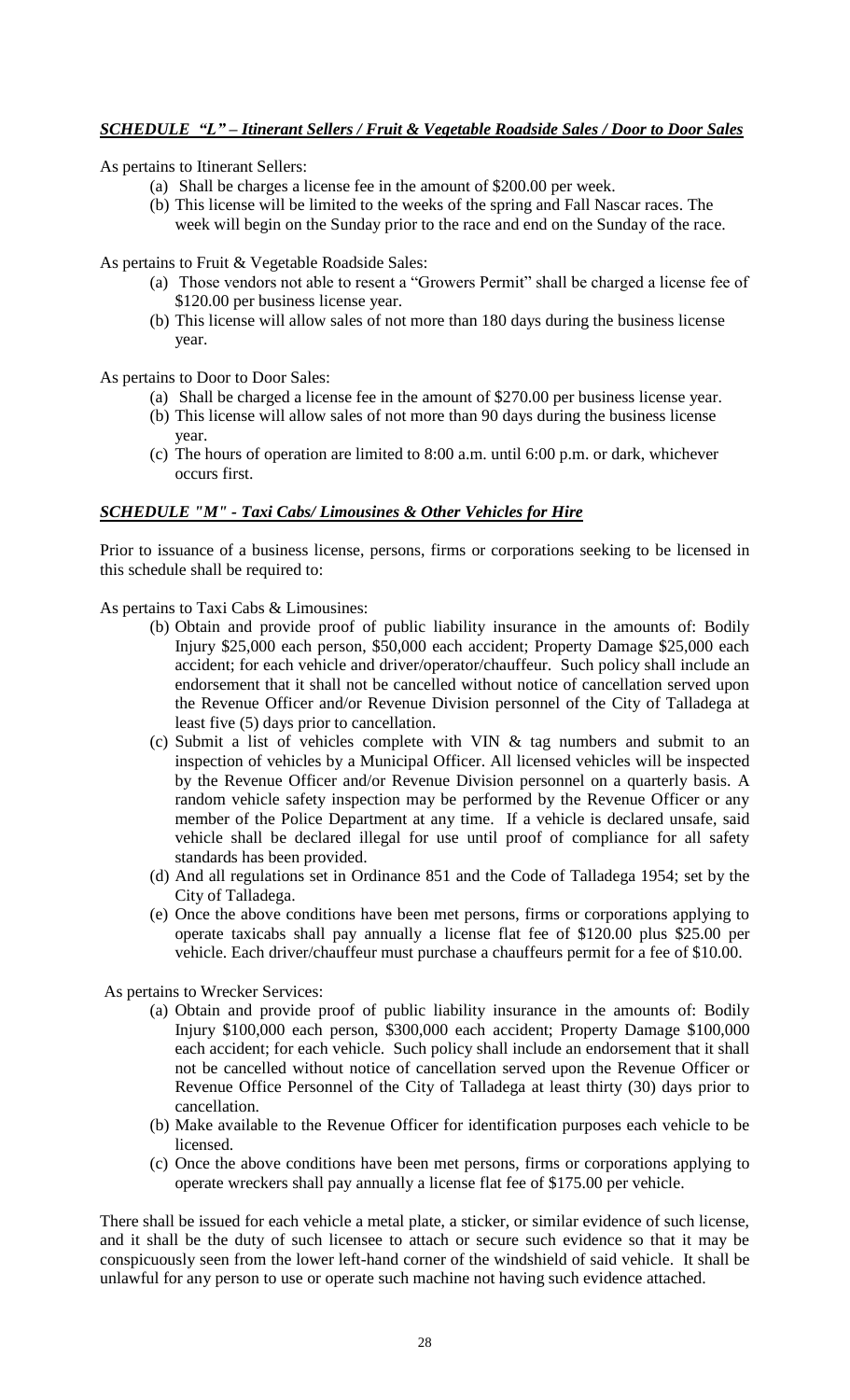# *SCHEDULE "N" - Telephones & Telecommunications*

In accordance with Code of Alabama 11-51-128, for the privilege of conducting intrastate business within the City, each person engaged in the business of providing telephone service within the City shall pay a license tax to the City in the following amounts for the following licenses:

| <b>Exchange License</b> | \$870.00 |
|-------------------------|----------|
| Long Distance License   | \$210.00 |

Any person providing cable television service or community antenna service, whether by means of equipment owned or leased from others, shall pay a franchise fee established in accordance with such person's franchise agreement with the City.

## *SCHEDULE "O" - Special Events Licenses*

**Carnival/Circus/Tent Show**: All persons engaging in a carnival/circus/tent show within the corporate limits of the City of Talladega must purchase a special permit at the following cost:

| Per Day  | \$220 |
|----------|-------|
| Per Week | \$520 |

Also, a certificate of insurance in the amount of \$100,000 liability insurance must be presented to show proof of coverage from a reliable insurance company.

**Special Sales**: Before any person shall be engaged in the City or within the Police Jurisdiction thereof, in the business of selling goods, wares and merchandise or other personal property, such sales being advertised as bankrupt, insolvent, insurance, assignee, trustee, testator, executor, administrator, receiver, auction, syndicate, railroad or other wreck, wholesale or manufacturers or going out of business sale; or as goods damaged by fire, smoke, water, or otherwise, or any other sale which is by representation or advertisement intended to lead the public to believe that the person conducting such sale is selling out or closing the business, shall pay a special sales license fee of \$150.00 for the first sixty (60) days of the sale. Said sale may be extended for one additional period of not in excess of sixty (60) days upon filing a renewal application and payment of an additional license of \$75.00.

Each person obtaining a license as provided above shall, whenever requested by the Revenue Officer furnish the Revenue Division a complete inventory of the stock of goods on hand and a complete statement of the operations to be carried on under this special sales license.

## *SCHEDULE "P" - Fortune Tellers*

Annual license rate is \$ 1,000.00 and rate is reduced by \$ 25.00 each year until such time as the annual rate reaches \$ 500.00 and that becomes the minimum rate thereafter.

## *SCHEDULE "Q" – Vending, Amusement and Music Machines*

| a.      | Vending machines dispensing drinks, foods and<br>similar items for human consumption | $$25.00$ per machine  |
|---------|--------------------------------------------------------------------------------------|-----------------------|
| b.      | Vending/Amusement equipment dispensing<br>merchandise                                | $$100.00$ per machine |
| c.      | Vending/Amusement equipment dispensing<br>no merchandise-video, pinball games        | \$500.00 per machine  |
| $\rm d$ | Music/vending equipment-juke box                                                     | $$25.00$ per machine  |

These rates as to vending machines shall not apply to machines installed by any person, firm, or corporation as coin-operated gas meters, coin-operated telephones, machines vending postage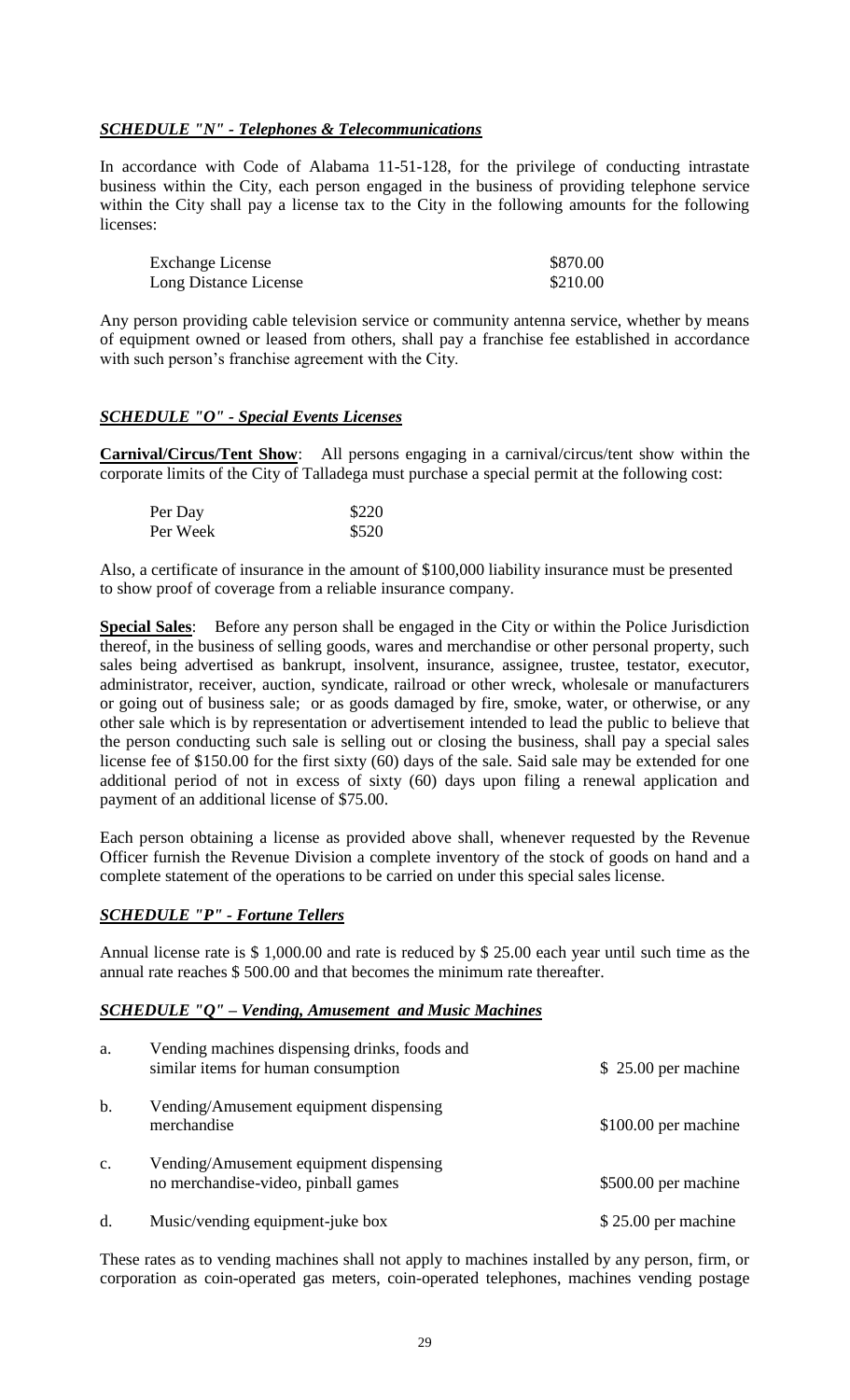stamps in places of business, or machines vending necessary articles on a non-profit basis for emergency use only by the employees of such person, firm, or corporation.

Whenever a license is issued for the use or operation of any vending, music or amusement machine, etc., there shall be issued to the licensee a sticker, or similar evidence of a license, and it shall be the duty of such licensee to attach or secure such sticker or similar evidence of license so that it may be conspicuous from the outside of such machine, and it shall be unlawful for any person to use or operate such machine not having such evidence attached.

## *SCHEDULE "R" - Billiard and/or Pool Tables*

Billiard and/or Pool Tables \$50.00 per table In addition to the license thereto, the city shall issue a decal to be affixed to each machine documenting the business license number.

## *SCHEDULE "S" - Delivery License*

The rate for the delivery license is established in Section 21 and is:  $$100.00$ 

## *SCHEDULE "T" - CITY CODES – Fireworks Sales/Talladega Market Vendors*

(a) Prior to the issuance of a permit by the city, each applicant shall file with the Revenue Officer a cash deposit (Company Checks and Personal Checks Accepted) made payable to the City, in the amount of \$520.00 to assure compliance with the provisions and requirements of this ordinance, including, but not limited to the removal of the stand and cleaning of the site. Said deposit shall be held by the city until such time that the applicant no longer wishes to renew the license.

The Permit Fee for retail fireworks sales will be \$770.00 (Seven hundred fifty dollars) per year. Said permit fee is due with the security deposit at the time application is filed. Said permit fee is due in June of each year before the fireworks stand can open for business. There will be no half year permit issued without the full permit fee of \$750.00.

(b) Vendors who participate and who qualify as approved Talladega Market Vendors in the Talladega Downtown Market Day shall pay a fee of \$10.00 per vendor, per month.

## *SCHEDULE "U" – Insurance Company – health/allied/other*

 $\overline{\phantom{a}}$  ,  $\overline{\phantom{a}}$  ,  $\overline{\phantom{a}}$  ,  $\overline{\phantom{a}}$  ,  $\overline{\phantom{a}}$  ,  $\overline{\phantom{a}}$  ,  $\overline{\phantom{a}}$  ,  $\overline{\phantom{a}}$  ,  $\overline{\phantom{a}}$  ,  $\overline{\phantom{a}}$  ,  $\overline{\phantom{a}}$  ,  $\overline{\phantom{a}}$  ,  $\overline{\phantom{a}}$  ,  $\overline{\phantom{a}}$  ,  $\overline{\phantom{a}}$  ,  $\overline{\phantom{a}}$ 

Twenty dollars (\$20.00) plus one dollar (\$1.00) on each one hundred dollars (\$100) or major fraction thereof of gross premiums, less return premiums received during the preceding year on policies issued within the City during that year.

## *SCHEDULE "V" – Insurance Company – casualty/fire/marine*

Four dollars (\$4.00) on each one hundred dollars (\$100.00) or major fraction thereof of gross premiums, less return premiums received during the preceding year on policies issued within the City during that year; provided that new companies shall pay a minimum license tax of fifty dollars (\$50) with respect to which there shall be an adjustment on the above basis at the expiration of the license year.

# *SCHEDULE "W" - Motor Vehicle Carriers/Express Companies*

Each person engaged in the business as defined in the Code of Alabama as a motor vehicle carrier shall pay a license tax as provided for in Code of Alabama, 1975, Title 37-3-33. Each person engaged in the business as defined in the Code of Alabama as an express company shall pay a license tax as provided for in Code of Alabama, 1975, Title 11-51-126. A copy of the Motor Carrier Certificate issued to such person by the Public Service Commission of Alabama must be presented at the time of application for a business license.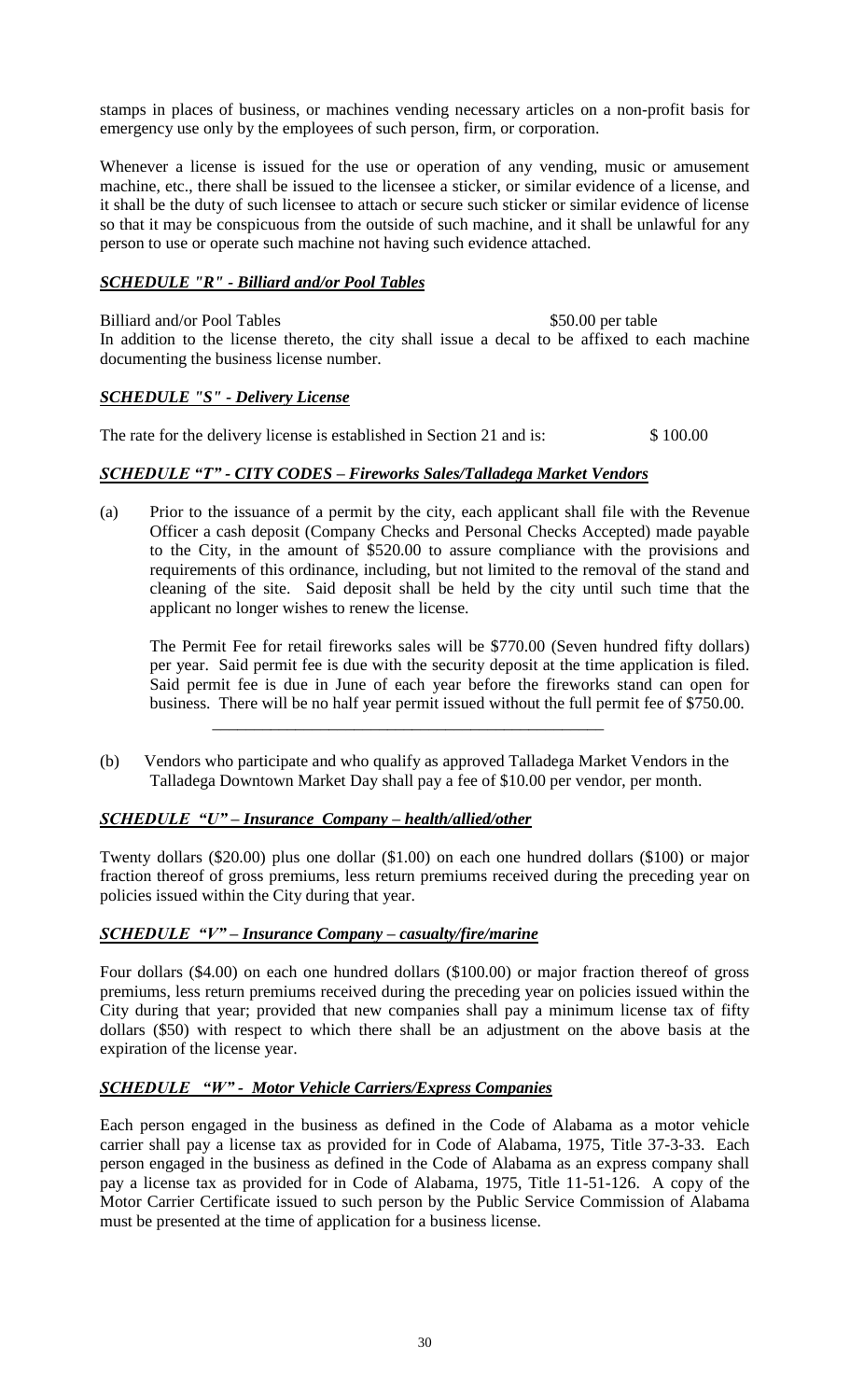### **SECTION 31. Exchange of Information**.

(a) The Revenue Officer may exchange tax returns, information, records, and other documents secured by the municipality, with other municipalities adopting similar ordinances for the exchange of taxpayer information, or with county or state authorities. The Revenue Officer may charge a reasonable fee for providing such information or documents. Any tax returns, information, records, or other documents so exchanged shall remain subject to the confidentiality provisions, restrictions, and criminal penalties for unauthorized disclosure as provided under state or municipal law.

Any such exchange shall be for one or more of the following purposes:

- (i) Collecting taxes due.
- (ii) Ascertaining the amount of taxes due from any person.
- (iii) Determining whether a person is liable for, or whether there is probable cause for believing a person might be liable for, the payment of any tax to a state, county, or municipal agency.
- (b) Nothing herein shall prohibit the use of tax returns or tax information by the municipality in the proper administration of any matter administered by the Revenue Officer. The Revenue Officer may also divulge to a purchaser, prospective purchaser as defined pursuant to the regulations of the Alabama Department of Revenue, or successor of a business or stock of goods the outstanding sales, use, or rental tax liability of the seller for which the purchaser, prospective purchaser as defined pursuant to the regulations of the Alabama Department of Revenue, or successor may be liable pursuant to the Code of Alabama section 40-23-25, 40-23-82, or 40-12-224.

## **SECTION 32. License Fees in Police Jurisdiction**.

Any person, firm, association, or corporation engaged in any business outside the municipality but within the police jurisdiction hereof shall pay one-half of the amount of the license imposed for like business within the municipality.

#### **SECTION 33. Effect of this Ordinance on Past Actions and Obligations.**

Unless otherwise specifically or by necessary implication provided herein, neither the adoption of the Business License ordinance nor its superseding of any portion of any other ordinance of the City shall in any manner be construed to affect prosecution for a violation committed on any other ordinance prior to the adoption hereof, nor be construed to affect the validity of any bond or cash deposit required by any ordinance to be posted, filed, or deposited, and all rights and obligations thereunto appertaining shall continue in full force and effect for the term prescribed therein.

## **SECTION 34. Effective date**.

This ordinance shall be published before December 31, 2011 and become effective on and after January 1, 2012.

#### **SECTION 35**. **Severability.**

The sections, paragraphs, sentences, clauses and phrases of this ordinance are severable, and if any phrase, clause, sentence, paragraph or section of this ordinance shall be declared unconstitutional by a court of competent jurisdiction, then such ruling shall not affect any other paragraphs and sections, since the same would have been enacted by the municipality council without the incorporation of any such unconstitutional phrase, clause, sentence, paragraph or section.

## **SECTION 36. Repealer**.

Ordinance No. 1633, 1650, 1667, 1684 and any or all ordinances or parts of ordinances in conflict with the provisions of this ordinance are hereby repealed. The adoption of this schedule of licenses shall not abridge the right of the City Council to change, alter, increase or decrease